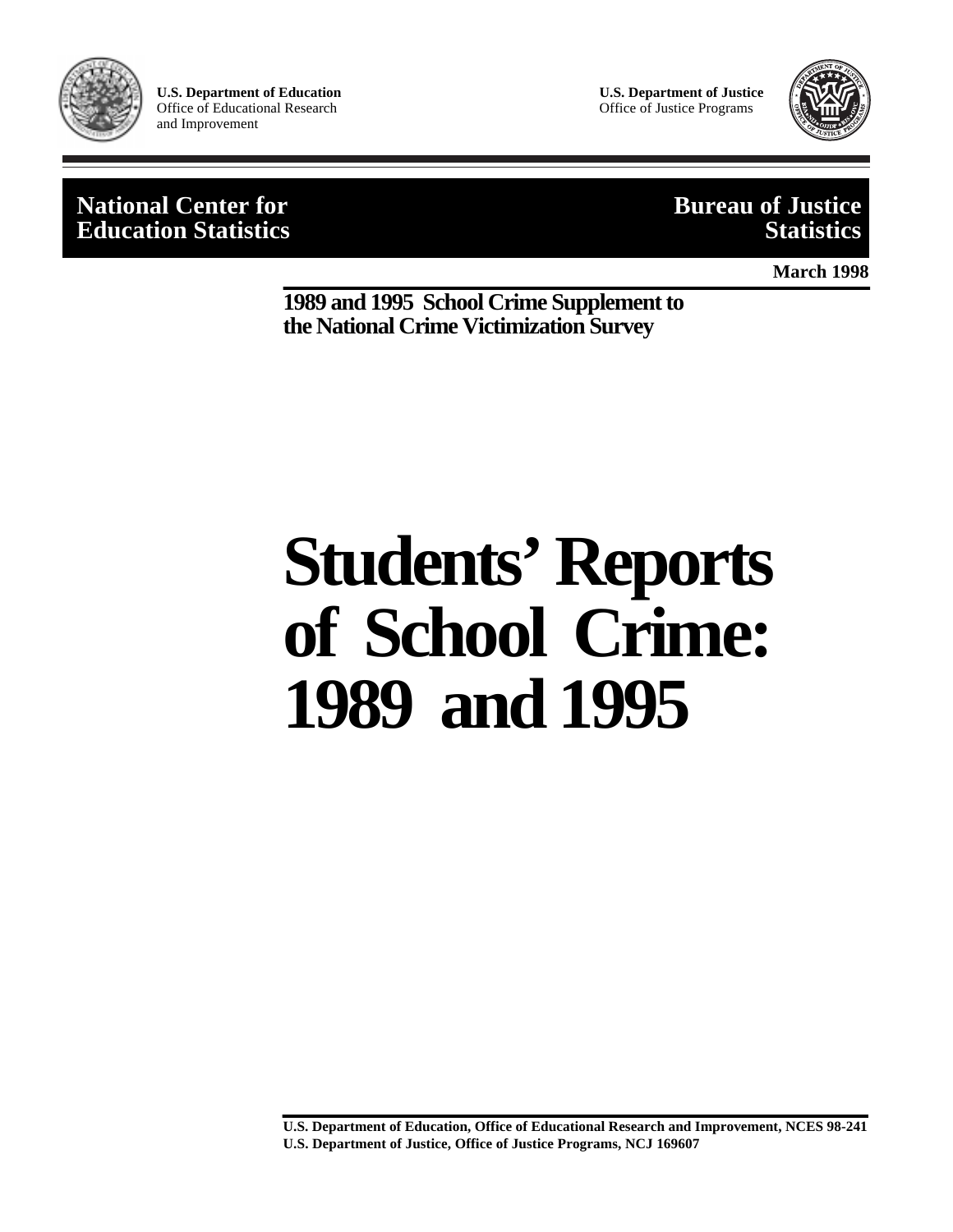

**U.S. Department of Education**  Office of Educational Research and Improvement National Center for Education Statistics

**U.S. Department of Justice** Office of Justice Programs Bureau of Justice Statistics



**March 1998**

**1989 and 1995 School Crime Supplement to the National Crime Victimization Survey**

## **Students' Reports of School Crime: 1989 and 1995**

Kathryn A. Chandler, National Center for Education Statistics Christopher D. Chapman, National Center for Education Statistics Michael R. Rand, Bureau of Justice Statistics Bruce M. Taylor, Ph.D., Bureau of Justice Statistics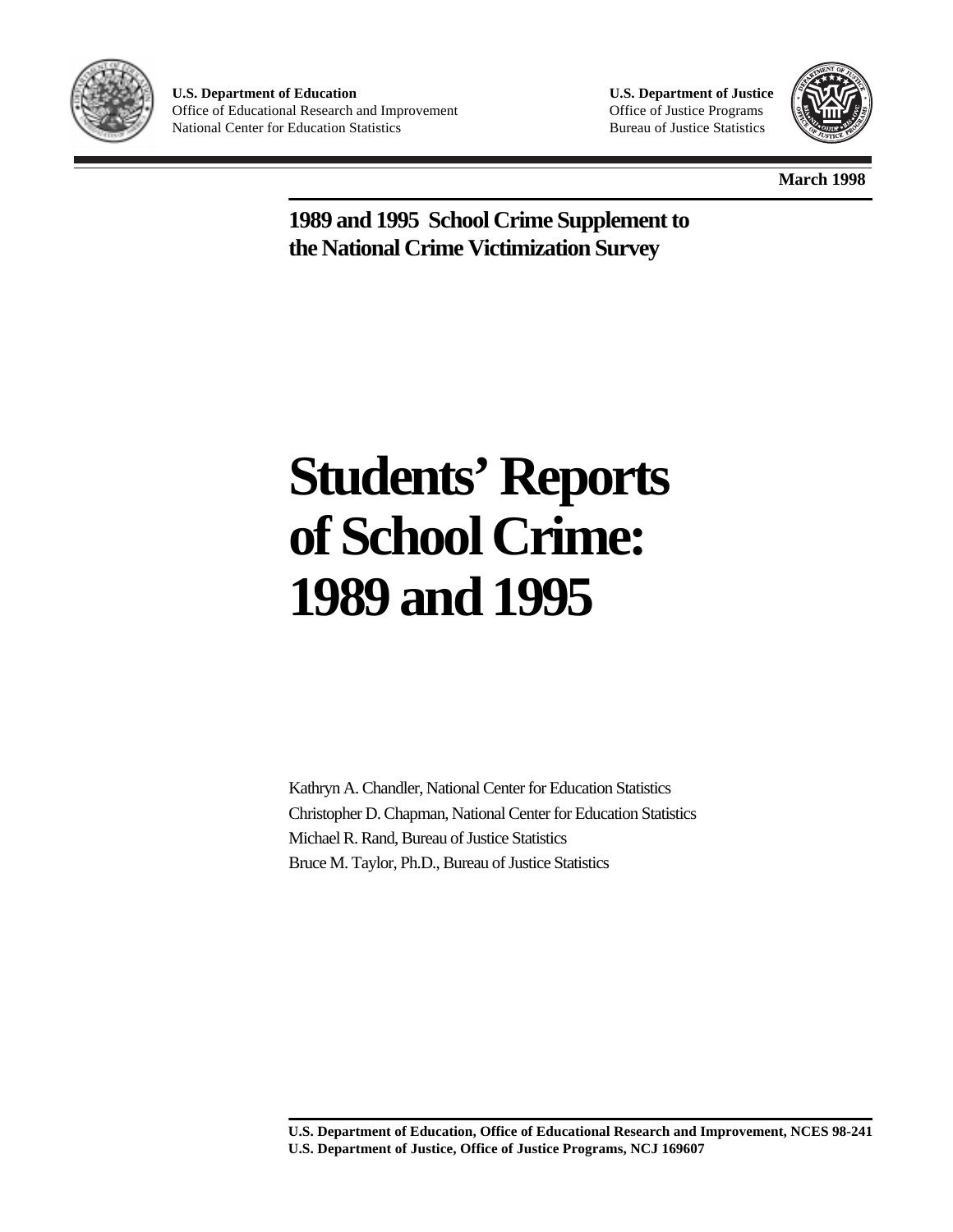## **U.S. Department of Education U.S. Department of Justice**

**Office of Educational Research and Improvement Office of Justice Programs** Ricky T. Takai, *Acting Assistant Secretary* Laurie O. Robinson, *Assistant Attorney General*

**National Center for Education Statistics Bureau of Justice Statistics** Pascal D. Forgione, Jr., *Commissioner* Jan M. Chaiken, *Director*

## Richard W. Riley, *Secretary* Janet Reno, *Attorney General*

The **National Center for Education Statistics** (NCES) is the primary federal entity for collecting, analyzing, and reporting data related to education in the United States and other nations. It fulfills a congressional mandate to collect, collate, analyze, and report full and complete statistics on the condition of education in the United States; conduct and publish reports and specialized analyses of the meaning and significance of such statistics; assist state and local education agencies in improving their statistical systems; and report on education activities in foreign countries.

The **Bureau of Justice Statistics** (BJS) is the primary federal entity for collecting, analyzing, publishing, and disseminating statistical information about crime, its perpetrators and victims, and the operation of the justice system at all levels of government. These data are critical to federal, state, and local policymakers in combating crime and ensuring that justice is both efficient and evenhanded.

#### **March 1998**

#### **Suggested Citation**

Chandler, K. A., Chapman, C. D., Rand, M. R. and Taylor, B. M. *Students' Reports of School Crime: 1989 and 1995*. U.S. Departments of Education and Justice. NCES 98-241/NCJ-169607. Washington, D.C.: 1998.

**This publication can be downloaded from the World Wide Web at http://nces.ed.gov or http://www.ojp.usdoj.gov/bjs/**. **Single hard copies can be ordered through the National Library of Education at 1-800-424-1616 (NCES 98-241), and the Bureau of Justice Statistics Clearinghouse at 1-800-732-3277 (NCJ-169607).**

**Contact at NCES:** Kathryn Chandler (202) 219-1767 (e-mail) kathryn\_chandler@ed.gov

**Contact at BJS:** Michael Rand (202) 616-3494 (e-mail) randm@ojp.usdoj.gov

NOTE: Dr. Bruce Taylor is now with the General Accounting Office: (e-mail) taylorb.ggd@gao.gov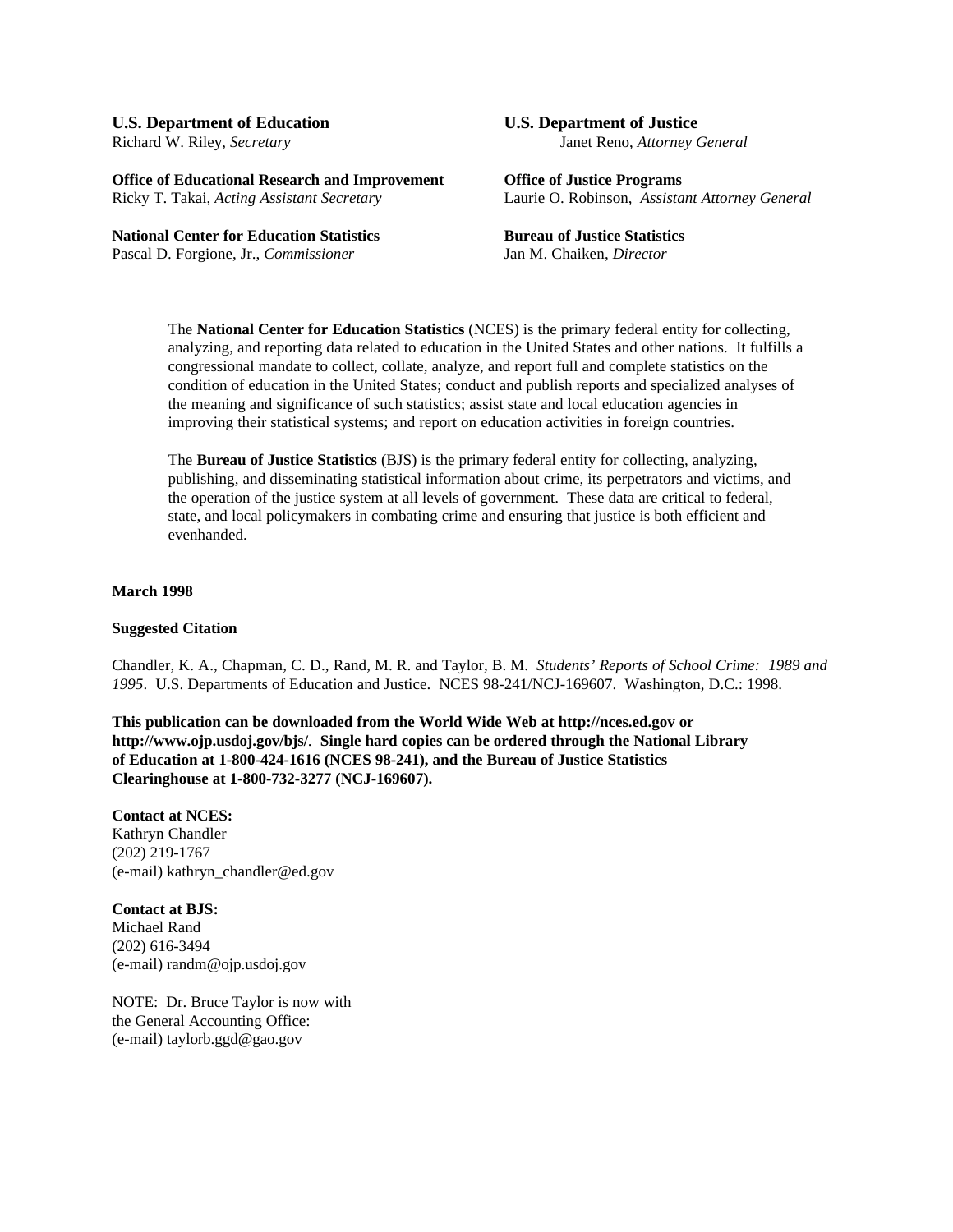## **Foreword**

All of us are concerned when children are victims of crime, especially violent crime, but schools bear a special responsibility for the safety of students when they are in the classroom, on school grounds, or on school-provided transportation. For this reason, the Bureau of Justice Statistics and the National Center for Education Statistics have collaborated on collecting information about students' experience of crime and crime-related conditions at school.

This is the first report that analyzes the two (1989 and 1995) School Crime Supplements to the National Crime Victimization Survey together. It presents a national portrait of the extent to which students ages 12 to 19 experience violent crime or theft of their property at school, and their perceptions of the presence of guns, street gangs, and illegal drugs at their schools. It also highlights the important changes in these crime-related factors between 1989 and 1995.

Much more data were collected than are analyzed in this report, so we plan future reports that provide more in-depth analyses of the 1989 and 1995 data. In addition, we hope to produce more frequent updates of information from this survey of students and to present annually a variety of statistics about the safety of children in school.

The students in this study were interviewed in their homes or by telephone from their homes. These interviews were ably conducted by the Census Bureau, which also prepared the data for our analysis teams. The Bureau of Labor Statistics helped in the wording of the questionnaire items. We also want to thank all of the students who answered our questions and the adult members of their households who gave permission for this statistical data collection.

Pascal D. Forgione, Jr., Ph.D. Jan M. Chaiken, Ph.D.

Commissioner of Education Statistics Director of the Bureau of Justice Statistics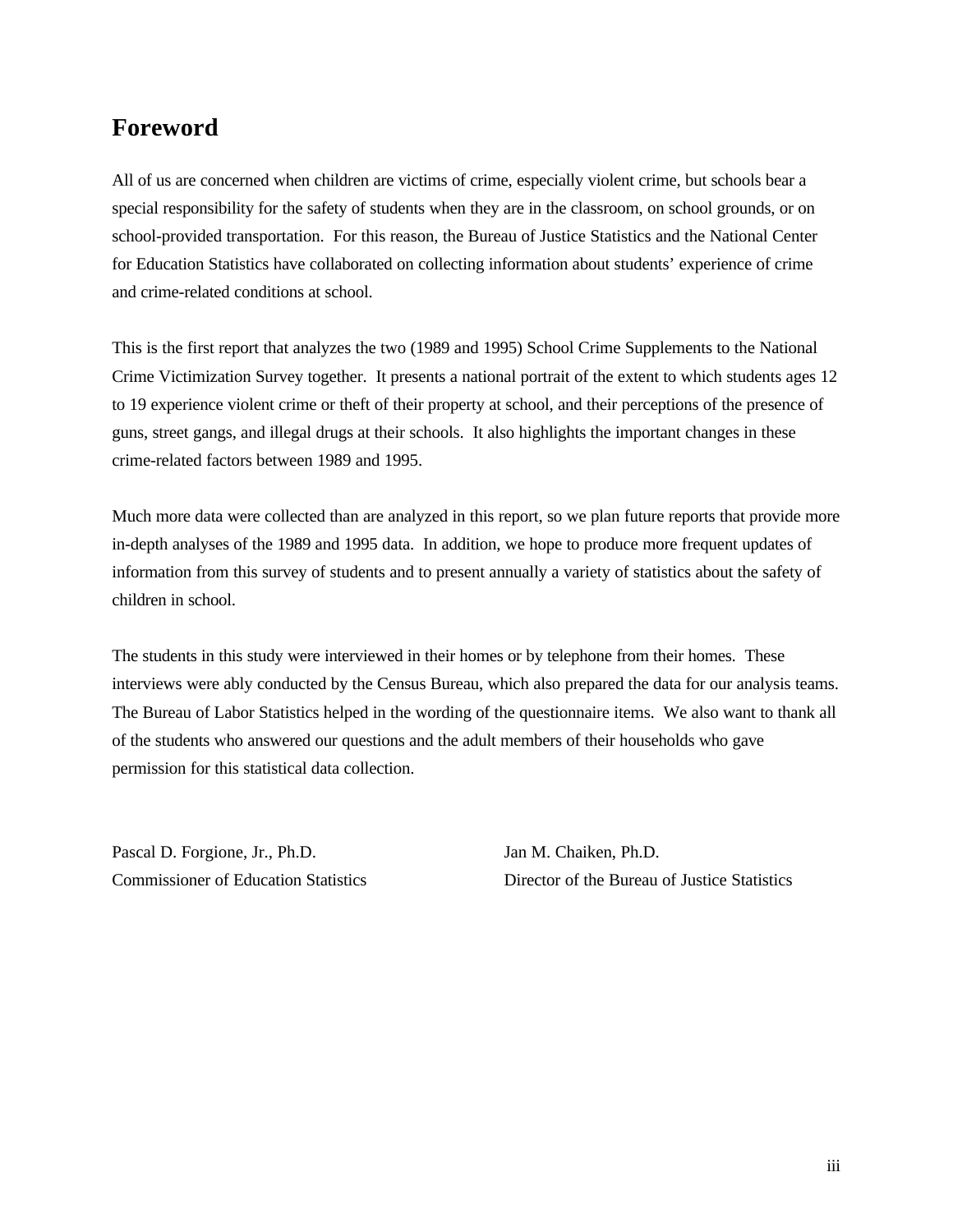## **Acknowledgments**

Altogether, four federal statistical agencies contributed to the making of the 1995 School Crime Supplement (SCS) to the National Crime Victimization Survey (NCVS). While the authors represent the Bureau of Justice Statistics (BJS) and the National Center for Education Statistics (NCES), persons at the Bureau of the Census and the Bureau of Labor Statistics also contributed. The authors would like to thank Kathy Creighton and Marilyn Monihan and the headquarters and field staff of the Bureau of the Census for their hard work during the design, data collection, and data cleaning phases of this effort. Also contributing during the design phase was Linda Stinson from the Office of Survey Methods Research at the Bureau of Labor Statistics, who helped test items for the questionnaire.

We are grateful to Paul Planchon, Associate Commissioner of NCES, for encouraging us to pursue this collection and report, and to Dan Kasprzyk, Director of Education Survey Programs at NCES for helping to find the resources necessary to complete the report. In addition, we would like to thank Mary Frase and John Ralph, also from NCES, for their contributions during the design phase.

From BJS, we wish to thank Charles Kindermann, Chief of Crime Measurement, Methodology, and Systems Support, and Patsy Klaus of the Victimization Statistics Branch for their work in planning and fielding the SCS.

Reviewers of the report included Marilyn McMillen, Dan Kasprzyk, Michael Cohen, Mary Frase, John Ralph, and Edie McArthur at NCES and Lawrence Greenfeld, Patsy Klaus, and Tom Hester at BJS. Outside of NCES and BJS, school crime experts who reviewed the report were Paul Kingery of the Hamilton Fish National Institute on School and Community Violence, Barbara Allen-Hagen of the Office of Juvenile Justice and Delinquency Prevention of the U.S. Department of Justice, and, from other parts of the Department of Education, Ollie Moles of the Office of Educational Research and Improvement, Bill Modzeleski and Sara Strizzi of the Safe and Drug Free Schools Program, and Joanne Wiggins of the Planning and Evaluation Service. The authors appreciate the thorough reading and thoughtful suggestions provided by these reviewers. Their input substantially improved the publication. Any remaining errors or problems are the sole responsibility of the authors.

Finally, the authors would like to thank Amanda Miller of the Education Statistics Services Institute and Marilyn Marbrook, Chief of Publication and Electronic Dissemination at BJS, for their assistance in preparing this document for publication and dissemination.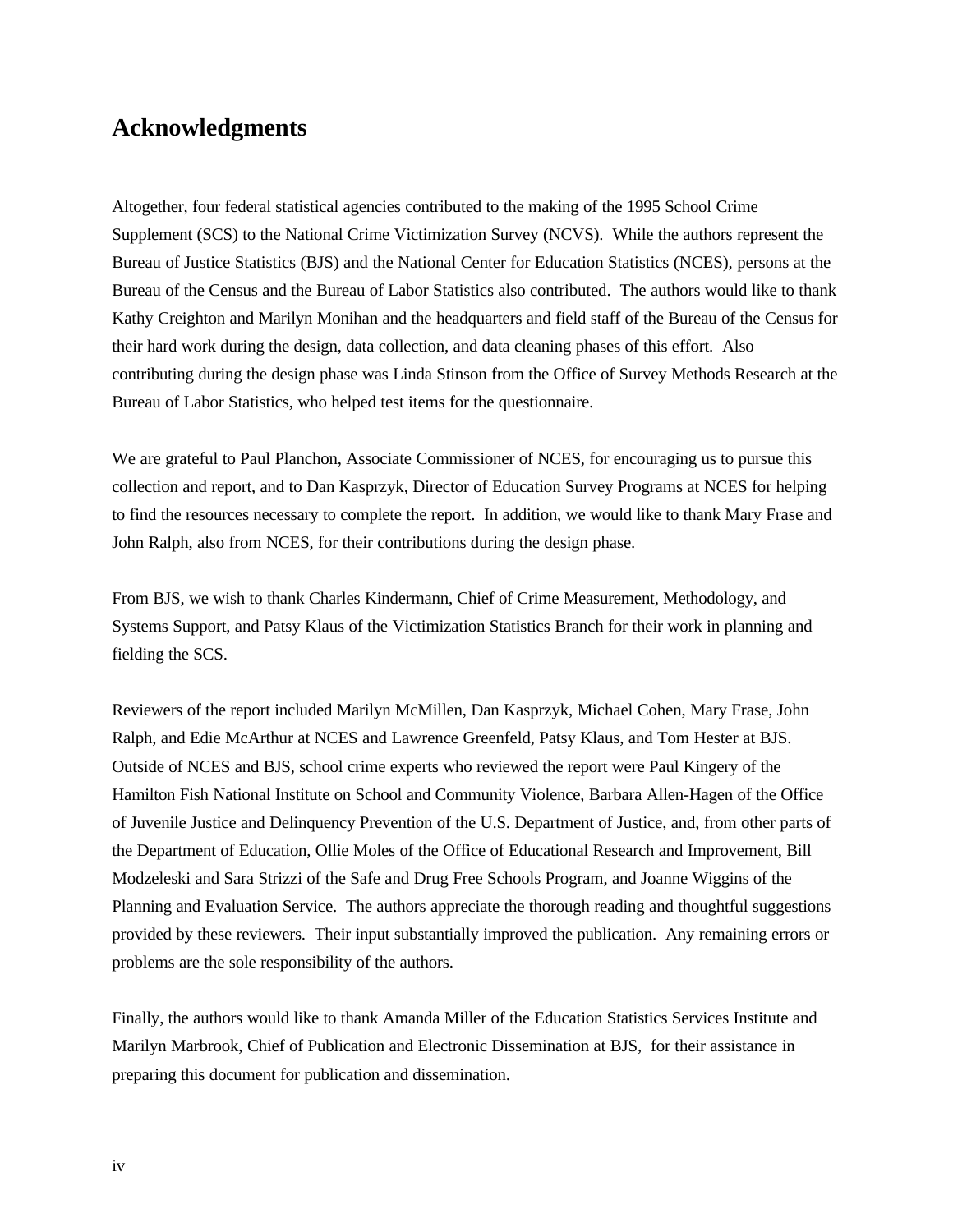#### **TABLE OF CONTENTS**

| Section | Page         |
|---------|--------------|
|         | $\mathbf{1}$ |
|         | 3            |
|         | 6            |
|         | 8            |
|         | 10           |
|         | 12           |
|         | 22           |
|         | 29           |
|         | 41           |

### **LIST OF TABLES**

| 1. Percent of students ages 12 through 19 reporting criminal victimization<br>at school, by selected characteristics and perceptions of conditions at       | 13 |
|-------------------------------------------------------------------------------------------------------------------------------------------------------------|----|
| 2. Percent of students ages 12 through 19 reporting the availability of drugs<br>at school, by selected characteristics and perceptions of conditions at    | 15 |
| 3. Percent of students ages 12 through 19 reporting the difficulty of obtaining                                                                             | 17 |
| 4. Percent of students ages 12 through 19 reporting the presence of street<br>gangs at school, by selected characteristics and perceptions of conditions at | 18 |
| 5. Percent of students ages 12 through 19 reporting guns at school, by selected                                                                             | 20 |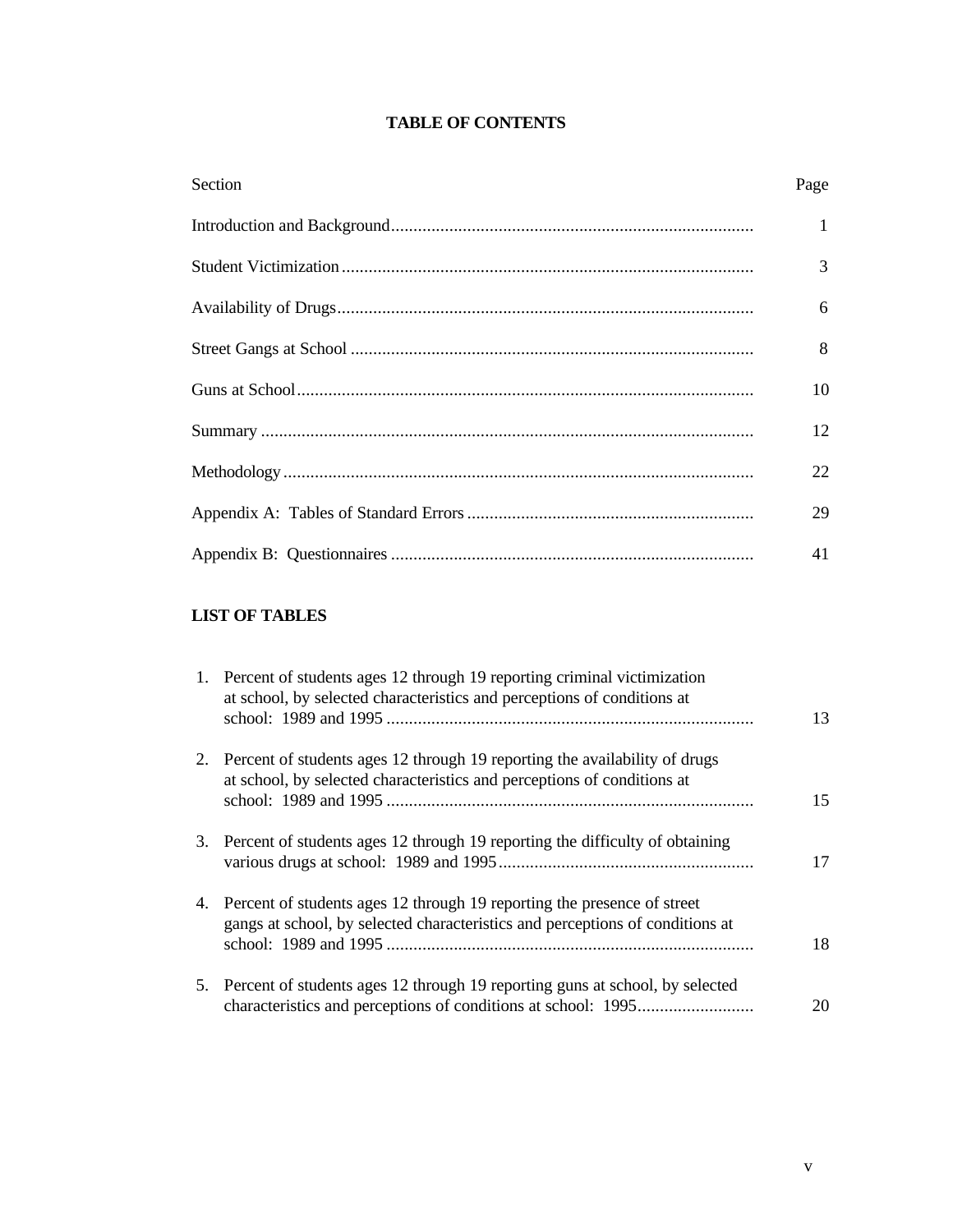### **LIST OF FIGURES**

|    | 1. Percent of students ages 12 through 19 who reported experiencing various forms of                                                                             | 3               |
|----|------------------------------------------------------------------------------------------------------------------------------------------------------------------|-----------------|
|    | 2. Percent of students ages 12 through 19 who reported experiencing violent                                                                                      | 3               |
| 3. | Percent of students ages 12 through 19 who reported experiencing violent                                                                                         | $\overline{4}$  |
| 4. | Percent of students ages 12 through 19 who reported experiencing violent<br>victimization at school, by student reports of street gang presence at school:       | $\overline{4}$  |
| 5. | Percent of students ages 12 through 19 who reported experiencing various forms<br>of victimization at school, by student reports of seeing a student with a gun  | $5\overline{)}$ |
| 6. | Percent of students ages 12 through 19 who reported that drugs were available at                                                                                 | 6               |
|    | 7. Percent of students ages 12 through 19 who reported that drugs were available at                                                                              | 6               |
| 8. | Percent of students ages 12 through 19 who reported that drugs were available<br>at school, by student reports of violent victimization at school: 1989 and 1995 | 7               |
| 9. | Percent of students ages 12 through 19 who reported that street gangs were present                                                                               | 8               |
|    | 10. Percent of students ages 12 through 19 who reported that street gangs were present                                                                           | 8               |
|    | 11. Percent of students ages 12 through 19 who reported that street gangs were present                                                                           | 9               |
|    | 12. Percent of students ages 12 through 19 who reported that street gangs were present                                                                           | 9               |
|    | 13. Percent of students ages 12 through 19 who reported knowing a student who brought                                                                            | 10              |
|    | 14. Percent of students ages 12 through 19 who reported the presence of guns at school,                                                                          | 10              |
|    | 15. Percent of students ages 12 through 19 who reported the presence of guns at school,                                                                          | 11              |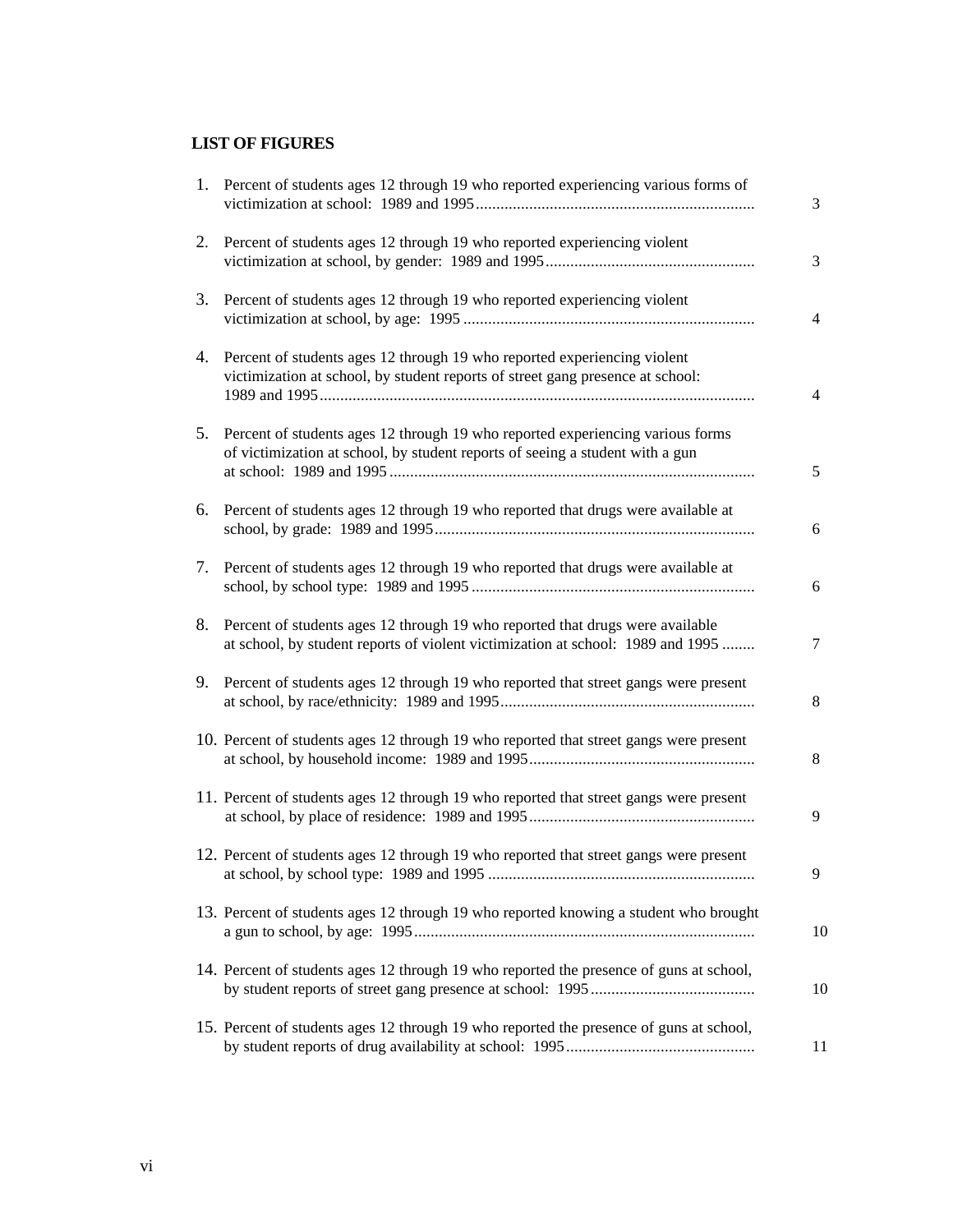#### **Introduction and Background**

This report is the first focusing on data collected in the 1995 School Crime Supplement (SCS), an enhancement to the National Crime Victimization Survey (NCVS). The NCVS is an ongoing household survey that gathers information on the criminal victimization of household members age 12 and older. While this report does not cover all of the items in the dataset, it covers those pertinent to school crime. These include: victimization at school, drug availability at school, street gangs at school, and guns at school. In this report, victimization is in terms of prevalence as opposed to counts of events. In other words, the report focuses on the percent of students who have been victimized one or more times.

To put the 1995 estimates in context, data from the 1989 SCS are also presented. Key findings include:

- There was little or no change in the percent of students reporting any (violent or property) victimization at school (14.5 percent versus 14.6 percent), or the percent of students reporting property victimization at school (12.2 percent versus 11.6 percent) between 1989 and 1995 (table 1). However, there was an increase in the percent of students reporting violent victimization at school (3.4 percent versus 4.2 percent) between the two years.
- In 1989, most students, 63.2 percent, reported that marijuana, cocaine, crack, or uppers/downers were available at school (either easy or hard to obtain; table 2). This number increased somewhat to 65.3 percent in 1995.
- The percent of students reporting street gang presence at school nearly doubled between 1989 and 1995, increasing from 15.3 percent to 28.4 percent (table 4).
- In 1995, a series of questions was asked about guns at school.<sup>1</sup> Almost no students reported taking a gun to school (less than one half of one percent), 5.3 percent reported seeing another student with a gun at school, and 12.7 percent reported knowing another student who brought a gun to school.

The supplements were fielded in January through June of their respective years to nationally representative samples of approximately 10,000 students. Eligible respondents to the supplements had to be between the ages of 12 and 19, and had to have attended school at some point during the six months preceding the interview. Respondents were only asked about crimes that had occurred at school during the six months prior to the interview. "At school" was defined as in the school building, on school grounds, or on a school bus.

Readers should be aware that the 1989 SCS estimates on victimization at school shown in this report do not match the estimates presented in the first analysis of the  $1989$  SCS.<sup>2</sup> In both the

 $\overline{a}$ <sup>1</sup> A similar series of questions was not included in 1989.

<sup>&</sup>lt;sup>2</sup> See L. Bastian and B. Taylor. *School Crime: A National Crime Victimization Survey Report*, NCJ-131645 (U.S. Department of Justice, Bureau of Justice Statistics, Washington, D.C.: 1991).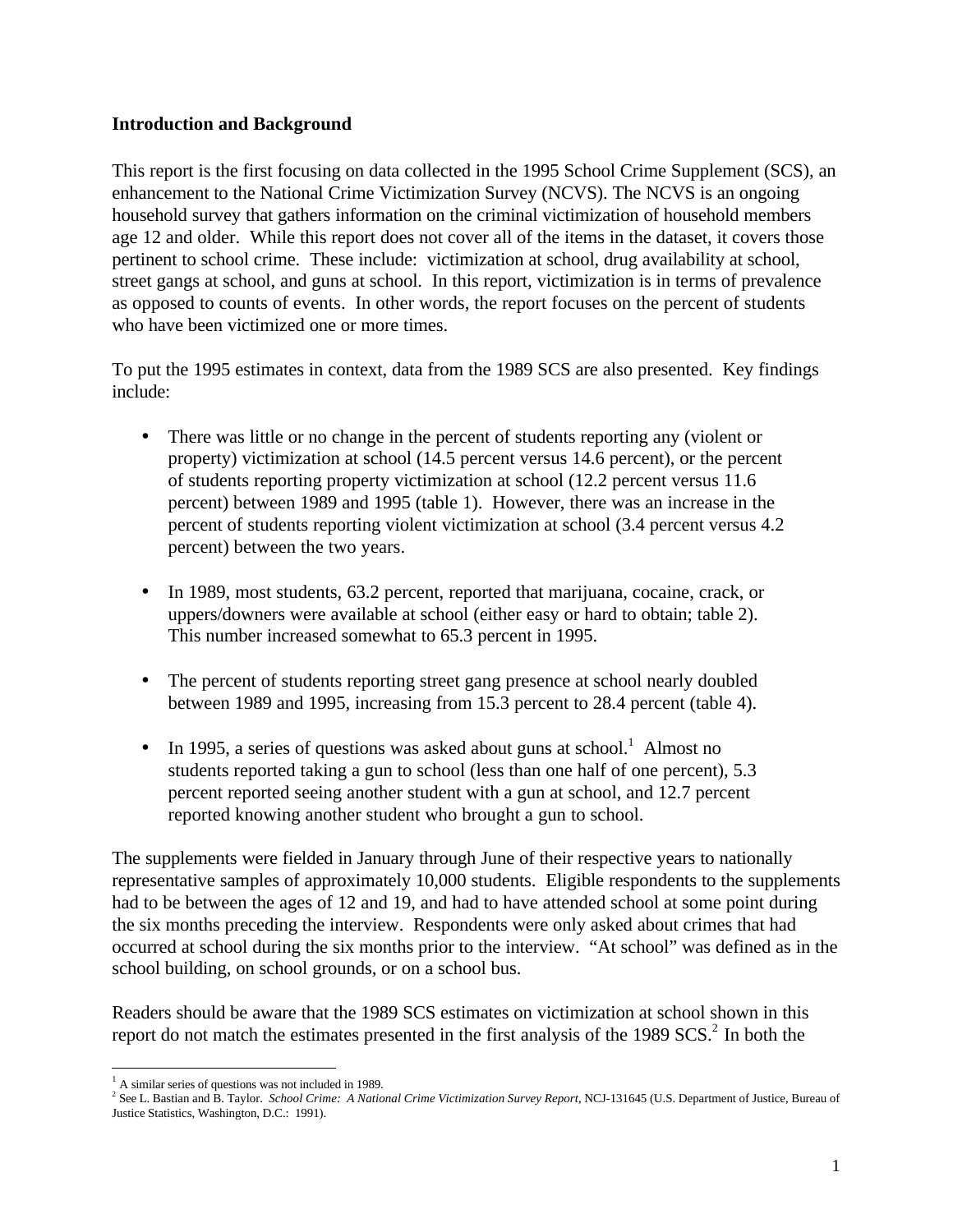1989 and 1995 SCS collections, persons 12 to 19 years of age were asked to respond to the NCVS and the SCS, and victimization information was captured in both questionnaires. The earlier authors elected to use the victimization information reported in the NCVS, rather than the SCS, in the development of their estimates. Because of a redesign of the NCVS in 1992, the 1995 victimization estimates from the NCVS cannot readily be compared to those developed before 1993.<sup>3</sup> Therefore, the authors of this report elected to reanalyze the 1989 data to compare estimates of victimization in 1995 to 1989 using the SCS data in both cases. Undoubtedly, the redesign of the NCVS also had implications on responses to the SCS. Unfortunately, it is not possible to measure the extent of the impact. (More information about the redesign and a comparison of SCS versus NCVS estimates of victimization can be found in the methodology section of this report.)

This report presents estimates for two points in time, six years apart. Readers should not assume that the time points represent a stable trend between 1989 and 1995. In fact, if estimates had been developed for the intervening years, many changes might be seen.

In this report, each topic is covered in a two- or three-page presentation that consists of bullets and figures. Comprehensive tables on each of the topics can be found after the body of the report. A methodology section, which describes the data collections and the analysis approach, follows the tables. Shown in appendix A are tables containing standard errors of the estimates, and shown in appendix B are the 1989 and 1995 School Crime Supplement questionnaires.

Again, this report does not exhaustively cover all of the data available in the 1989 and 1995 data sets. Readers can obtain the 1989 SCS data through the National Archive of Criminal Justice web site at "http://www.icpsr/umich/edu/NACJD/" (study number 9394), and the 1995 SCS data will soon be made available through the same source. A SCS, jointly developed by the Bureau of Justice Statistics (BJS) and the National Center for Education Statistics (NCES), will continue to be fielded as a supplement to the NCVS every few years.

 3 C. Kindermann, J. Lynch, and D. Cantor. *Effects of the Redesign on Victimization Estimates*, NCJ-164381 (U.S. Department of Justice, Bureau of Justice Statistics, Washington, D.C.: 1997).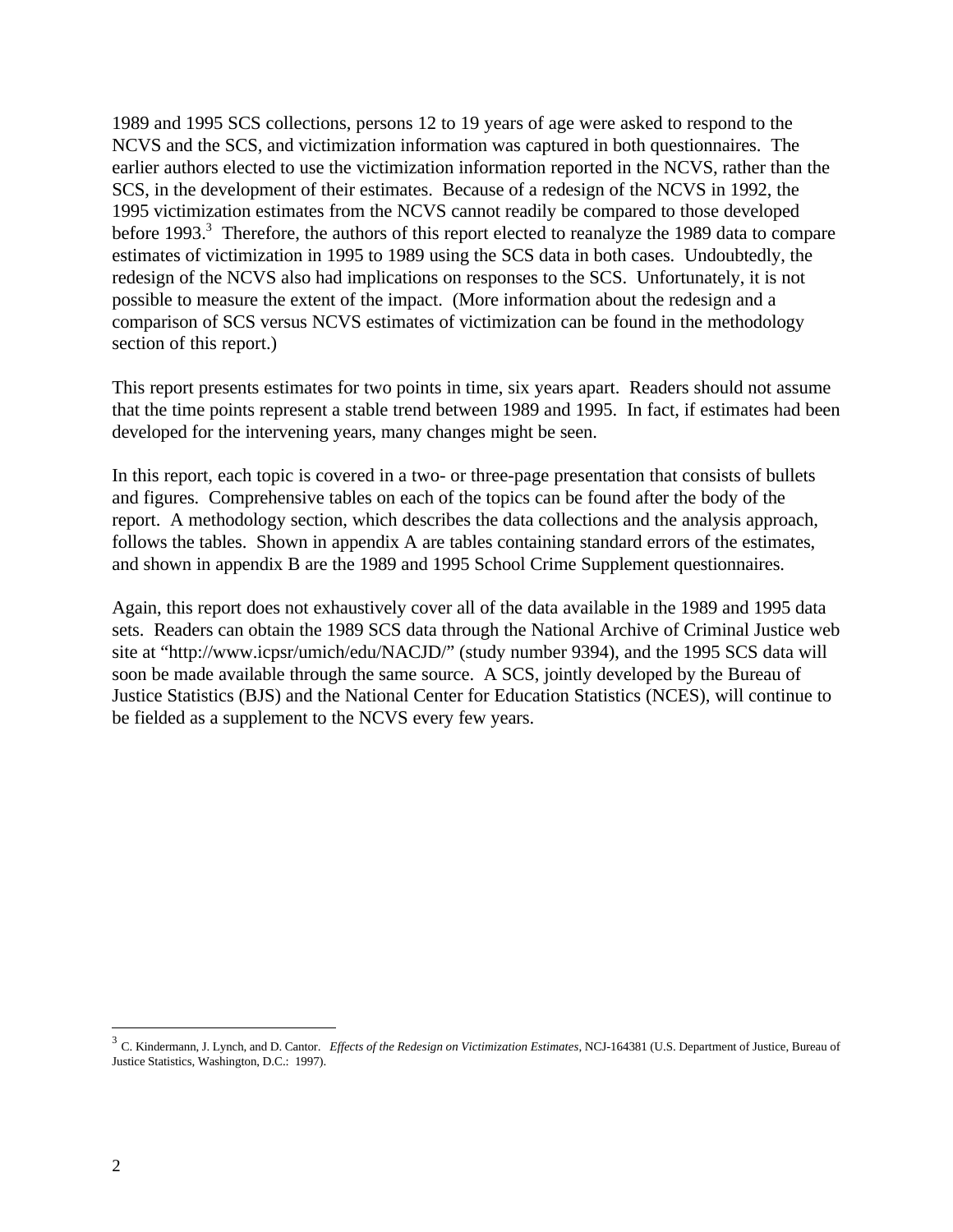#### **Student Victimization (See also table 1)**

Figure 1.— Percent of students ages 12 through 19 who reported experiencing various forms of victimization at school: 1989 and 1995



The overall level of victimization in schools in 1995, 14.6 percent, was similar to that in 1989, 14.5 percent. There was an increase in the percentage of students reporting violent victimizations, however, increasing from 3.4 percent to 4.2 percent.

<sup>1</sup>Any victimization is a combination of reported violent and property victimization. If the student reported an incident of either, he or she is counted as having experienced any victimization. If the respondent reported having experienced both, he or she is only counted once under "Any victimization". <sup>2</sup>Violent victimization includes physical attacks or taking property from the student directly

by force, weapons, or threats.

<sup>3</sup>Property victimization includes theft of property from a student's desk, locker, or other locations.

SOURCE: U.S. Department of Justice, Bureau of Justice Statistics, School Crime Supplement to the National Crime Victimization Survey, spring 1989 and 1995.







SOURCE: U.S. Department of Justice, Bureau of Justice Statistics, School Crime Supplement to the National Crime Victimization Survey, spring 1989 and 1995.

- In 1995, male students (5.1) percent) were more likely than female students (3.3 percent) to have experienced violent victimization at school. A similar relationship also existed between violent victimization and gender in 1989.
- While the percent of male students who reported having experienced violent victimization at school was about the same in 1989 as it was in 1995, there was an increase in the percent of female students who reported such victimization.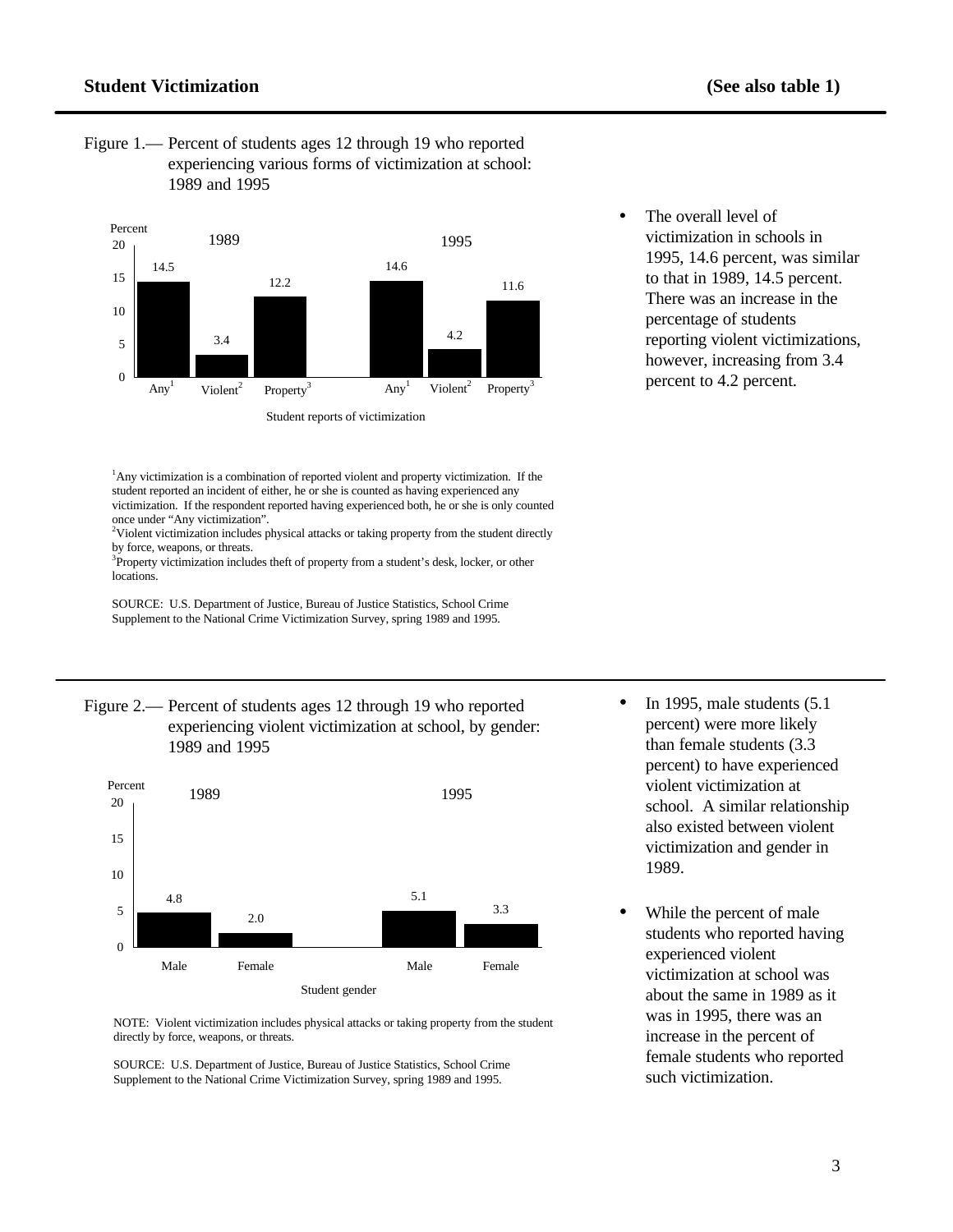#### **Student Victimization (See also table 1)**

Figure 3.— Percent of students ages 12 through 19 who reported experiencing violent victimization at school, by age: 1989 and 1995



Younger students were more likely to experience violent victimization than were older students in both 1989 and 1995.

NOTE: Violent victimization includes physical attacks or taking property from the student directly by force, weapons, or threats.

SOURCE: U.S. Department of Justice, Bureau of Justice Statistics, School Crime Supplement to the National Crime Victimization Survey, spring 1989 and 1995.





Between 1989 and 1995, the percent of students reporting that they were violently victimized at school did not noticeably change among students who reported street gang presence at school, nor did it noticeably change among students who reported no street gang presence at school.

SOURCE: U.S. Department of Justice, Bureau of Justice Statistics, School Crime Supplement to the National Crime Victimization Survey, spring 1989 and 1995.

<sup>•</sup> In 1995, only 2.7 percent of students who reported no street gang presence at school experienced violent victimization compared to 7.5 percent who reported street gang presence at school. Similar results occurred in 1989. (See figure 9 and table 4 for reported prevalence of street gangs at school.)

NOTE: Violent victimization includes physical attacks or taking property from the student directly by force, weapons, or threats.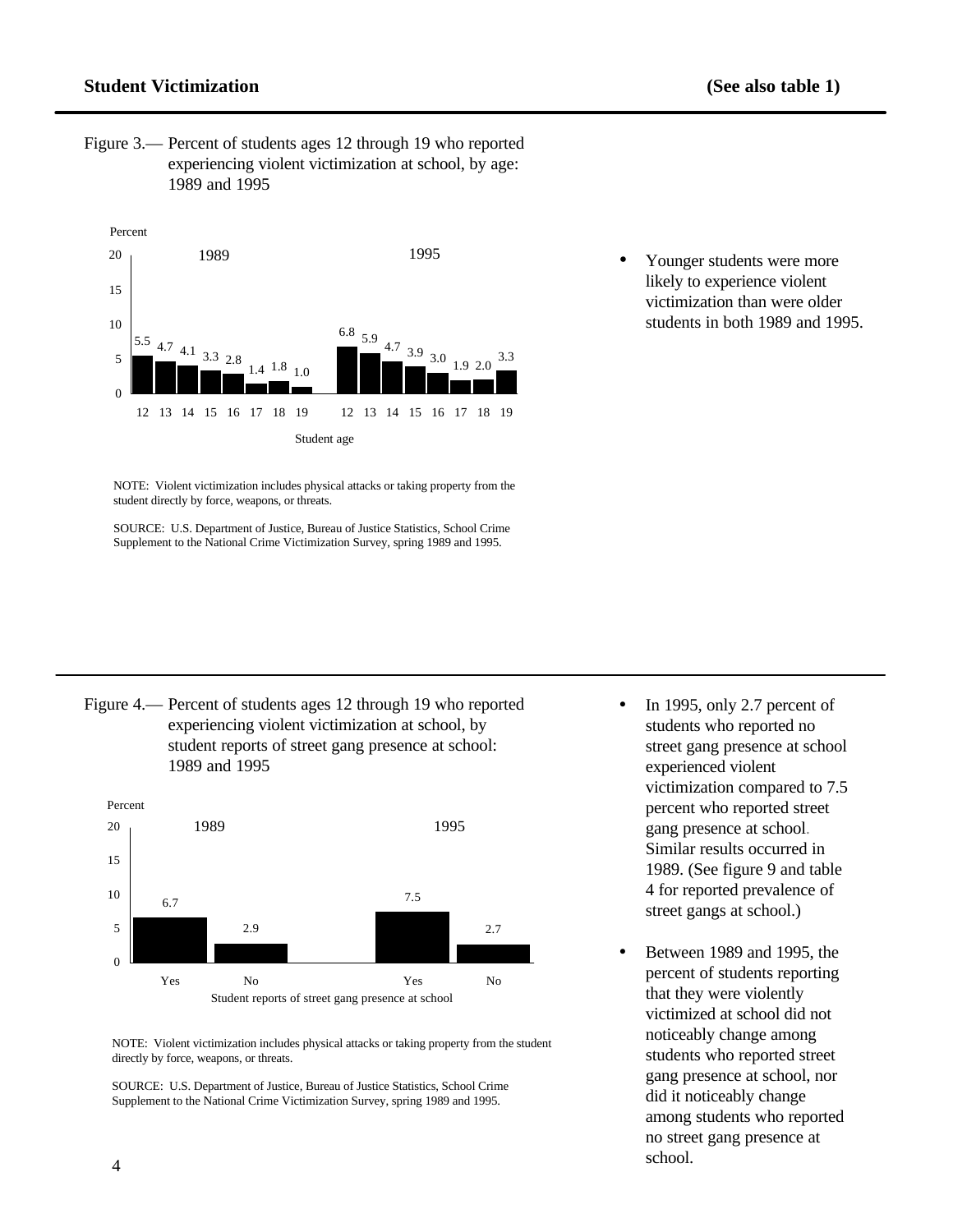Figure 5.— Percent of students ages 12 through 19 who reported experiencing various forms of victimization at school, by student reports of seeing a student with a gun at school: 1995



Of those students who reported seeing a student with a gun at school, 12.4 percent reported being victims of violent crime at school compared to 3.8 percent of those who had not. (See table 5 for student reports of seeing a student with a gun at school.)

<sup>1</sup>Any victimization is a combination of reported violent and property victimization. If the student reported an incident of either, he or she is counted as having experienced any victimization. If the respondent reported having experienced both, he or she is only counted once under "Any victimization".

 $2$ Violent victimization includes physical attacks or taking property from the student directly by force, weapons, or threats.

<sup>3</sup>Property victimization includes theft of property from a student's desk, locker, or other locations.

NOTE: Students were not asked about seeing other students with guns at school in the 1989 SCS.

SOURCE: U.S. Department of Justice, Bureau of Justice Statistics, School Crime Supplement to the National Crime Victimization Survey, spring 1995.

Additional findings about student reports of victimization at school from table 1:

- Student reports of having experienced violent victimization at school were relatively uniform across the different places of residence in 1995 when 4.7 percent of students residing in central cities, 4.4 percent of those residing in suburbs, and 3.5 percent of students residing in nonmetropolitan areas reported such victimization. The same was true in 1989.
- Public school students were more likely to report having experienced violent victimization (4.4 percent) than were private school students (2.3 percent) in 1995. However, public (3.5 percent) and private school students (2.9 percent) were about as likely to report having experienced violent victimization in 1989.
- In 1995, students who reported that drugs were available at school were more likely to report having been violently victimized than students who reported that no drugs were available (4.7 percent v. 3.0 percent). Similar results occurred in 1989. (See figure 6 and table 2 for student reports of drug availability at school.)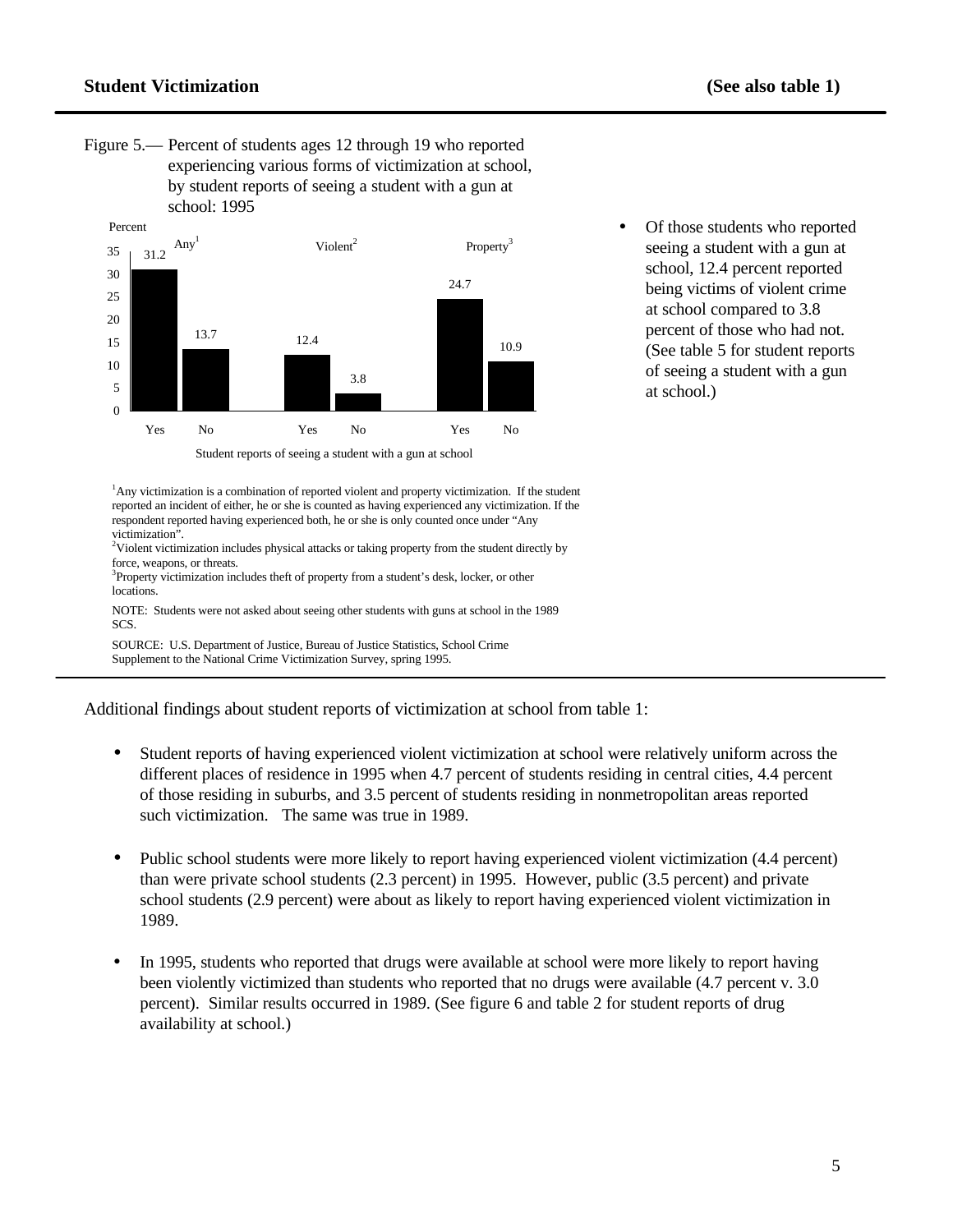

Figure 6.— Percent of students ages 12 through 19 who reported that drugs were available at school, by grade: 1989 and 1995

SOURCE: U.S. Department of Justice, Bureau of Justice Statistics, School Crime Supplement to the National Crime Victimization Survey, spring 1989 and 1995.



• Students in higher grades were more likely than students in lower grades to report that drugs were available at school in both 1989 and 1995.





NOTE: In the 1989 and 1995 SCS, students were asked about the availability of marijuana, cocaine, crack, and uppers/downers. If the students reported any of these to be easy or hard to obtain at school, they are considered having reported that drugs were available at school.

SOURCE: U.S. Department of Justice, Bureau of Justice Statistics, School Crime Supplement to the National Crime Victimization Survey, spring 1989 and 1995.

- In 1995, students in public schools were more likely to report that drugs were available in their schools than were students in private schools (67.2 percent v. 48.0 percent). Similar results occurred in 1989.
- A higher percent of public school students reported that drugs were available at school in 1995 than in 1989. However, the percent of private school students who reported that drugs were available at school was about the same in 1995 as it was in 1989.

NOTE: In the 1989 and 1995 SCS, students were asked about the availability of marijuana, cocaine, crack, and uppers/downers. If the students reported any of these to be easy or hard to obtain at school, they are considered having reported that drugs were available at school.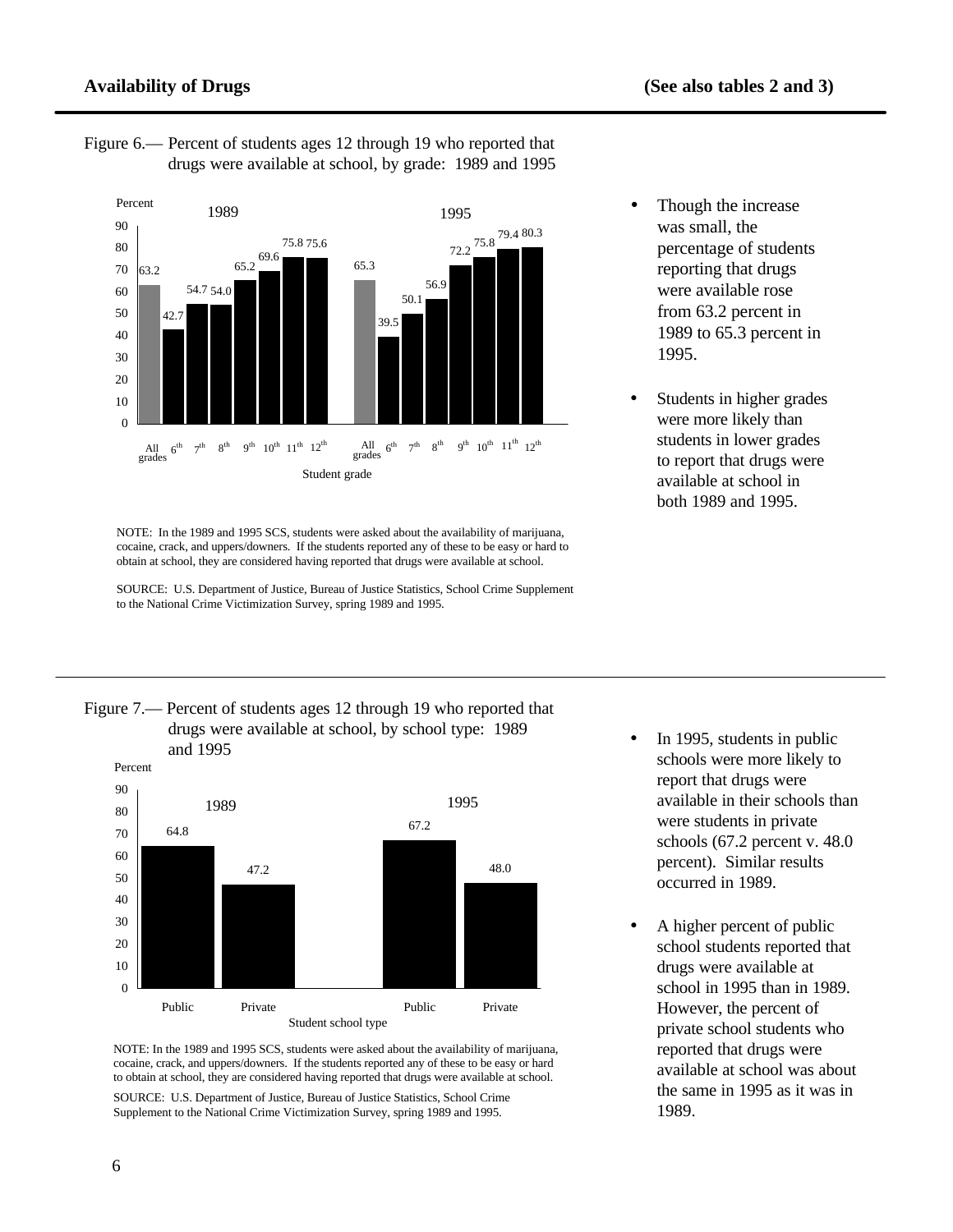Figure 8.— Percent of students ages 12 through 19 who reported that drugs were available at school, by student reports of violent victimization at school: 1989 and 1995



\*Violent victimization includes physical attacks or taking property from the student directly by force, weapons, or threats.

NOTE: In the 1989 and 1995 SCS, students were asked about the availability of marijuana, cocaine, crack, and uppers/downers. If the students reported any of these to be easy or hard to obtain at school, they are considered having reported that drugs were available at school. SOURCE: U.S. Department of Justice, Bureau of Justice Statistics, School Crime Supplement to the National Crime Victimization Survey, spring 1989 and 1995.

- In both 1995 and 1989, students who reported that they had experienced violent victimization at school were more likely to report that drugs were available at school than were students who reported that they had not been violently victimized at school.
- Among students who reported that they had experienced violent victimization at school, the percent of students reporting that drugs were available in 1989 was similar to the percent of students reporting that drugs were available in 1995.

Additional findings about student reports of drug availability at school from tables 2 and 3:

- Older students were more likely than younger students to report that drugs were available at school in both 1989 and 1995.
- In 1995, students who reported that street gangs were present at their schools were more likely to indicate that drugs were available (79.5 percent) than were those who did not report that street gangs were present (61.0 percent). The same results occurred in 1989.
- Among students reporting that street gangs were present at school, reports that drugs were available increased by 6 percentage points between 1989 and 1995. Among students reporting that gangs were not present, reports that drugs were available are similar between the two years.
- The percent of students reporting that marijuana was easy to obtain at school increased between 1989 and 1995, rising from 30.5 percent to 36.4 percent.
- In 1995, more students reported that marijuana was easy to obtain than any other drug. The same result was true in 1989.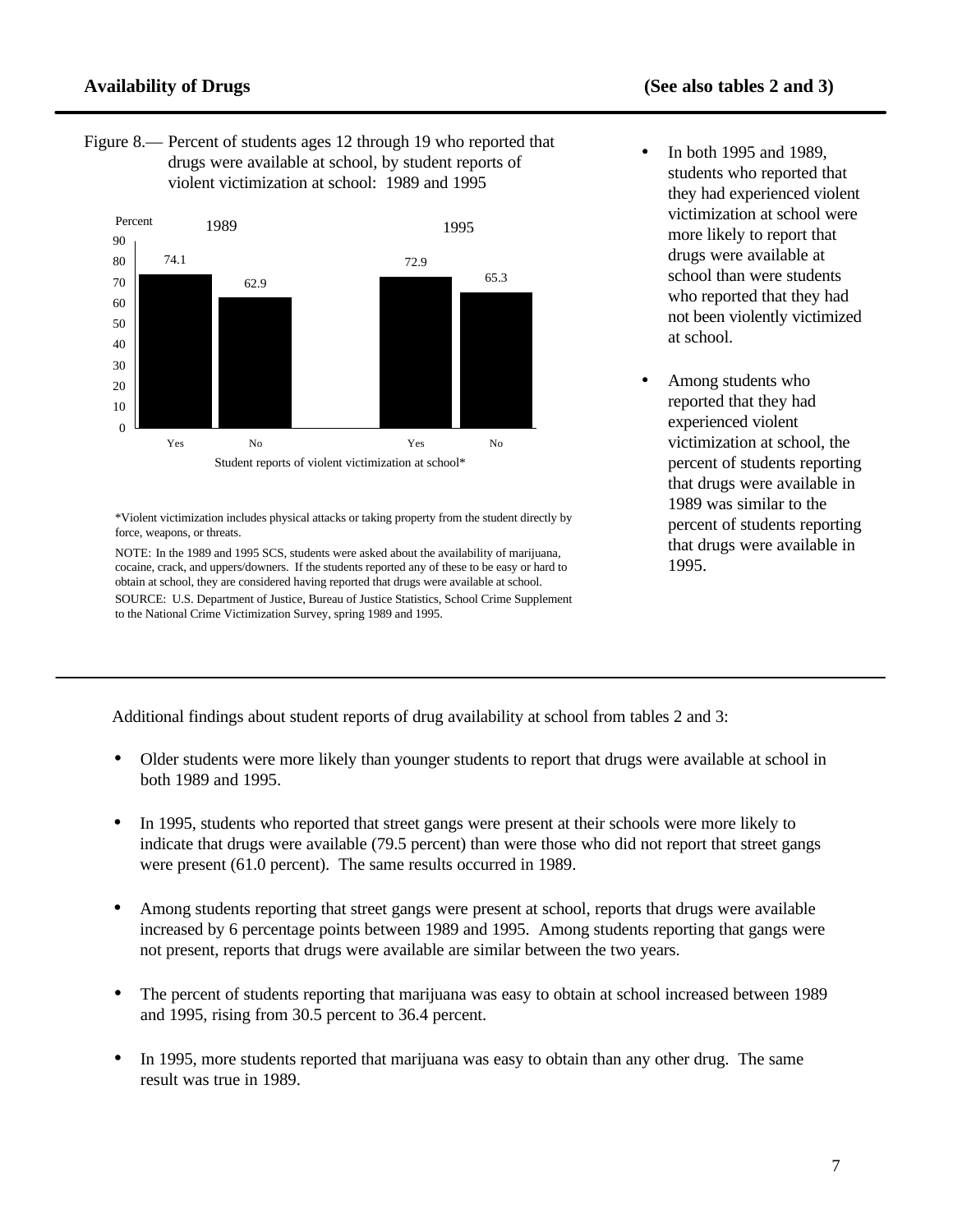Figure 9.— Percent of students ages 12 through 19 who reported that street gangs were present at school, by race/ethnicity: 1989 and 1995



SOURCE: U.S. Department of Justice, Bureau of Justice Statistics, School Crime Supplement to the National Crime Victimization Survey, spring 1989 and 1995

• Students in 1995 were much more likely to report that street gangs were present in their schools than were students in 1989 (28.4 percent v. 15.3 percent).

In 1995, Hispanic students were more likely than either white or black students to report the existence of street gangs in their schools (49.5 percent v. 23.0 percent and 34.7 percent, respectively). A similar set of relationships existed in 1989.





• In 1989 and 1995, students living in households with higher incomes were less likely to report that street gangs were present at school than were students in households with lower incomes.

SOURCE: U.S. Department of Justice, Bureau of Justice Statistics, School Crime Supplement to the National Crime Victimization Survey, spring 1989 and 1995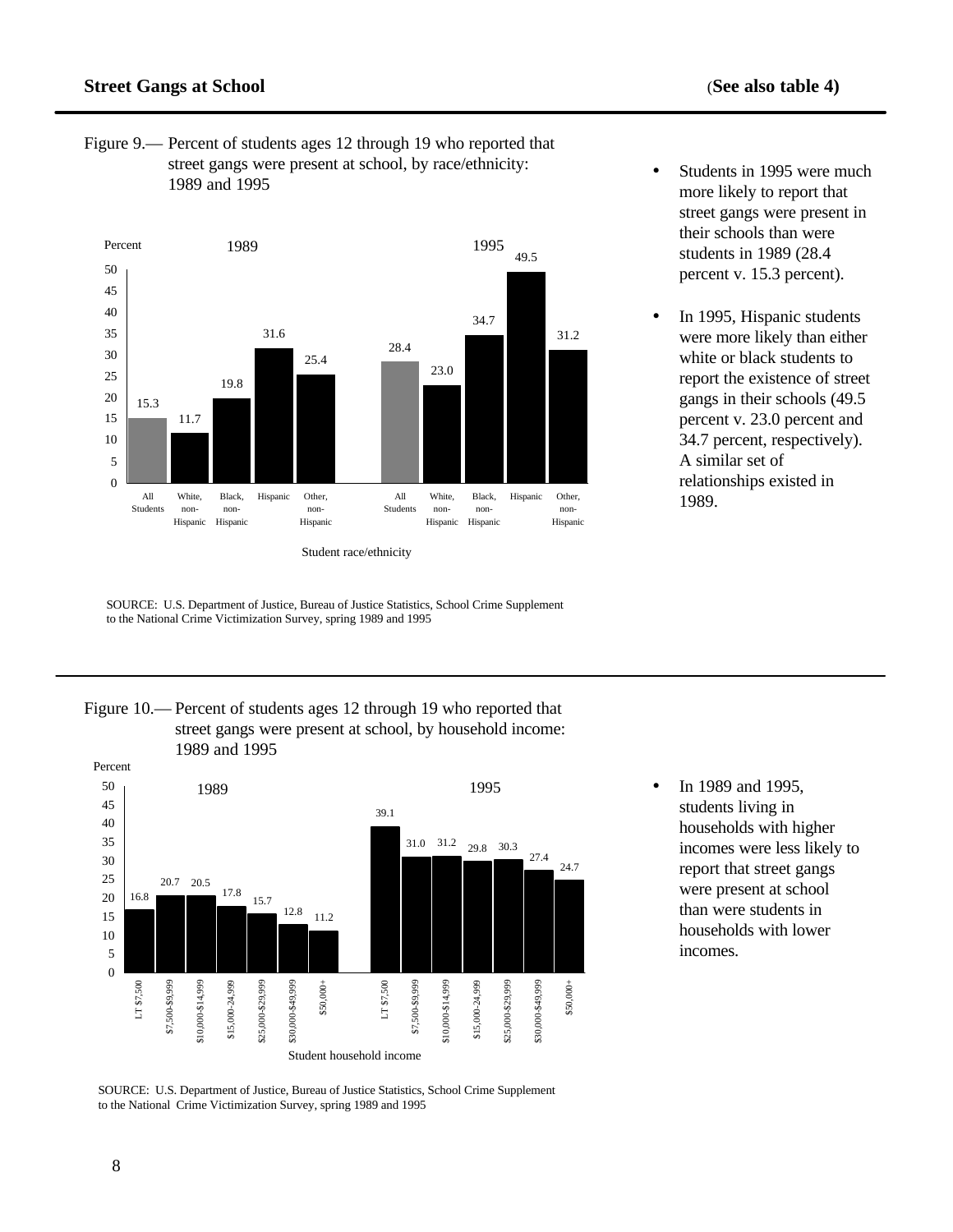Figure 11.— Percent of students ages 12 through 19 who reported that street gangs were present at school, by place of residence: 1989 and 1995



Student place of residence

Figure 12.— Percent of students ages 12 through 19 who reported that street gangs were present at school, by school type: 1989 and 1995



SOURCE: U.S. Department of Justice, Bureau of Justice Statistics, School Crime Supplement to the National Crime Victimization Survey, spring 1989 and 1995

- Students in public schools were more likely to report that street gangs were present at school than were students in private schools in both years. In 1995, 30.6 percent of students in public schools reported that street gangs were present compared to 6.8 percent in private schools. The 1989 percents were 16.4 and 4.4, respectively.
- Public school students were more likely to report that street gangs were present at school in 1995 than in 1989, while private school students were about as likely to report that street gangs were present in both years.

<sup>•</sup> Students in central cities were more likely to respond that there were street gangs at their schools (40.7 percent) than were suburban students (26.3 percent) or students in nonmetropolitan areas (19.9 percent) in 1995. Similar results occurred in 1989.

<sup>•</sup> Between 1989 and 1995, reports of gang presence increased in all three categories of student place residence.

SOURCE: U.S. Department of Justice, Bureau of Justice Statistics, School Crime Supplement to the National Crime Victimization Survey, spring 1989 and 1995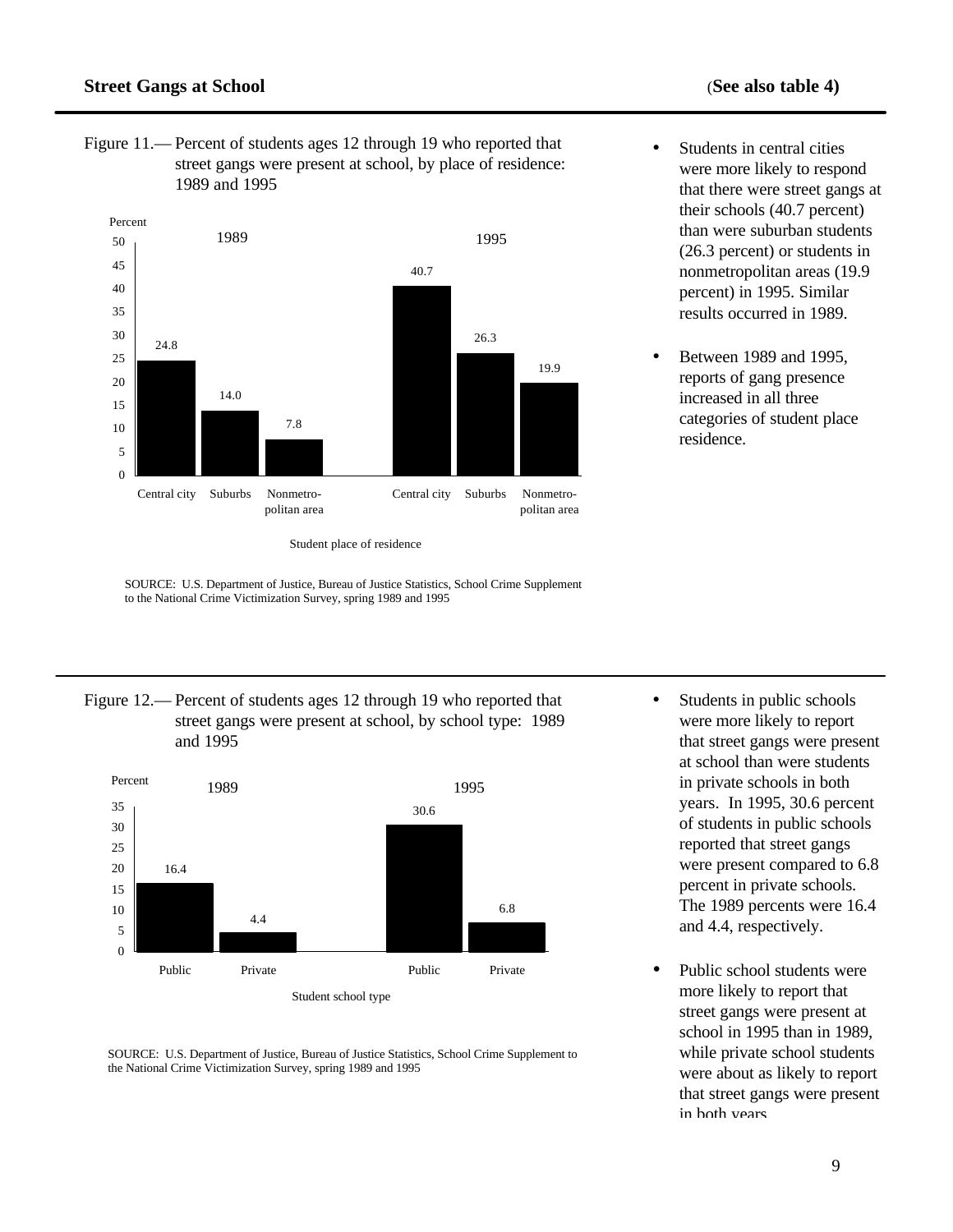

- Figure 13.— Percent of students ages 12 through 19 who reported knowing a student who brought a gun to school, by age: 1995
- In 1995, older students were more likely than younger students to report knowing a student who brought a gun to school.

SOURCE: U.S. Department of Justice, Bureau of Justice Statistics, School Crime Supplement to the National Crime Victimization Survey, spring 1995.

Figure 14.— Percent of students ages 12 through 19 who reported the presence of guns at school, by student reports of street gang presence at school: 1995



Street gang presence at a student's school was related to knowing another student who brought a gun to school (24.8 percent v. 7.7 percent). In addition, street gang presence at a student's school was related to seeing another student with a gun at school (11.9 percent v. 2.8 percent).

SOURCE: U.S. Department of Justice, Bureau of Justice Statistics, School Crime Supplement to the National Crime Victimization Survey, spring 1995.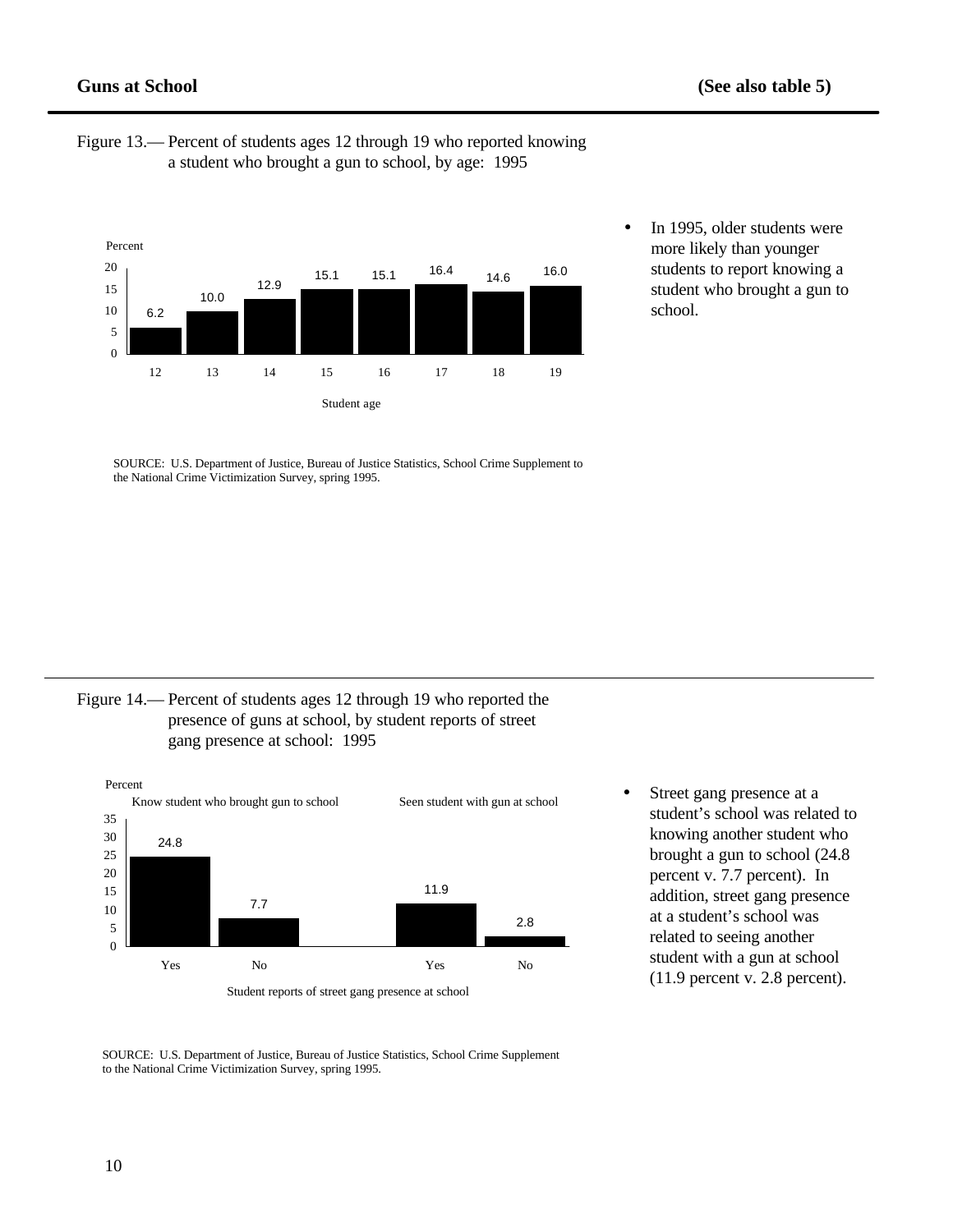#### Figure 15.— Percent of students ages 12 through 19 who reported the presence of guns at school, by student reports of drug availability at school: 1995



drugs were available at school were more likely to have known another student who brought a gun to school (16.8 percent), and to have seen another student with a gun at school (7.4 percent) than were students who reported that drugs were not available (4.0 percent and 1.0 percent, respectively).

Students who reported that

Student reports of drug availability at school: marijuana, cocaine, crack, and uppers/downers

NOTE: In both the 1989 and 1995 SCS, students were asked about the availability of marijuana, cocaine, crack, and uppers/downers. If students reported any of these to be easy or hard to obtain at school, they are included in the "Any available" category. If they said each is impossible to obtain, they are counted in the "None available" category.

SOURCE: U.S. Department of Justice, Bureau of Justice Statistics, School Crime Supplement to the National Crime Victimization Survey, spring 1995.

Additional findings about student reports of guns at school from table 5:

- In 1995, almost no students reported taking a gun to school (less than one half of one percent), 5.3 percent reported seeing another student with a gun at school, and 12.7 percent reported knowing another student who brought a gun to school.
- Black, non-Hispanic students were more likely than white, non-Hispanic students to report knowing another student who brought a gun to school (15.5 percent versus 12.3 percent). Black, non-Hispanic students were also more likely to report seeing another student with a gun at school than were white, non-Hispanic students (8.7 percent v. 4.4 percent).
- Students residing in central cities were more likely to report knowing another student who brought a gun to school (15.0 percent) than were students from suburban areas (12.3 percent) or students from nonmetropolitan areas (11.1 percent). Similarly, students from central cities were more likely to report seeing another student with a gun at school (6.8 percent) than were suburban or nonmetropolitan area students (each 4.8 percent).
- Public school students were more likely to report knowing another student who brought a gun to school than were students attending private schools (13.6 percent v. 4.4 percent). Public school students were also more likely to report seeing another student who brought a gun to school than were students attending private schools (5.7 percent v. 2.0 percent, respectively).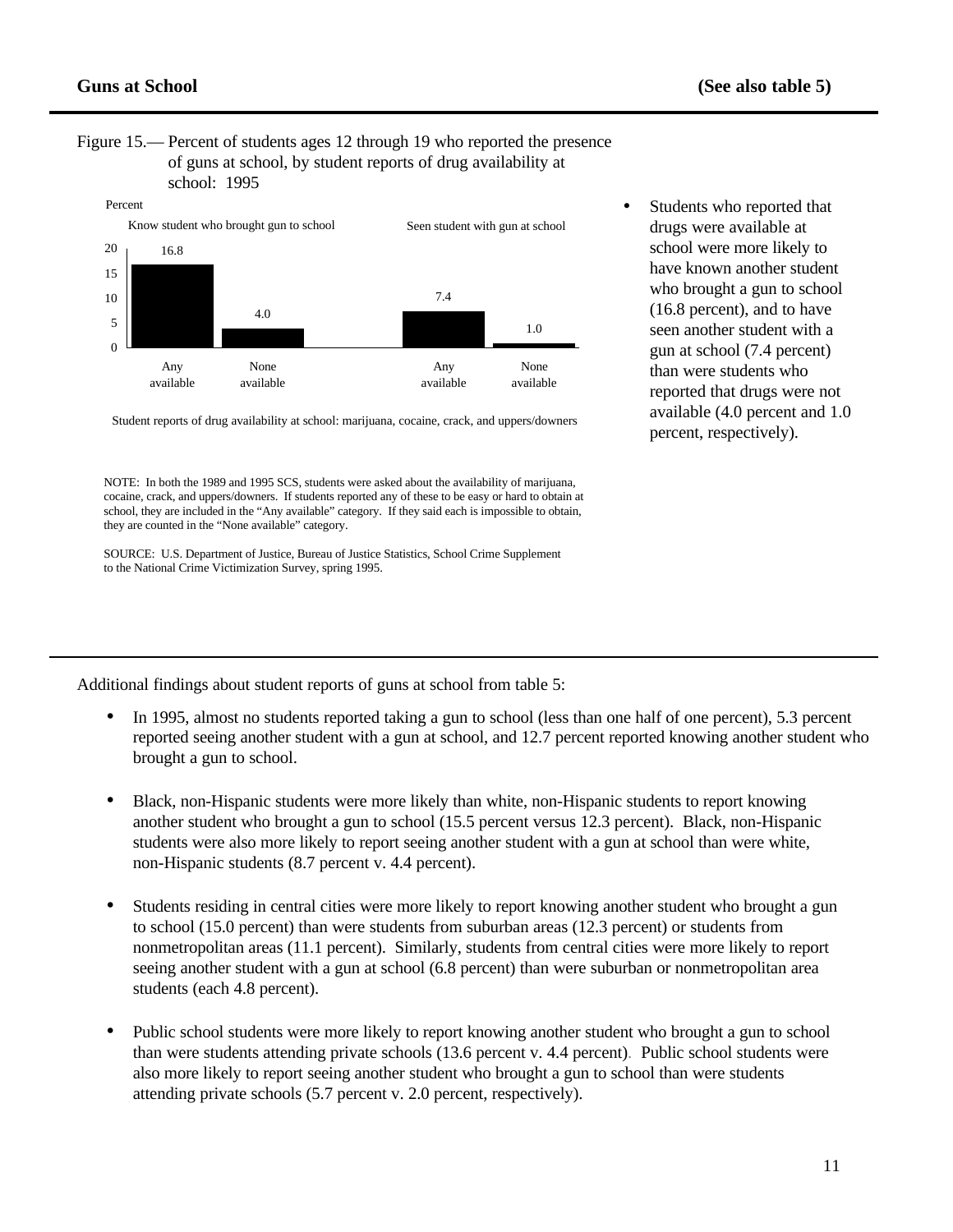#### **Summary**

This report presents the first published findings from the 1995 School Crime Supplement (SCS) to the National Crime Victimization Survey (NCVS) in addition to findings from a reanalysis of the 1989 SCS. Because of the issue's obvious importance to students, parents, educators, and policymakers, this first report focuses on the reported prevalence of crime in America's schools. More specifically, it explores student reports of victimization, drug availability, street gang presence, and gun presence at school.

One important finding that emerged from comparing estimates from the two time points was that more students were exposed to certain problems at school in 1995 than in 1989. As compared to students in 1989, students in 1995 were more likely to report that they had experienced violent victimization, could obtain drugs, and were aware of street gangs at school.

A second key finding was that various types of problems tended to co-exist. For instance, student reports of drug availability, street gang presence, and gun presence at school were all related to student reports of having experienced violent victimization at school. Reports of having experienced violent victimization were higher among students who reported that drugs were available than among students who reported that they were not. In addition, students who reported that street gangs were present were more likely than students who reported that they were not present to say that they had been violently victimized. Finally, students who reported seeing another student with a gun were more likely to say that they had experienced violent victimization than students who had not seen another student with a gun.

Because of the exploratory nature of this report, the crime variables were studied using bivariate analyses only. Future research will apply multivariate approaches to the data to help better understand possible interactions and patterns. Also, because the report focused on the important issues of school crime, it did not exhaustively cover all of the topics addressed by the data bases. Such topics as safety measures taken by schools to prevent crime, student avoidance of places in or near school because of fear of attack, and student perceptions of rule enforcement at school will form the basis of future work. It is the intent of both NCES and BJS to continue what has been a successful collaborative effort to conduct some of this research.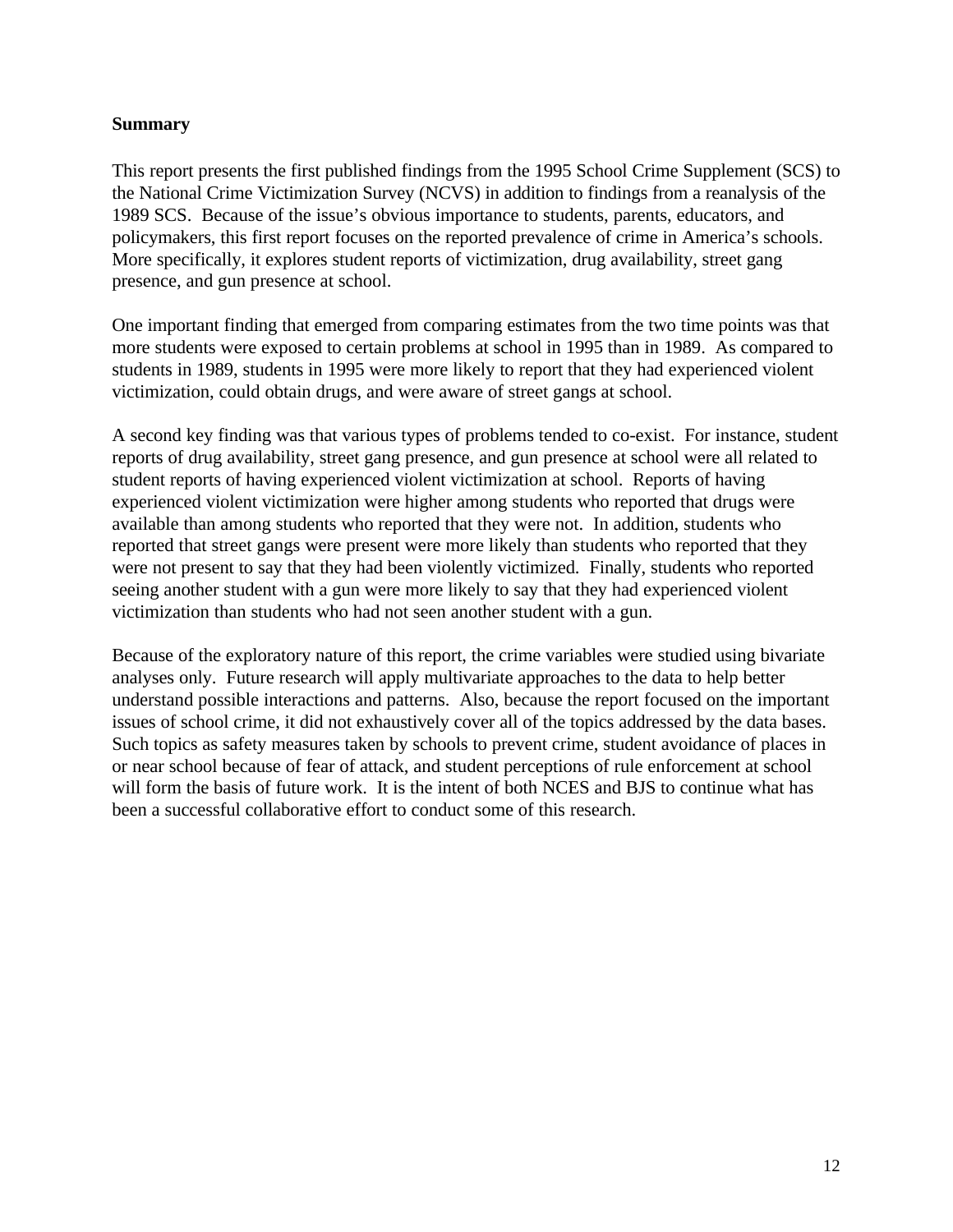#### Table 1.— Percent of students ages 12 through 19 reporting criminal victimization at school, by selected characteristics and perceptions of conditions at school: 1989 and 1995

|                                                                                                                                                                                        | Year                                                               |                                                              |                                                      |                                                             |                                                                    |                                                              |                                                      |                                                               |  |  |
|----------------------------------------------------------------------------------------------------------------------------------------------------------------------------------------|--------------------------------------------------------------------|--------------------------------------------------------------|------------------------------------------------------|-------------------------------------------------------------|--------------------------------------------------------------------|--------------------------------------------------------------|------------------------------------------------------|---------------------------------------------------------------|--|--|
|                                                                                                                                                                                        |                                                                    |                                                              | 1989                                                 |                                                             |                                                                    | 1995                                                         |                                                      |                                                               |  |  |
| Student characteristics and<br>perceptions of conditions at<br>school                                                                                                                  | Number of                                                          |                                                              | Victimization                                        |                                                             | Number of                                                          | Victimization                                                |                                                      |                                                               |  |  |
|                                                                                                                                                                                        | students<br>(thousands)                                            | Any <sup>1</sup>                                             | Violent <sup>2</sup>                                 | Property <sup>3</sup>                                       | students<br>(thousands)                                            | Any <sup>1</sup>                                             | Violent <sup>2</sup>                                 | Property <sup>3</sup>                                         |  |  |
|                                                                                                                                                                                        |                                                                    | Percent<br>Victimized                                        | Percent<br>Victimized                                | Percent<br>Victimized                                       |                                                                    | Percent<br>Victimized                                        | Percent<br>Victimized                                | Percent<br>Victimized                                         |  |  |
| <b>Total</b>                                                                                                                                                                           | 21,554                                                             | 14.5                                                         | 3.4                                                  | 12.2                                                        | 23,933                                                             | 14.6                                                         | 4.2                                                  | 11.6                                                          |  |  |
| <b>Characteristics</b>                                                                                                                                                                 |                                                                    |                                                              |                                                      |                                                             |                                                                    |                                                              |                                                      |                                                               |  |  |
| Student sex<br>Male<br>Female                                                                                                                                                          | 11,166<br>10,388                                                   | 15.2<br>13.7                                                 | 4.8<br>2.0                                           | 12.1<br>12.3                                                | 12,331<br>11,602                                                   | 15.8<br>13.3                                                 | 5.1<br>3.3                                           | 12.0<br>11.2                                                  |  |  |
| Student race/ethnicity<br>White, non-Hispanic<br>Black, non-Hispanic<br>Hispanic<br>Other, non-Hispanic                                                                                | 15,349<br>3,391<br>2,027<br>787                                    | 14.3<br>14.9<br>14.7<br>14.7                                 | 3.4<br>3.3<br>4.4<br>2.2                             | 12.2<br>12.3<br>11.1<br>13.3                                | 16,351<br>3,752<br>2,898<br>932                                    | 14.5<br>16.8<br>12.4<br>13.7                                 | 4.1<br>5.1<br>3.9<br>3.9                             | 11.6<br>13.4<br>9.5<br>11.0                                   |  |  |
| Student age<br>12<br>13<br>14<br>15<br>16<br>17<br>18<br>19                                                                                                                            | 3,221<br>3,319<br>3,264<br>3,214<br>3,275<br>3,274<br>1,756<br>231 | 17.8<br>18.0<br>16.8<br>15.3<br>12.0<br>10.6<br>8.6<br>5.3   | 5.5<br>4.7<br>4.1<br>3.3<br>2.8<br>1.4<br>1.8<br>1.0 | 14.7<br>14.9<br>14.1<br>12.8<br>9.9<br>9.7<br>7.2<br>5.3    | 3,735<br>3,781<br>3,732<br>3,688<br>3,674<br>3,172<br>1,820<br>331 | 19.8<br>17.9<br>17.0<br>14.4<br>11.9<br>9.9<br>6.8<br>8.8    | 6.8<br>5.9<br>4.7<br>3.9<br>3.0<br>1.9<br>2.0<br>3.3 | 15.1<br>13.9<br>13.7<br>12.0<br>9.5<br>8.6<br>5.2<br>6.1      |  |  |
| Student grade<br>Sixth<br>Seventh<br>Eighth<br>Ninth<br>Tenth<br>Eleventh<br>Twelfth<br>Other                                                                                          | 1,818<br>3,170<br>3,258<br>3,391<br>3,082<br>3,224<br>3,172<br>439 | 17.9<br>18.9<br>16.1<br>17.1<br>13.9<br>10.5<br>8.3<br>13.5  | 5.7<br>5.4<br>4.0<br>3.6<br>2.5<br>2.2<br>1.2<br>7.0 | 14.8<br>15.5<br>13.1<br>14.7<br>11.9<br>8.8<br>7.6<br>10.0  | 2,315<br>3,736<br>3,795<br>3,689<br>3,662<br>3,460<br>2,990<br>285 | 18.0<br>20.4<br>17.1<br>15.5<br>12.9<br>9.5<br>8.7<br>10.3   | 6.7<br>6.6<br>4.7<br>4.6<br>3.3<br>2.3<br>1.7<br>4.6 | 13.3<br>16.0<br>13.9<br>12.1<br>10.7<br>$7.5\,$<br>7.5<br>6.4 |  |  |
| Student household income<br>Less than $$7,500$<br>\$7,500-\$9,999<br>\$10,000-\$14,999<br>\$15,000-\$24,999<br>\$25,000-\$29,999<br>\$30,000-\$49,999<br>$$50,000+$<br>Not ascertained | 2,041<br>791<br>1,823<br>3,772<br>1,845<br>5,798<br>3,498<br>1,983 | 16.3<br>14.8<br>15.5<br>14.7<br>14.3<br>14.4<br>14.2<br>11.7 | 3.6<br>5.2<br>3.5<br>3.4<br>3.8<br>3.5<br>3.4<br>2.3 | 14.0<br>10.6<br>13.0<br>12.5<br>11.9<br>12.2<br>12.0<br>9.9 | 1,487<br>783<br>1,657<br>3,130<br>1,729<br>6,295<br>6,562<br>2,289 | 15.8<br>12.8<br>14.4<br>14.5<br>17.2<br>13.9<br>14.2<br>15.5 | 5.6<br>3.6<br>5.4<br>4.1<br>5.5<br>3.9<br>3.7<br>4.4 | 11.8<br>10.1<br>10.7<br>11.8<br>12.9<br>11.1<br>11.8<br>12.5  |  |  |
| Student place of residence<br>Central city<br>Suburbs<br>Nonmetropolitan area                                                                                                          | 5,816<br>10,089<br>5,648                                           | 16.1<br>13.8<br>14.0                                         | 3.9<br>3.5<br>2.9                                    | 13.4<br>11.3<br>12.3                                        | 6,309<br>11,341<br>6,283                                           | 14.7<br>14.6<br>14.3                                         | 4.7<br>4.4<br>3.5                                    | 11.3<br>11.5<br>12.0                                          |  |  |
| Student school type<br>Public<br>Private<br>Not ascertained                                                                                                                            | 19,265<br>1,873<br>416                                             | 14.7<br>12.8<br>11.8                                         | 3.5<br>2.9<br>3.1                                    | 12.3<br>10.8<br>9.6                                         | 21,719<br>2,163<br>$+$                                             | 14.8<br>12.4<br>$\! +$                                       | 4.4<br>2.3<br>$^+$                                   | 11.7<br>10.7<br>$^+$                                          |  |  |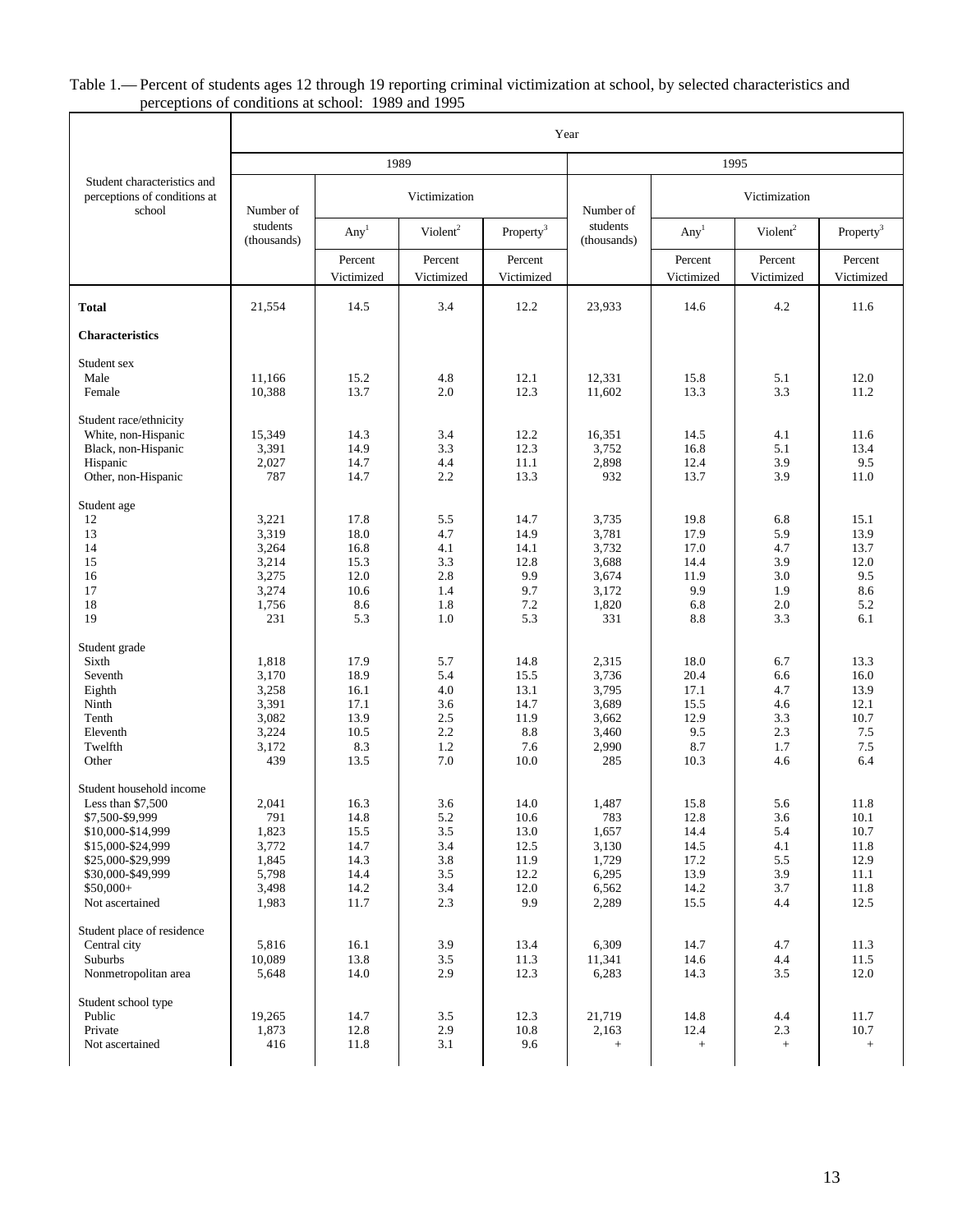#### Table 1.— Percent of students ages 12 through 19 reporting criminal victimization at school, by selected characteristics and perceptions of conditions at school: 1989 and 1995 — Continued

|                                                                                                                                                                           | Year                                 |                                          |                                                      |                                                                                  |                                 |                             |                           |                            |  |  |
|---------------------------------------------------------------------------------------------------------------------------------------------------------------------------|--------------------------------------|------------------------------------------|------------------------------------------------------|----------------------------------------------------------------------------------|---------------------------------|-----------------------------|---------------------------|----------------------------|--|--|
|                                                                                                                                                                           |                                      | 1989                                     |                                                      |                                                                                  | 1995                            |                             |                           |                            |  |  |
| Student characteristics and<br>perceptions of conditions at<br>school                                                                                                     | Number of<br>students<br>(thousands) |                                          | Victimization                                        |                                                                                  | Number of                       | Victimization               |                           |                            |  |  |
|                                                                                                                                                                           |                                      | Any <sup>1</sup><br>Violent <sup>2</sup> |                                                      | Property <sup>3</sup>                                                            | students<br>(thousands)         | Any <sup>1</sup>            | Violent <sup>2</sup>      | Property <sup>3</sup>      |  |  |
|                                                                                                                                                                           |                                      | Percent<br>Victimized                    | Percent<br>Victimized                                | Percent<br>Victimized                                                            |                                 | Percent<br>Victimized       | Percent<br>Victimized     | Percent<br>Victimized      |  |  |
| <b>Perceptions of conditions</b><br>at school                                                                                                                             |                                      |                                          |                                                      |                                                                                  |                                 |                             |                           |                            |  |  |
| Student reports of street<br>gangs at school<br>Yes<br>N <sub>o</sub><br>Do not know<br>Not ascertained                                                                   | 3,301<br>17,042<br>1,124<br>88       | 21.8<br>13.1<br>13.8<br>8.0              | 6.7<br>2.9<br>3.0<br>1.8                             | 17.3<br>11.2<br>11.8<br>8.0                                                      | 6,796<br>13,687<br>3,224<br>226 | 21.4<br>11.8<br>12.5<br>8.4 | 7.5<br>2.7<br>3.7<br>4.8  | 16.4<br>9.8<br>9.8<br>3.6  |  |  |
| Student reports of knowing a<br>student who brought a gun to<br>school<br>Yes<br>No<br>Not ascertained                                                                    |                                      |                                          |                                                      | $\overline{\phantom{0}}$<br>$\overline{\phantom{0}}$                             | 3.042<br>20,608<br>282          | 24.6<br>13.2<br>9.4         | 8.6<br>3.6<br>4.6         | 19.8<br>10.5<br>4.8        |  |  |
| Student reports of seeing a<br>student with a gun at school<br>Yes<br>No<br>Do not know<br>Not ascertained                                                                |                                      |                                          | $\overline{\phantom{0}}$<br>$\overline{\phantom{0}}$ | $\overline{\phantom{0}}$<br>$\overline{\phantom{m}}$<br>$\overline{\phantom{0}}$ | 1,270<br>22,359<br>$+$<br>263   | 31.2<br>13.7<br>$+$<br>11.8 | 12.4<br>3.8<br>$+$<br>5.0 | 24.7<br>10.9<br>$+$<br>6.8 |  |  |
| Student reports of drug<br>availability: marijuana,<br>cocaine, crack,<br>upper/downers <sup>4</sup><br>Any available<br>None available<br>Do not know/Not<br>ascertained | 13,630<br>2,560<br>5,364             | 16.8<br>10.3<br>10.5                     | 4.0<br>2.5<br>2.4                                    | 14.2<br>8.6<br>8.7                                                               | 15,630<br>3,922<br>4,380        | 16.0<br>12.9<br>10.9        | 4.7<br>3.0<br>3.6         | 12.8<br>10.6<br>8.2        |  |  |

— Question is not asked in the 1989 School Crime Supplement.

+ Fewer than 30 sample cases.

<sup>1</sup>Any victimization is a combination of reported violent and property victimization. If the student reported an incident of either, he or she is counted as having experienced any victimization. If the respondent reported having experienced both, he or she is only counted once under "Any victimization".

<sup>2</sup>Violent victimization includes physical attacks or taking property from the student directly by force, weapons, or threats.

<sup>3</sup>Property victimization includes theft of property from a student's desk, locker, or other locations.

<sup>4</sup>In both the 1989 and 1995 SCS, students were asked about the availability of marijuana, cocaine, crack, and uppers/downers. If students reported any of these to be easy or hard to obtain at school, they are included in the "Any available" category. If they said each was impossible to obtain, they are counted in the "None available" category. If students are not included in the first two categories, they are included in the "Do not know/Not ascertained" category.

SOURCE: U.S. Department of Justice, Bureau of Justice Statistics, School Crime Supplement to the National Crime Victimization Survey, spring 1989 and spring 1995.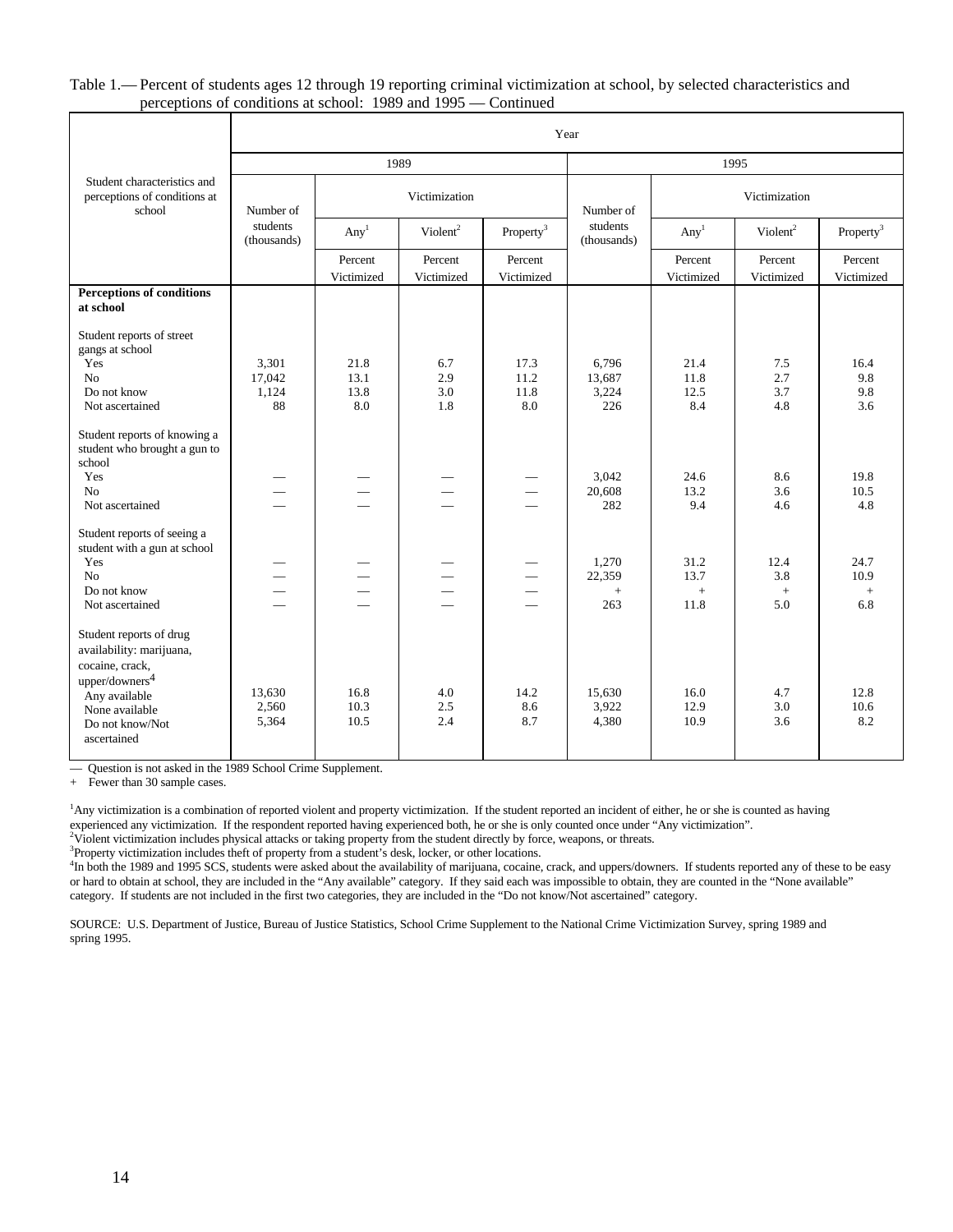#### Table 2.— Percent of students ages 12 through 19 reporting the availability of drugs at school, by selected characteristics and perceptions of conditions at school: 1989 and 1995

|                                                                       |                                      | 1989                                                              |                                      | 1995                                                              | 1995                                 |                                                                   |  |
|-----------------------------------------------------------------------|--------------------------------------|-------------------------------------------------------------------|--------------------------------------|-------------------------------------------------------------------|--------------------------------------|-------------------------------------------------------------------|--|
| Student characteristics and<br>perceptions of conditions at<br>school | Number of<br>students<br>(thousands) | Any drug availability:<br>1989 definition <sup>1</sup><br>Percent | Number of<br>students<br>(thousands) | Any drug availability:<br>1989 definition <sup>1</sup><br>Percent | Number of<br>students<br>(thousands) | Any drug availability:<br>1995 definition <sup>1</sup><br>Percent |  |
|                                                                       |                                      |                                                                   |                                      |                                                                   |                                      |                                                                   |  |
| <b>Total</b>                                                          | 21.554                               | 63.2                                                              | 23,933                               | 65.3                                                              | 23,933                               | 66.8                                                              |  |
| <b>Characteristics</b>                                                |                                      |                                                                   |                                      |                                                                   |                                      |                                                                   |  |
| Student sex                                                           |                                      |                                                                   |                                      |                                                                   |                                      |                                                                   |  |
| Male                                                                  | 11,166                               | 64.6                                                              | 12,331                               | 66.7                                                              | 12,331                               | 68.3                                                              |  |
| Female                                                                | 10,388                               | 61.7                                                              | 11,602                               | 63.8                                                              | 11,602                               | 65.2                                                              |  |
| Student race/ethnicity                                                |                                      |                                                                   |                                      |                                                                   |                                      |                                                                   |  |
| White, non-Hispanic                                                   | 15,349                               | 64.6                                                              | 16,351                               | 66.1                                                              | 16,351                               | 67.7                                                              |  |
| Black, non-Hispanic                                                   | 3,391                                | 62.4                                                              | 3,752                                | 65.5                                                              | 3,752                                | 66.5                                                              |  |
| Hispanic                                                              | 2,027                                | 59.0                                                              | 2,898                                | 62.8                                                              | 2,898                                | 64.2                                                              |  |
| Other, non-Hispanic                                                   | 787                                  | 51.5                                                              | 932                                  | 58.9                                                              | 932                                  | 59.6                                                              |  |
| Student age                                                           |                                      |                                                                   |                                      |                                                                   |                                      |                                                                   |  |
| 12                                                                    | 3,221                                | 45.7                                                              | 3,735                                | 42.3                                                              | 3,735                                | 45.1                                                              |  |
| 13                                                                    | 3,319                                | 54.7                                                              | 3,781                                | 52.6                                                              | 3,781                                | 54.7                                                              |  |
| 14                                                                    | 3,264                                | 58.1                                                              | 3,732                                | 63.4                                                              | 3,732                                | 65.0                                                              |  |
| 15                                                                    | 3,214                                | 66.3                                                              | 3,688                                | 72.3                                                              | 3,688                                | 73.6                                                              |  |
| 16                                                                    | 3,275                                | 73.2                                                              | 3,674                                | 76.7                                                              | 3,674                                | 77.7                                                              |  |
| 17                                                                    | 3,274                                | 74.1                                                              | 3,172                                | 79.9                                                              | 3,172                                | 80.5                                                              |  |
| 18<br>19                                                              | 1,756<br>231                         | 75.3<br>74.4                                                      | 1,820<br>331                         | 79.2<br>70.9                                                      | 1,820<br>331                         | 79.7<br>70.9                                                      |  |
|                                                                       |                                      |                                                                   |                                      |                                                                   |                                      |                                                                   |  |
| Student grade                                                         |                                      |                                                                   |                                      |                                                                   |                                      |                                                                   |  |
| Sixth                                                                 | 1,818                                | 42.7                                                              | 2,315                                | 39.5                                                              | 2,315                                | 42.0                                                              |  |
| Seventh                                                               | 3,170                                | 54.7                                                              | 3,736                                | 50.1                                                              | 3,736                                | 52.6                                                              |  |
| Eighth                                                                | 3,258                                | 54.0                                                              | 3,795                                | 56.9                                                              | 3,795                                | 58.4                                                              |  |
| Ninth                                                                 | 3,391                                | 65.2                                                              | 3,689                                | 72.2                                                              | 3,689                                | 73.9                                                              |  |
| Tenth                                                                 | 3,082                                | 69.6                                                              | 3,662                                | 75.8                                                              | 3,662                                | 76.8                                                              |  |
| Eleventh                                                              | 3,224                                | 75.8                                                              | 3,460                                | 79.4                                                              | 3,460                                | 79.8                                                              |  |
| Twelfth<br>Other                                                      | 3,172<br>439                         | 75.6<br>36.6                                                      | 2,990<br>285                         | 80.3<br>34.2                                                      | 2,990<br>285                         | 80.9<br>37.4                                                      |  |
| Student household income                                              |                                      |                                                                   |                                      |                                                                   |                                      |                                                                   |  |
| Less than $$7,500$                                                    | 2,041                                | 63.4                                                              | 1,487                                | 58.9                                                              | 1,487                                | 60.5                                                              |  |
| \$7,500-\$9,999                                                       | 791                                  | 61.1                                                              | 783                                  | 59.8                                                              | 783                                  | 61.1                                                              |  |
| \$10,000-\$14,999                                                     | 1,823                                | 58.8                                                              | 1,657                                | 62.5                                                              | 1,657                                | 63.3                                                              |  |
| \$15,000-\$24,999                                                     | 3,772                                | 63.1                                                              | 3,130                                | 65.3                                                              | 3,130                                | 66.1                                                              |  |
| \$25,000-\$29,999                                                     | 1,845                                | 63.9                                                              | 1,729                                | 64.6                                                              | 1,729                                | 67.3                                                              |  |
| \$30,000-\$49,999                                                     | 5,798                                | 63.7                                                              | 6,295                                | 67.2                                                              | 6,295                                | 69.1                                                              |  |
| $$50,000+$                                                            | 3,498                                | 66.0                                                              | 6,562                                | 66.6                                                              | 6,562                                | 67.9                                                              |  |
| Not ascertained                                                       | 1,984                                | 61.6                                                              | 2,289                                | 64.8                                                              | 2,289                                | 66.2                                                              |  |
|                                                                       |                                      |                                                                   |                                      |                                                                   |                                      |                                                                   |  |
| Student place of residence                                            |                                      |                                                                   |                                      |                                                                   |                                      |                                                                   |  |
| Central city<br>Suburbs                                               | 5,816<br>10,089                      | 61.2<br>63.0                                                      | 6,309<br>11,341                      | 65.6<br>66.4                                                      | 6,309<br>11,341                      | 66.8<br>68.0                                                      |  |
| Nonmetropolitan area                                                  | 5,648                                | 65.7                                                              | 6,283                                | 63.0                                                              | 6,283                                | 64.5                                                              |  |
|                                                                       |                                      |                                                                   |                                      |                                                                   |                                      |                                                                   |  |
| Student school type                                                   |                                      |                                                                   |                                      |                                                                   |                                      |                                                                   |  |
| Public                                                                | 19,265                               | 64.8                                                              | 21,719                               | 67.2                                                              | 21,719                               | 68.6                                                              |  |
| Private                                                               | 1,873                                | 47.2<br>64.1                                                      | 2,163                                | 48.0                                                              | 2,163                                | 49.3                                                              |  |
| Not Ascertained                                                       | 416                                  |                                                                   | $+$                                  | $\qquad \qquad +$                                                 | $\qquad \qquad +$                    | $+$                                                               |  |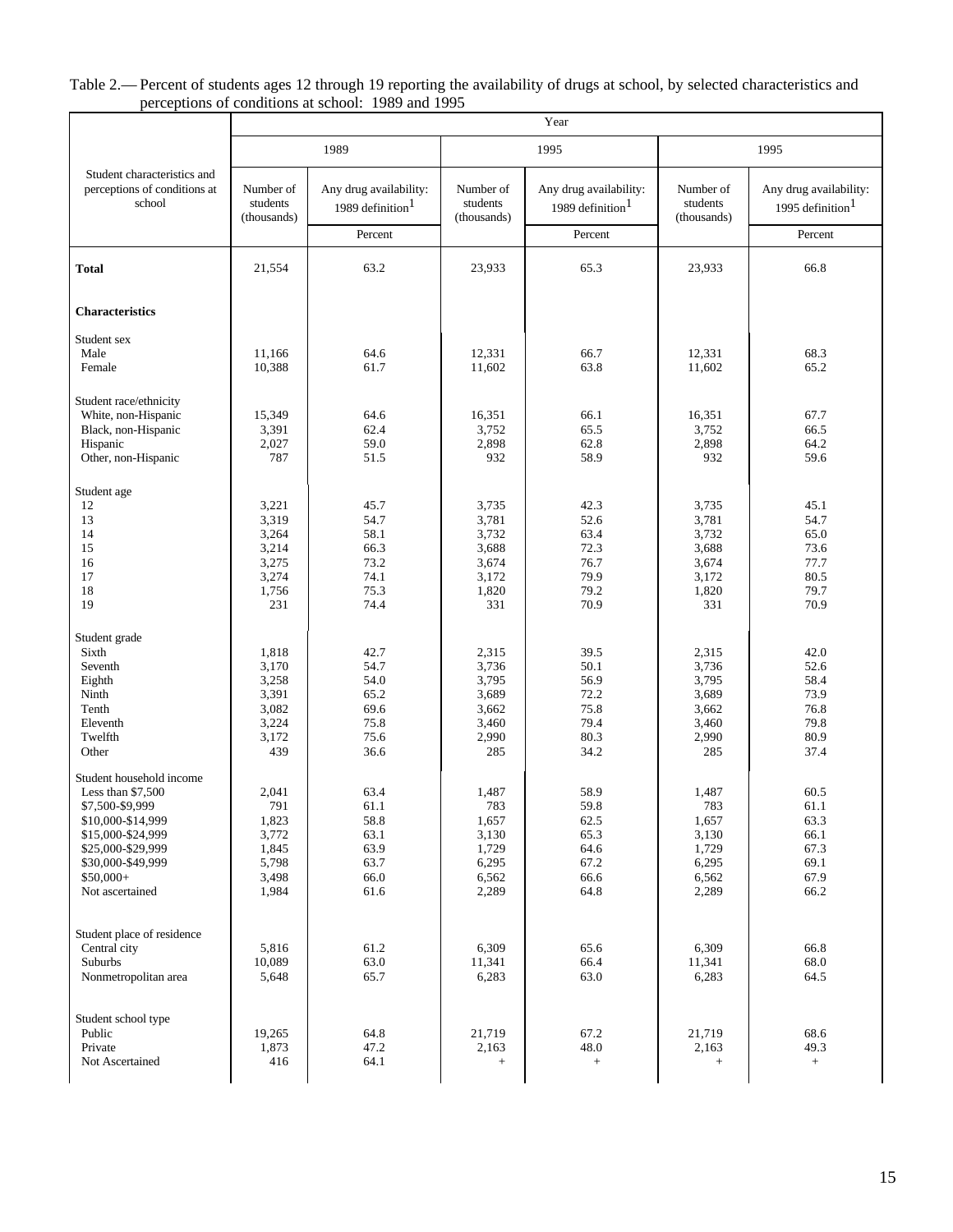#### Table 2.— Percent of students ages 12 through 19 reporting the availability of drugs at school, by selected characteristics and perceptions of conditions at school: 1989 and 1995 — Continued

|                                                                                        | Year                                 |                                               |                                      |                                                        |                                      |                                                        |  |  |  |
|----------------------------------------------------------------------------------------|--------------------------------------|-----------------------------------------------|--------------------------------------|--------------------------------------------------------|--------------------------------------|--------------------------------------------------------|--|--|--|
|                                                                                        |                                      | 1989                                          |                                      | 1995                                                   |                                      | 1995                                                   |  |  |  |
| Student characteristics and<br>perceptions of conditions at<br>school                  | Number of<br>students<br>(thousands) | Any drug availability:<br>1989 definition $1$ | Number of<br>students<br>(thousands) | Any drug availability:<br>1989 definition <sup>1</sup> | Number of<br>students<br>(thousands) | Any drug availability:<br>1995 definition <sup>1</sup> |  |  |  |
|                                                                                        |                                      | Percent                                       |                                      | Percent                                                |                                      | Percent                                                |  |  |  |
| Perceptions of conditions at<br>school                                                 |                                      |                                               |                                      |                                                        |                                      |                                                        |  |  |  |
| Student reports of street gangs<br>at school<br>Yes                                    | 3,301                                | 73.4                                          | 6,796                                | 79.5                                                   | 6,796                                | 80.7                                                   |  |  |  |
| No                                                                                     | 17,042                               | 61.6                                          | 13.686                               | 61.0                                                   | 13,686                               | 62.6                                                   |  |  |  |
| Do not know<br>Not ascertained                                                         | 1,124<br>88                          | 59.2<br>51.0                                  | 3,224<br>226                         | 56.4<br>24.0                                           | 3,224<br>226                         | 58.0<br>24.0                                           |  |  |  |
| Student reports of knowing a<br>student who brought a gun to<br>school                 |                                      |                                               |                                      |                                                        |                                      |                                                        |  |  |  |
| Yes<br>N <sub>o</sub>                                                                  |                                      |                                               | 3,042<br>20,608                      | 86.4                                                   | 3,042                                | 87.7                                                   |  |  |  |
| Not ascertained                                                                        |                                      |                                               | 282                                  | 62.5<br>40.1                                           | 20,608<br>282                        | 64.0<br>40.1                                           |  |  |  |
| Student reports of seeing a<br>student with a gun at school<br>Yes                     |                                      |                                               | 1,270                                | 90.5                                                   | 1.270                                | 91.7                                                   |  |  |  |
| N <sub>o</sub>                                                                         |                                      |                                               | 22,359                               | 64.2                                                   | 22,359                               | 65.7                                                   |  |  |  |
| Do not know<br>Not ascertained                                                         |                                      | $\overline{\phantom{0}}$                      | $^{+}$<br>263                        | $+$<br>41.1                                            | $\! +$<br>263                        | $+$<br>41.1                                            |  |  |  |
| Student reports of being the<br>victim of any violent or<br>property crime at school   |                                      |                                               |                                      |                                                        |                                      |                                                        |  |  |  |
| Yes<br>N <sub>o</sub>                                                                  | 3,116<br>18,400                      | 73.5<br>61.6                                  | 3,485<br>20,315                      | 71.1<br>64.6                                           | 3.485<br>20,315                      | 74.5<br>65.8                                           |  |  |  |
| Not ascertained                                                                        | $^{+}$                               | $+$                                           | 133                                  | 12.3                                                   | 133                                  | 12.3                                                   |  |  |  |
| Student reports of being the<br>victim of any violent crime at<br>school <sup>2</sup>  |                                      |                                               |                                      |                                                        |                                      |                                                        |  |  |  |
| Yes                                                                                    | 742                                  | 74.1                                          | 1,013                                | 72.9                                                   | 1,013                                | 75.5                                                   |  |  |  |
| N <sub>0</sub><br>Not ascertained                                                      | 20,773<br>$+$                        | 62.9<br>$+$                                   | 22,780<br>140                        | 65.3<br>15.2                                           | 22,780<br>140                        | 66.7<br>15.2                                           |  |  |  |
| Student reports of being the<br>victim of any property crime at<br>school <sup>3</sup> |                                      |                                               |                                      |                                                        |                                      |                                                        |  |  |  |
| Yes                                                                                    | 2,619                                | 73.8                                          | 2,777                                | 72.2                                                   | 2,777                                | 75.1                                                   |  |  |  |
| N <sub>0</sub>                                                                         | 18,852<br>83                         | 61.9<br>44.5                                  | 20,997<br>159                        | 64.8<br>17.4                                           | 20,997<br>159                        | 66.1<br>17.4                                           |  |  |  |
| Not ascertained                                                                        |                                      |                                               |                                      |                                                        |                                      |                                                        |  |  |  |

— Question is not asked in the 1989 School Crime Supplement.

+ Fewer than 30 sample cases.

<sup>1</sup>In the 1989 School Crime Supplement, students were asked about the availability of marijuana, cocaine, crack, uppers and downers, and other illegal drugs. In the 1995 School Crime Supplement, students were asked about the availability of these drugs and were also asked about the availability of PCP, LSD, and heroin. When comparing across the two years, only those drugs that are listed on both surveys are counted (i.e. marijuana, cocaine, crack, and uppers and downers). This list of drugs is referred to as "Drug availability: 1989 definition". Other illegal drugs are excluded from the 1989 definition used in cross-year analyses. When not making comparisons across the two surveys and focusing solely on the 1995 estimates, all of the 1995 response categories are counted (this approach is referred to as "Drug availability: 1995 definition"). In both definitions if students reported that any of the listed drugs were easy or hard to obtain, they are included in the "Any available" category. <sup>2</sup>Violent victimization includes physical attacks or taking property from the student directly by force, weapons, or threats.

<sup>3</sup>Property victimization includes theft of property from a student's desk, locker, or other locations.

SOURCE: U.S. Department of Justice, Bureau of Justice Statistics, School Crime Supplement to the National Crime Victimization Survey, spring 1989 and spring 1995.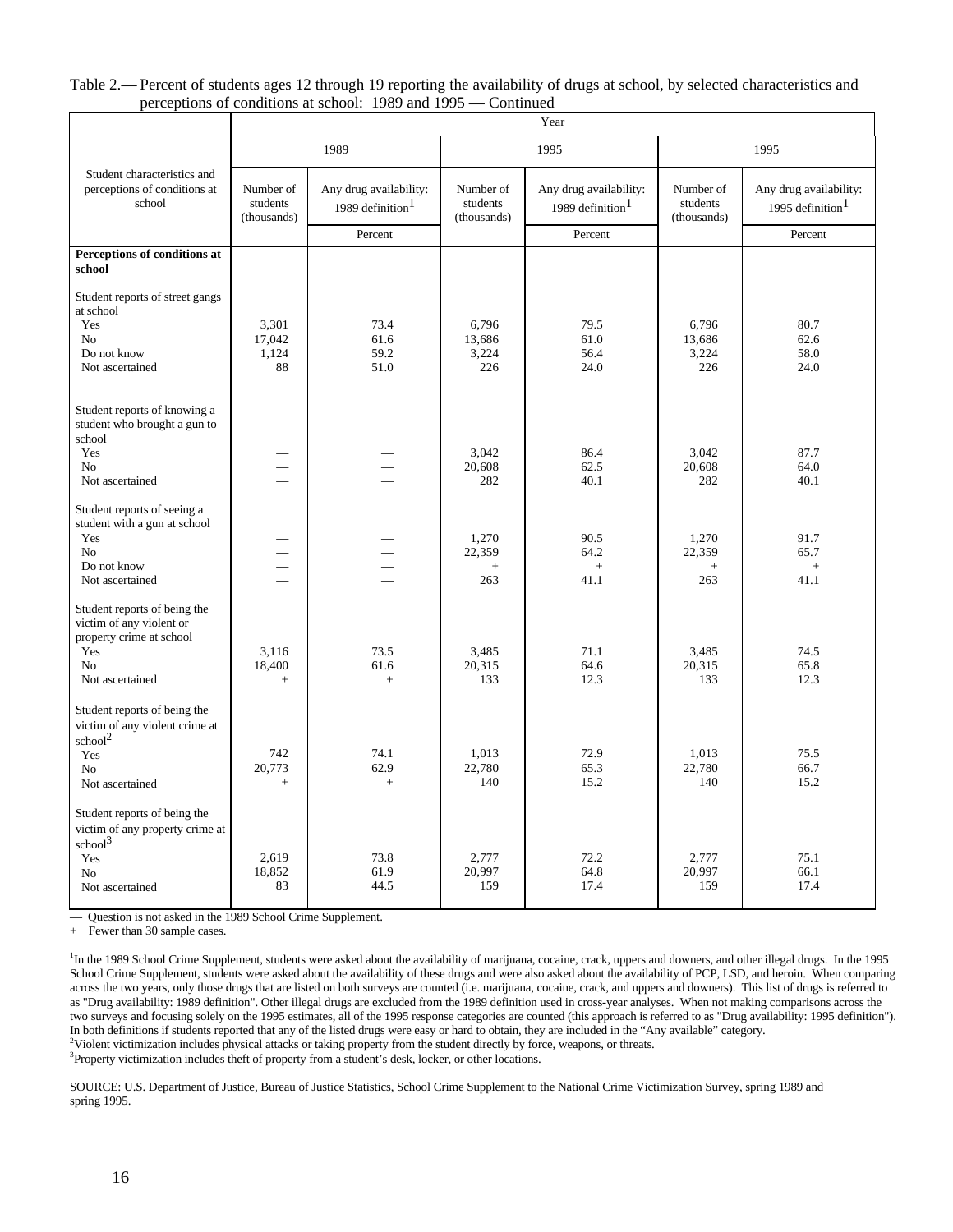|                           |                   | Year              |                         |                            |                       |                |                   |                   |                         |                            |                       |                |  |  |
|---------------------------|-------------------|-------------------|-------------------------|----------------------------|-----------------------|----------------|-------------------|-------------------|-------------------------|----------------------------|-----------------------|----------------|--|--|
|                           |                   |                   | 1989                    |                            |                       | 1995           |                   |                   |                         |                            |                       |                |  |  |
|                           |                   |                   | Availability            |                            |                       |                |                   | Availability      |                         |                            |                       |                |  |  |
| Drug                      | Easy to<br>Obtain | Hard to<br>Obtain | Impossible<br>to Obtain | Don't know<br>if available | Don't<br>know<br>drug | Not<br>ascert. | Easy to<br>Obtain | Hard to<br>Obtain | Impossible<br>to Obtain | Don't know<br>if available | Don't<br>know<br>drug | Not<br>ascert. |  |  |
|                           | $\%$              | $\%$              | %                       | $\%$                       | %                     | %              | $\%$              | $\%$              | $\%$                    | $\%$                       | %                     | $\%$           |  |  |
| Marijuana                 | 30.5              | 27.5              | 16.2                    | 24.9                       | 0.8                   | 0.2            | 36.4              | 24.8              | 22.8                    | 15.1                       | 0.3                   | 0.6            |  |  |
| Crack                     | 8.6               | 29.4              | 27.9                    | 32.2                       | 1.6                   | 0.2            | 9.7               | 32.0              | 34.3                    | 22.5                       | 0.9                   | 0.6            |  |  |
| Other forms of<br>cocaine | 10.7              | 32.6              | 24.8                    | 30.7                       | 1.0                   | 0.2            | 9.9               | 29.7              | 35.2                    | 23.6                       | 1.0                   | 0.6            |  |  |
| Uppers/downers            | 20.4              | 25.8              | 17.3                    | 31.1                       | 5.2                   | 0.2            | 18.3              | 24.9              | 24.4                    | 23.4                       | 8.3                   | 0.7            |  |  |
| <b>LSD</b>                |                   | __                | __                      |                            |                       |                | 11.8              | 26.5              | 31.6                    | 23.2                       | 6.3                   | 0.7            |  |  |
| <b>PCP</b>                |                   |                   |                         | __                         |                       |                | 5.9               | 25.9              | 33.5                    | 24.7                       | 9.2                   | 0.8            |  |  |
| Heroin                    |                   |                   |                         |                            | __                    |                | 5.6               | 27.7              | 40.0                    | 23.9                       | 2.2                   | 0.7            |  |  |
| Other Drugs               | 13.9              | 27.4              | 18.7                    | 36.8                       | 2.9                   | 0.5            | 12.0              | 29.3              | 30.2                    | 26.4                       | 1.4                   | 0.7            |  |  |

Table 3.—Percent of students ages 12 through 19 reporting the difficulty of obtaining various drugs at school: 1989 and 1995

— Question is not asked in the 1989 School Crime Supplement.

SOURCE: U.S. Department of Justice, Bureau of Justice Statistics, School Crime Supplement to the National Crime Victimization Survey, spring 1989 and spring 1995.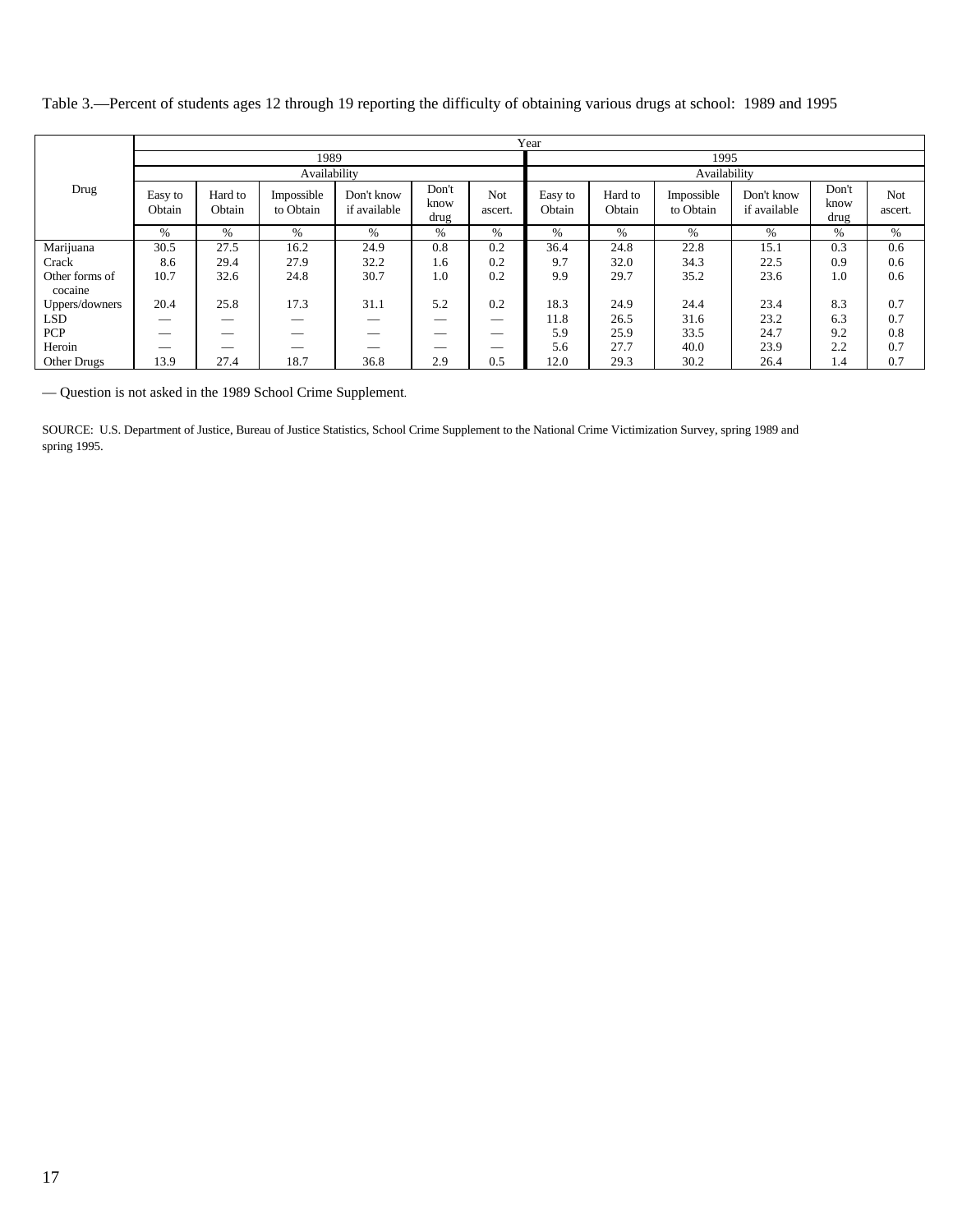#### Table 4.— Percent of students ages 12 through 19 reporting the presence of street gangs at school, by selected characteristics and perceptions of conditions at school: 1989 and 1995

|                                                                       |                       |                 |              |                        |                | Year                  |                        |                                          |                |                |
|-----------------------------------------------------------------------|-----------------------|-----------------|--------------|------------------------|----------------|-----------------------|------------------------|------------------------------------------|----------------|----------------|
|                                                                       |                       |                 | 1989         |                        |                |                       |                        | 1995                                     |                |                |
| Student characteristics and<br>perceptions of conditions at<br>school | Number of<br>students |                 |              | Street gangs at school |                | Number of<br>students | Street gangs at school |                                          |                |                |
|                                                                       | (thousands)           | Yes             | No           | Do not<br>know         | Not<br>ascert. | (thousands)           | Yes                    | No                                       | Do not<br>know | Not<br>ascert. |
|                                                                       |                       | Percent         | Percent      | Percent                | Percent        |                       | Percent                | Percent                                  | Percent        | Percent        |
| Total                                                                 | 21,554                | 15.3            | 79.1         | 5.2                    | 0.4            | 23,933                | 28.4                   | 57.2                                     | 13.5           | 0.9            |
| Characteristics                                                       |                       |                 |              |                        |                |                       |                        |                                          |                |                |
| Student sex                                                           |                       |                 |              |                        |                |                       |                        |                                          |                |                |
| Male<br>Female                                                        | 11,166<br>10,388      | 15.8<br>14.8    | 79.5<br>78.6 | 4.4<br>6.1             | 0.3<br>0.5     | 12,331<br>11,602      | 28.9<br>27.9           | 57.7<br>56.7                             | 12.5<br>14.6   | 1.0<br>0.9     |
|                                                                       |                       |                 |              |                        |                |                       |                        |                                          |                |                |
| Student race/ethnicity                                                |                       |                 |              |                        |                |                       |                        |                                          |                |                |
| White, non-Hispanic                                                   | 15,349                | 11.7            | 83.4         | 4.6                    | 0.4            | 16,351                | 23.0                   | 63.1                                     | 13.1           | 0.7            |
| Black, non-Hispanic<br>Hispanic                                       | 3,391<br>2,027        | 19.8<br>31.6    | 72.8<br>61.8 | 6.9<br>6.0             | 0.4<br>0.7     | 3,752<br>2,898        | 34.7<br>49.5           | 49.5<br>36.7                             | 14.0<br>12.9   | 1.8<br>0.9     |
| Other, non-Hispanic                                                   | 787                   | 25.4            | 66.4         | 8.2                    | #              | 932                   | 31.2                   | 48.1                                     | 19.4           | 1.3            |
| Student age                                                           |                       |                 |              |                        |                |                       |                        |                                          |                |                |
| 12                                                                    | 3,221                 | 12.1            | 83.2         | 4.4                    | 0.4            | 3,735                 | 19.3                   | 65.1                                     | 14.3           | 1.4            |
| 13                                                                    | 3,319                 | 14.5            | 80.1         | 5.3                    | 0.2            | 3,781                 | 26.7                   | 58.0                                     | 14.4           | 0.9            |
| 14<br>15                                                              | 3,264<br>3,214        | 17.9<br>16.2    | 76.3<br>77.6 | 5.5<br>6.0             | 0.3<br>0.2     | 3,732<br>3,688        | 30.6<br>32.7           | 56.1<br>52.6                             | 12.7<br>13.7   | 0.7<br>1.0     |
| 16                                                                    | 3,275                 | 16.4            | 78.8         | 4.7                    | 0.1            | 3,674                 | 30.2                   | 56.4                                     | 12.6           | 0.9            |
| 17                                                                    | 3,274                 | 15.3            | 78.6         | 5.5                    | 0.6            | 3,172                 | 31.0                   | 54.8                                     | 13.6           | 0.7            |
| 18                                                                    | 1,756                 | 14.5            | 79.6         | 4.6                    | 1.4            | 1,820                 | 28.8                   | 57.4                                     | 12.3           | 1.5            |
| 19                                                                    | 231                   | 16.9            | 72.9         | 8.8                    | 1.4            | 331                   | 30.7                   | 53.9                                     | 15.5           | #              |
| Student grade                                                         |                       |                 |              |                        |                |                       |                        |                                          |                |                |
| Sixth                                                                 | 1,818                 | 10.3            | 84.4         | 4.8                    | 0.5            | 2,315                 | 15.7                   | 67.8                                     | 14.8           | 1.7            |
| Seventh                                                               | 3,170                 | 16.6            | 79.0         | 4.4                    | 0.1            | 3,736                 | 26.5                   | 57.2                                     | 15.4           | 0.9            |
| Eighth<br>Ninth                                                       | 3,258<br>3,391        | 13.6<br>19.6    | 80.4<br>73.9 | 5.7<br>6.2             | 0.3<br>0.3     | 3,795<br>3,689        | 28.7<br>32.4           | 58.9<br>51.5                             | 11.9<br>15.0   | 0.4<br>1.1     |
| Tenth                                                                 | 3,082                 | 16.0            | 79.0         | 4.9                    | 0.2            | 3,662                 | 33.7                   | 52.7                                     | 12.7           | 0.9            |
| Eleventh                                                              | 3,224                 | 15.3            | 78.4         | 5.6                    | 0.6            | 3,460                 | 30.6                   | 57.3                                     | 11.4           | 0.7            |
| Twelfth                                                               | 3,172                 | 14.2            | 80.9         | 4.2                    | 0.7            | 2,990                 | 27.5                   | 57.6                                     | 13.9           | 1.0            |
| Other                                                                 | 439                   | 9.8             | 79.2         | 8.8                    | 2.2            | 285                   | 15.5                   | 73.9                                     | 8.2            | 2.5            |
| Student household income                                              |                       |                 |              |                        |                |                       |                        |                                          |                |                |
| Less than $$7,500$                                                    | 2,041                 | 16.8            | 76.0         | 6.7                    | 0.5            | 1,487                 | 39.1                   | 44.7                                     | 15.2           | 1.0            |
| \$7,500-\$9,999                                                       | 791<br>1,823          | 20.7            | 69.9         | 9.5                    | 0.0            | 783                   | 31.0                   | 46.0                                     | 19.6           | 3.4<br>0.3     |
| \$10,000-\$14,999<br>\$15,000-\$24,999                                | 3,772                 | 20.5<br>17.8    | 72.7<br>76.9 | 6.4<br>4.9             | 0.4<br>0.4     | 1,657<br>3,130        | 31.2<br>29.8           | 53.3<br>54.7                             | 15.2<br>14.0   | 1.5            |
| \$25,000-\$29,999                                                     | 1,845                 | 15.7            | 78.8         | 4.9                    | 0.6            | 1,729                 | 30.3                   | 58.0                                     | 10.9           | 0.8            |
| \$30,000-\$49,999                                                     | 5,798                 | 12.8            | 82.0         | 4.7                    | 0.5            | 6,295                 | 27.4                   | 58.6                                     | 13.4           | 0.6            |
| $$50,000+$                                                            | 3,498                 | 11.2            | 84.8         | 3.8                    | 0.3            | 6,562                 | 24.7                   | 61.6                                     | 13.0           | 0.7            |
| Not ascertained                                                       | 1,984                 | 16.3            | 77.4         | 5.7                    | 0.5            | 2,289                 | 28.6                   | 58.2                                     | 11.7           | 1.5            |
| Student place of residence                                            |                       |                 |              |                        |                |                       |                        |                                          |                |                |
| Central city                                                          | 5,816                 | 24.8            | 68.4         | 6.3                    | 0.5            | 6,309                 | 40.7                   | 43.3                                     | 15.0           | 1.1            |
| Suburbs                                                               | 10,089                | 14.0            | 81.1         | 4.4                    | 0.4            | 11,341                | 26.3                   | 59.8                                     | 13.2           | 0.7            |
| Nonmetropolitan area                                                  | 5,648                 | 7.8             | 86.4         | 5.5                    | 0.2            | 6,283                 | 19.9                   | 66.5                                     | 12.4           | 1.2            |
| Student school type                                                   |                       |                 |              |                        |                |                       |                        |                                          |                |                |
| Public                                                                | 19,265                | 16.4            | 77.9         | 5.3                    | 0.3            | 21,719                | 30.6                   | 54.4                                     | 14.2           | 0.8            |
| Private<br>Not Ascertained                                            | 1,873<br>416          | $4.4\,$<br>12.1 | 91.9<br>75.6 | 3.4<br>8.5             | 0.3<br>3.9     | 2,163<br>$+$          | 6.8<br>$+$             | 86.5<br>$\begin{array}{c} + \end{array}$ | 6.3<br>$\! +$  | 0.3<br>$\! +$  |
|                                                                       |                       |                 |              |                        |                |                       |                        |                                          |                |                |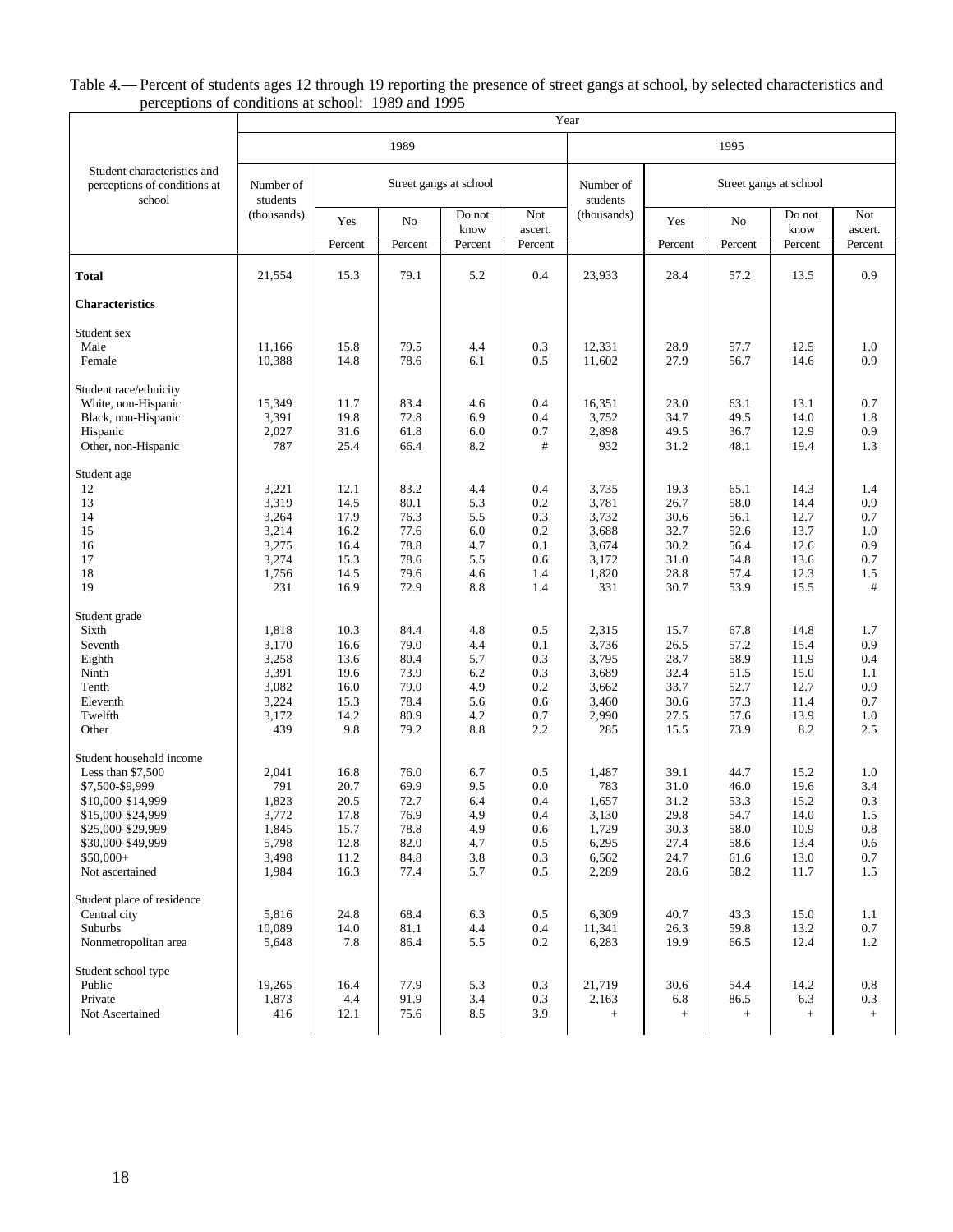#### Table 4.— Percent of students ages 12 through 19 reporting the presence of street gangs at school, by selected characteristics and perceptions of conditions at school: 1989 and 1995 — Continued

|                                                                                                                     | Year                     |                                             |                                      |                          |                |                       |                        |                          |                          |                |
|---------------------------------------------------------------------------------------------------------------------|--------------------------|---------------------------------------------|--------------------------------------|--------------------------|----------------|-----------------------|------------------------|--------------------------|--------------------------|----------------|
|                                                                                                                     |                          |                                             | 1989                                 |                          |                | 1995                  |                        |                          |                          |                |
| Student characteristics and<br>perceptions of conditions at<br>school                                               | Number of<br>students    |                                             | Street gangs at school               |                          |                | Number of<br>students | Street gangs at school |                          |                          |                |
|                                                                                                                     | (thousands)              | Yes                                         | N <sub>o</sub>                       | Do not<br>know           | Not<br>ascert. | (thousands)           | Yes                    | No                       | Do not<br>know           | Not<br>ascert. |
|                                                                                                                     |                          | Percent                                     | Percent                              | Percent                  | Percent        |                       | Percent                | Percent                  | Percent                  | Percent        |
| Perceptions of conditions at<br>school                                                                              |                          |                                             |                                      |                          |                |                       |                        |                          |                          |                |
| Student reports of being the<br>victim of any violent or property<br>crime at school                                |                          |                                             |                                      |                          |                |                       |                        |                          |                          |                |
| Yes                                                                                                                 | 3,116                    | 23.1                                        | 71.7                                 | 5.0                      | 0.2            | 3,485                 | 41.6                   | 46.3                     | 11.6                     | 0.5            |
| N <sub>0</sub>                                                                                                      | 18,400                   | 14.0                                        | 80.4                                 | 5.3                      | 0.3            | 20,315                | 26.3                   | 59.4                     | 13.9                     | 0.4            |
| Not ascertained                                                                                                     | $+$                      | $+$                                         | $+$                                  | $+$                      | $^{+}$         | 133                   | 2.4                    | 4.6                      | 3.5                      | 89.5           |
| Student reports of being the<br>victim of any violent crime at<br>school <sup>1</sup>                               |                          |                                             |                                      |                          |                |                       |                        |                          |                          |                |
| Yes                                                                                                                 | 742                      | 29.6                                        | 65.5                                 | 4.6                      | 0.2            | 1,013                 | 50.5                   | 36.7                     | 11.7                     | 1.1            |
| N <sub>0</sub>                                                                                                      | 20,773                   | 14.8                                        | 79.7                                 | 5.2                      | 0.3            | 22,780                | 27.6                   | 58.4                     | 13.6                     | 0.4            |
| Not ascertained                                                                                                     | $+$                      | $+$                                         | $\! +$                               | $+$                      | $^{+}$         | 140                   | 2.3                    | 7.8                      | 5.1                      | 84.9           |
| Student reports of being the<br>victim of any property crime at<br>school <sup>2</sup>                              |                          |                                             |                                      |                          |                |                       |                        |                          |                          |                |
| Yes                                                                                                                 | 2,619                    | 21.8                                        | 72.9                                 | 5.1                      | 0.3            | 2,777                 | 40.1                   | 48.3                     | 11.3                     | 0.3            |
| N <sub>0</sub>                                                                                                      | 18,852                   | 14.5                                        | 80.1                                 | 5.2                      | 0.2            | 20,997                | 27.0                   | 58.7                     | 13.8                     | 0.4            |
| Not ascertained                                                                                                     | 83                       | 7.0                                         | 47.8                                 | 6.5                      | 38.7           | 159                   | 4.9                    | 9.6                      | 6.5                      | 79.0           |
| Student reports of knowing a<br>student who brought a gun to<br>school                                              |                          |                                             |                                      |                          |                |                       |                        |                          |                          |                |
| Yes<br>N <sub>0</sub>                                                                                               |                          |                                             |                                      |                          |                | 3,042<br>20,608       | 55.3<br>24.6           | 34.8<br>60.9             | 9.5<br>14.1              | 0.4<br>0.4     |
| Not ascertained                                                                                                     |                          |                                             |                                      |                          |                | 282                   | 13.4                   | 29.9                     | 10.7                     | 46.0           |
| Student reports of seeing a<br>student with a gun at school                                                         |                          |                                             |                                      |                          |                |                       |                        |                          |                          |                |
| Yes                                                                                                                 |                          |                                             |                                      |                          |                | 1,270                 | 63.8                   | 29.9                     | 6.3                      | 0.0            |
| No<br>Do not know                                                                                                   | $\overline{\phantom{0}}$ | $\qquad \qquad$<br>$\overline{\phantom{0}}$ | $\overline{\phantom{0}}$<br>$\equiv$ | $\overline{\phantom{0}}$ | $\sim$         | 22,359                | 26.5                   | 59.1                     | 13.9                     | 0.4            |
| Not ascertained                                                                                                     |                          |                                             |                                      |                          |                | $+$<br>263            | $+$<br>16.2            | $\boldsymbol{+}$<br>25.5 | $\qquad \qquad +$<br>9.7 | $+$<br>48.6    |
|                                                                                                                     |                          |                                             |                                      |                          |                |                       |                        |                          |                          |                |
| Student reports of drug<br>availability: marijuana,<br>cocaine, crack, uppers/downers <sup>3</sup><br>Any available |                          |                                             |                                      |                          |                |                       |                        |                          |                          |                |
| None available<br>Do not know/Not ascertained                                                                       | 13,630<br>2,560          | 17.8<br>8.3                                 | 77.0<br>89.7                         | 4.9<br>1.8               | 0.3<br>0.2     | 15,630<br>3,922       | 34.6<br>14.0           | 53.5<br>75.1             | 11.6<br>10.4             | 0.3<br>0.5     |
|                                                                                                                     | 5,364                    | 12.4                                        | 79.2                                 | 7.7                      | 0.2            | 4,380                 | 19.3                   | 54.4                     | 22.8                     | 3.5            |
|                                                                                                                     |                          |                                             |                                      |                          |                |                       |                        |                          |                          |                |

— Question is not asked in the 1989 School Crime Supplement.

+ Fewer than 30 sample cases.

# No cases are reported in this cell, although the event defined by this cell could have been reported by some students with these characteristics had a different sample been drawn.

<sup>1</sup>Violent victimization includes physical attacks or taking property from the student directly by force, weapons, or threats.

<sup>2</sup>Property victimization includes theft of property from a student's desk, locker, or other locations.

<sup>3</sup>In both the 1989 and 1995 SCS, students are asked about the availability of marijuana, cocaine, crack, and uppers/downers. If students report any of these to be easy or hard to obtain at school, they are included in the "Any available" category. If they said each is not available, they are counted in the "None available" category. If students are not included in the first two categories, they are included in the "Do not know/Not ascertained" category.

SOURCE: U.S. Department of Justice, Bureau of Justice Statistics, School Crime Supplement to the National Crime Victimization Survey, spring 1989 and spring 1995.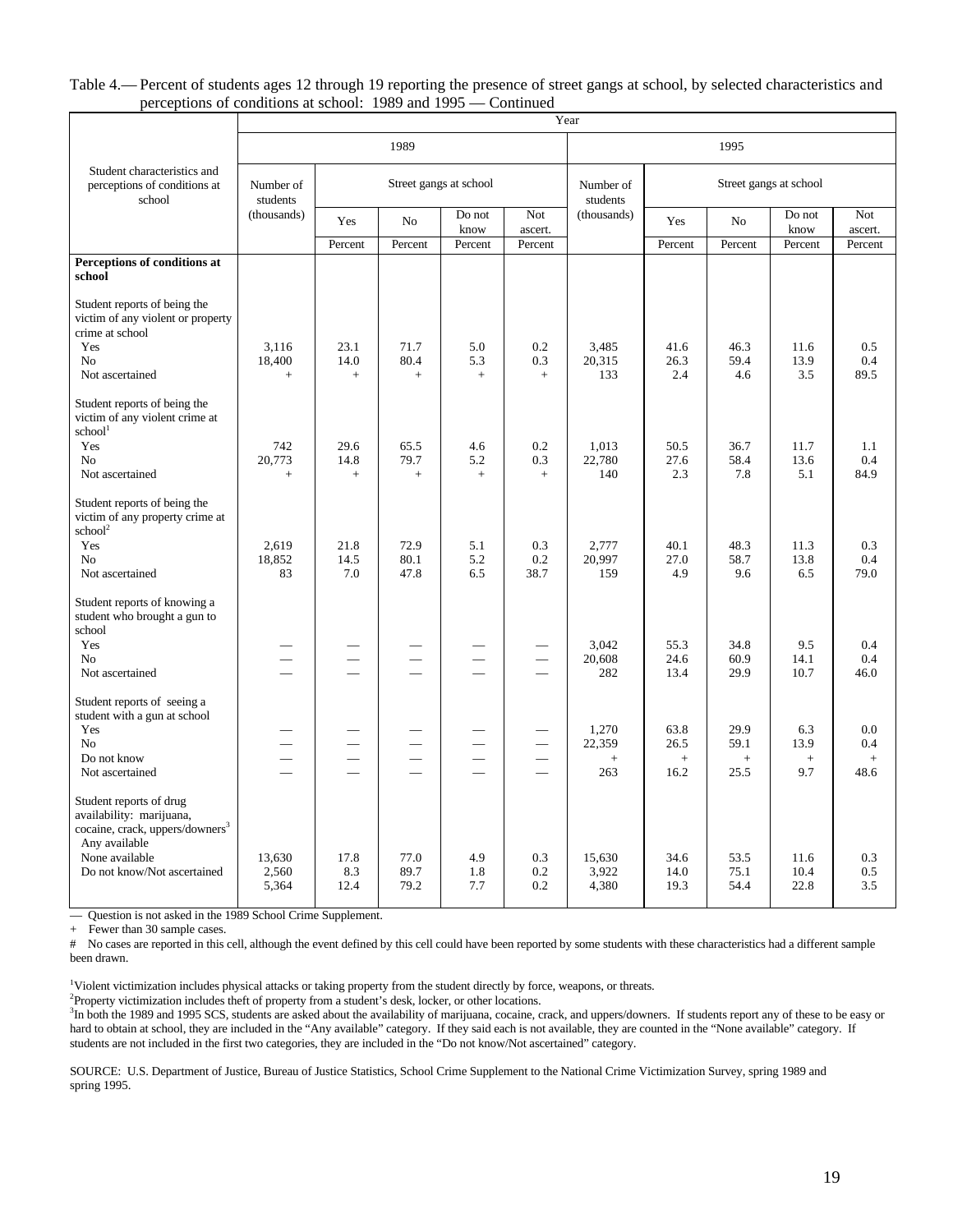#### Table 5.— Percent of students ages 12 through 19 reporting guns at school, by selected characteristics and perceptions of conditions at school: 1995

|                                        | Year                              |                    |                                           |                                      |  |  |  |  |  |  |
|----------------------------------------|-----------------------------------|--------------------|-------------------------------------------|--------------------------------------|--|--|--|--|--|--|
| Student characteristics and            |                                   |                    | 1995                                      |                                      |  |  |  |  |  |  |
| perceptions of conditions at<br>school | Number of students<br>(thousands) | Took gun to school | Know student who brought<br>gun to school | Seen student with a gun at<br>school |  |  |  |  |  |  |
|                                        |                                   | Percent            | Percent                                   | Percent                              |  |  |  |  |  |  |
| <b>Total</b>                           | 23,933                            | 0.1                | 12.7                                      | 5.3                                  |  |  |  |  |  |  |
| <b>Characteristics</b>                 |                                   |                    |                                           |                                      |  |  |  |  |  |  |
| Student sex                            |                                   |                    |                                           |                                      |  |  |  |  |  |  |
| Male                                   | 12,331                            | 0.1                | 12.4                                      | 6.1                                  |  |  |  |  |  |  |
| Female                                 | 11,602                            | $0.0\,$            | 13.0                                      | 4.5                                  |  |  |  |  |  |  |
| Student race/ethnicity                 |                                   |                    |                                           |                                      |  |  |  |  |  |  |
| White, non-Hispanic                    | 16,351                            | 0.1                | 12.3                                      | 4.4                                  |  |  |  |  |  |  |
| Black, non-Hispanic                    | 3,752                             | 0.1                | 15.5                                      | 8.7                                  |  |  |  |  |  |  |
| Hispanic                               | 2,898                             | 0.1                | 11.8                                      | 6.2                                  |  |  |  |  |  |  |
| Other, non-Hispanic                    | 932                               | $\#$               | 11.1                                      | 4.8                                  |  |  |  |  |  |  |
| Student age                            |                                   |                    |                                           |                                      |  |  |  |  |  |  |
| 12                                     | 3,735                             | $\#$               | 6.2                                       | 2.0                                  |  |  |  |  |  |  |
| 13                                     | 3,781                             | 0.1                | 10.0                                      | 4.0                                  |  |  |  |  |  |  |
| 14                                     | 3,732                             | 0.1                | 12.9                                      | 4.9                                  |  |  |  |  |  |  |
| 15                                     | 3,688                             | 0.2                | 15.1                                      | 6.4                                  |  |  |  |  |  |  |
| 16                                     | 3,674                             | $\#$               | 15.1                                      | 6.2                                  |  |  |  |  |  |  |
| 17                                     | 3,172                             | $\#$               | 16.4                                      | 8.3                                  |  |  |  |  |  |  |
| 18                                     | 1,820                             | $0.2\,$            | 14.6                                      | 6.2                                  |  |  |  |  |  |  |
| 19                                     | 331                               | $\#$               | 16.0                                      | 7.0                                  |  |  |  |  |  |  |
| Student grade                          |                                   |                    |                                           |                                      |  |  |  |  |  |  |
| Sixth                                  | 2,315                             | $\#$               | 5.7                                       | 2.0                                  |  |  |  |  |  |  |
| Seventh                                | 3,736                             | $\#$               | 8.9                                       | 3.0                                  |  |  |  |  |  |  |
| Eighth                                 | 3,795                             | 0.1                | 11.9                                      | 4.8                                  |  |  |  |  |  |  |
| Ninth                                  | 3,689                             | 0.3                | 15.1                                      | 6.6                                  |  |  |  |  |  |  |
| Tenth                                  | 3,662                             | 0.1                | 14.6                                      | 5.9                                  |  |  |  |  |  |  |
| Eleventh                               | 3,460                             | $\#$               | 15.4                                      | 7.3                                  |  |  |  |  |  |  |
| Twelfth                                | 2,990                             | $\#$               | 16.2                                      | 6.9                                  |  |  |  |  |  |  |
| Other                                  | 285                               | $\#$               | 5.3                                       | 4.3                                  |  |  |  |  |  |  |
| Student household income               |                                   |                    |                                           |                                      |  |  |  |  |  |  |
| Less than $$7,500$                     | 1,487                             | #                  | 10.9                                      | 5.2                                  |  |  |  |  |  |  |
| \$7,500-\$9,999                        | 783                               | $\#$               | 12.4                                      | 8.3                                  |  |  |  |  |  |  |
| \$10,000-\$14,999                      | 1,657                             | $\#$               | 12.1                                      | 6.2                                  |  |  |  |  |  |  |
| \$15,000-\$24,999                      | 3,130                             | 0.3                | 14.7                                      | 7.0                                  |  |  |  |  |  |  |
| \$25,000-\$29,999                      | 1,729                             | $\#$               | 13.7                                      | 5.7                                  |  |  |  |  |  |  |
| \$30,000-\$49,999                      | 6,295                             | 0.1                | 12.2                                      | 5.0                                  |  |  |  |  |  |  |
| $$50,000+$                             | 6,562                             | $0.0\,$            | 12.6                                      | 4.4                                  |  |  |  |  |  |  |
| Not ascertained                        | 2,289                             | $\#$               | 12.8                                      | 4.5                                  |  |  |  |  |  |  |
|                                        |                                   |                    |                                           |                                      |  |  |  |  |  |  |
| Student place of residence             |                                   |                    |                                           |                                      |  |  |  |  |  |  |
| Central city                           | 6,309                             | $\#$               | 15.0                                      | 6.8                                  |  |  |  |  |  |  |
| Suburbs<br>Nonmetropolitan area        | 11,341<br>6,283                   | 0.1<br>$0.0\,$     | 12.3<br>11.1                              | 4.8<br>4.8                           |  |  |  |  |  |  |
|                                        |                                   |                    |                                           |                                      |  |  |  |  |  |  |
| Student school type<br>Public          | 21,719                            | $0.1\,$            | 13.6                                      | 5.7                                  |  |  |  |  |  |  |
| Private                                | 2,163                             | 0.1                | 4.4                                       | 2.0                                  |  |  |  |  |  |  |
| Not Ascertained                        | $\qquad \qquad +$                 | $+$                | $^+$                                      | $\qquad \qquad +$                    |  |  |  |  |  |  |
|                                        |                                   |                    |                                           |                                      |  |  |  |  |  |  |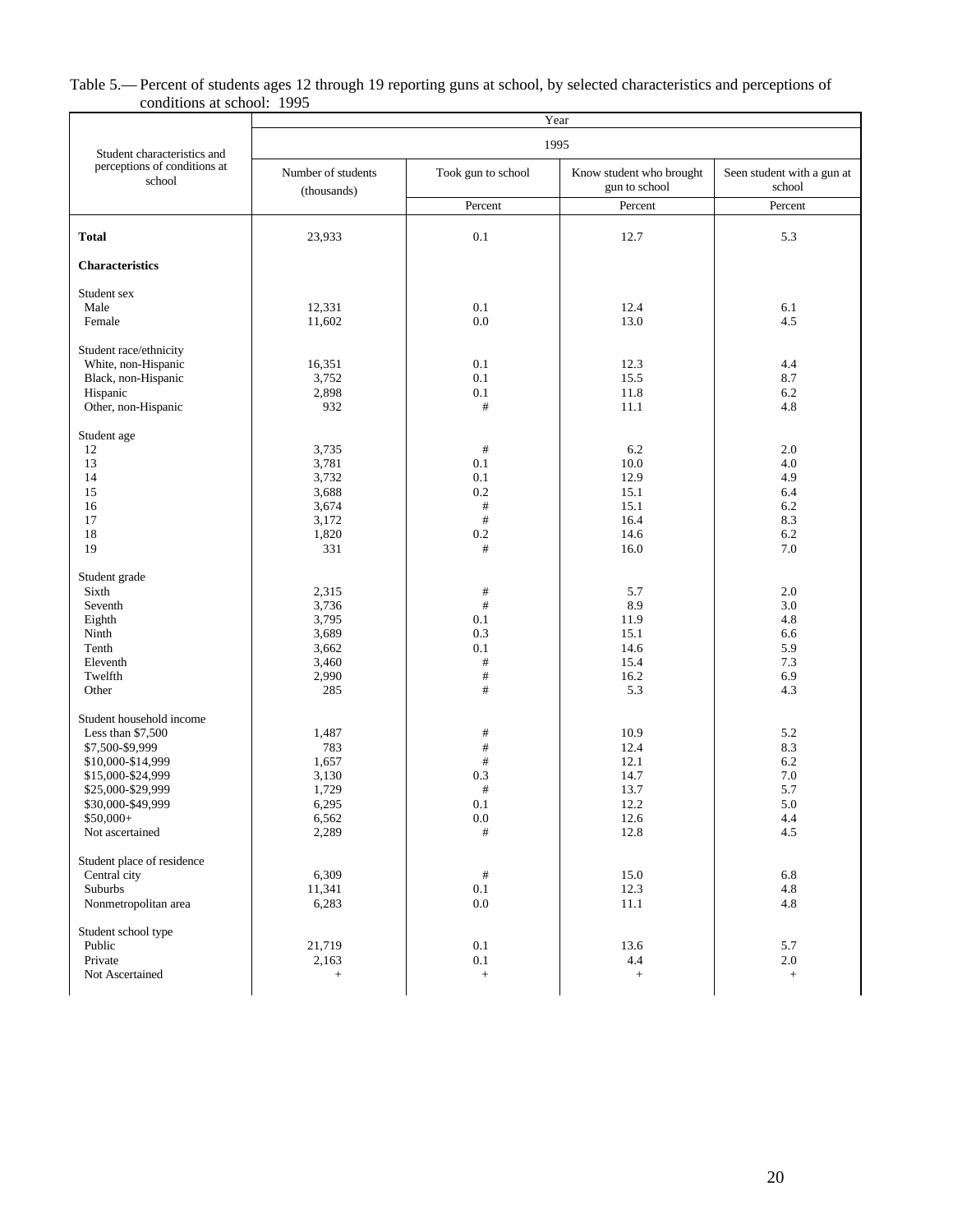#### Table 5.— Percent of students ages 12 through 19 reporting guns at school, by selected characteristics and perceptions of conditions at school: 1995 — Continued

|                                                                                                                | Year                              |                    |                                           |                                      |  |  |  |  |  |
|----------------------------------------------------------------------------------------------------------------|-----------------------------------|--------------------|-------------------------------------------|--------------------------------------|--|--|--|--|--|
| Student characteristics and                                                                                    |                                   |                    | 1995                                      |                                      |  |  |  |  |  |
| perceptions of conditions at<br>school                                                                         | Number of students<br>(thousands) | Took gun to school | Know student who brought<br>gun to school | Seen student with a gun at<br>school |  |  |  |  |  |
|                                                                                                                |                                   | Percent            | Percent                                   | Percent                              |  |  |  |  |  |
| Perceptions of conditions at<br>school                                                                         |                                   |                    |                                           |                                      |  |  |  |  |  |
| Student reports of street gangs at<br>school                                                                   |                                   |                    |                                           |                                      |  |  |  |  |  |
| Yes                                                                                                            | 6,796                             | 0.1                | 24.8                                      | 11.9                                 |  |  |  |  |  |
| N <sub>0</sub>                                                                                                 | 13.687                            | 0.0                | 7.7                                       | 2.8                                  |  |  |  |  |  |
| Don't know if present                                                                                          | 3,224                             | 0.1                | 9.0                                       | 2.5                                  |  |  |  |  |  |
| Not ascertained                                                                                                | 226                               | #                  | 5.0                                       | #                                    |  |  |  |  |  |
| Student reports of being the<br>victim of any violent or property<br>crime at school                           |                                   |                    |                                           |                                      |  |  |  |  |  |
| Yes                                                                                                            | 3,485                             | 0.3                | 21.4                                      | 11.4                                 |  |  |  |  |  |
| No                                                                                                             | 20,315                            | 0.0                | 11.3                                      | 4.3                                  |  |  |  |  |  |
| Not ascertained                                                                                                | 133                               | #                  | #                                         | #                                    |  |  |  |  |  |
| Student reports of being the<br>victim of any violent crime at<br>school <sup>1</sup><br>Yes<br>N <sub>o</sub> | 1,013<br>22,780                   | 0.8<br>0.0         | 25.9<br>12.2                              | 15.5<br>4.9                          |  |  |  |  |  |
| Not ascertained                                                                                                | 140                               | #                  | #                                         | #                                    |  |  |  |  |  |
| Student reports of being the<br>victim of any property crime at<br>school <sup>2</sup>                         |                                   |                    |                                           |                                      |  |  |  |  |  |
| Yes                                                                                                            | 2,777                             | 0.2                | 21.6                                      | 11.3                                 |  |  |  |  |  |
| N <sub>0</sub>                                                                                                 | 20,997                            | 0.1                | 11.6                                      | 4.6                                  |  |  |  |  |  |
| Not ascertained                                                                                                | 159                               | #                  | #                                         | #                                    |  |  |  |  |  |
| Student reports of drug<br>availability: marijuana, cocaine,<br>crack, uppers/downers <sup>3</sup>             |                                   |                    |                                           |                                      |  |  |  |  |  |
| Any available                                                                                                  | 15,630                            | 0.1                | 16.8                                      | 7.4                                  |  |  |  |  |  |
| None available                                                                                                 | 3,922                             | $\#$               | 4.0                                       | 1.0                                  |  |  |  |  |  |
| Do not know/Not ascertained                                                                                    | 4,380                             | #                  | 5.9                                       | 1.9                                  |  |  |  |  |  |
|                                                                                                                |                                   |                    |                                           |                                      |  |  |  |  |  |

+ Fewer than 30 sample cases.

# No cases are reported in this cell, although the event defined by this cell could have been reported by some students with these characteristics had a different sample been drawn.

0.0 Indicates that there are cases in the cell but that the cell total is less than 0.05.

<sup>1</sup>Violent victimization includes physical attacks or taking property from the student directly by force, weapons, or threats.

<sup>2</sup>Property victimization includes theft of property from a student's desk, locker, or other locations.

<sup>3</sup>In both the 1989 and 1995 SCS, students were asked about the availability of marijuana, cocaine, crack, and uppers/downers. If students reported any of these to be easy or hard to obtain at school, they are included in the "Any available" category. If they said each was not available, they are counted in the "None available" category. If students are not included in the first two categories, they are included in the "Do not know/Not ascertained" category.

SOURCE: U.S. Department of Justice, Bureau of Justice Statistics, School Crime Supplement to the National Crime Victimization Survey, spring 1995.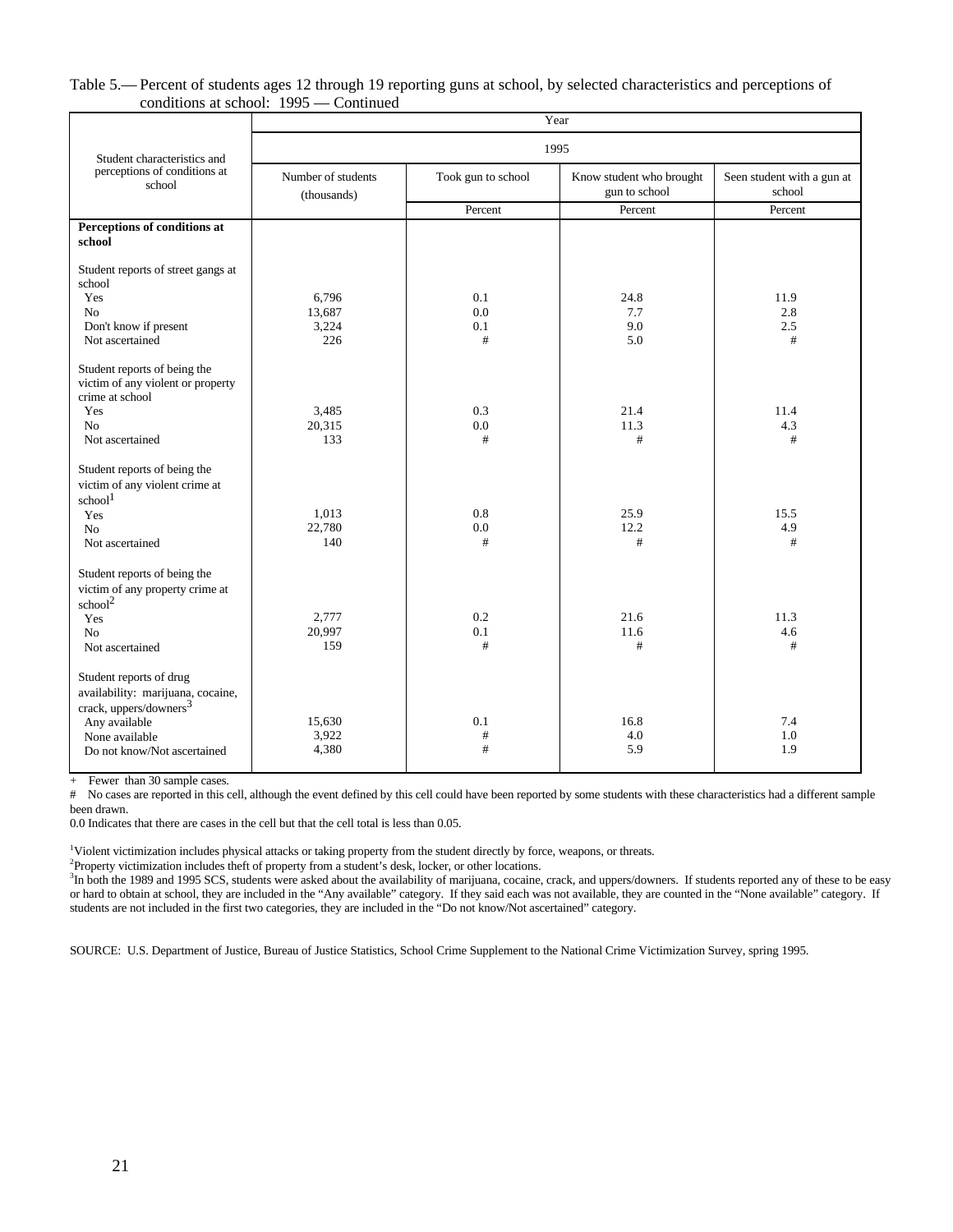#### **Methodology**

I. Background of the School Crime Supplement

#### *Purpose and Sponsorship of the Survey*

Criminal activity at school poses an obvious threat to the safety of students and can act as a significant barrier to the education process. In order to study the relationship between victimization at school and the school environment, and to monitor changes in student experiences with victimization, accurate information regarding its incidence must be collected. Jointly designed by the Department of Education's National Center for Education Statistics and Department of Justice's Bureau of Justice Statistics, the School Crime Supplement (SCS) was developed to address this data need.

#### *Sample Design and Data Collection*

Created as an occasional supplement to the annual National Crime Victimization Survey (NCVS), the SCS was fielded in 1989 and 1995. The NCVS collects data on the incidence of criminal activity against households and household members from a nationally representative sample of households (47,000 households in 1989 and 49,000 households in 1995). In both 1989 and 1995, households were sampled using a stratified multistage cluster  $design.<sup>4</sup>$ 

NCVS interviews were conducted with each household member who was 12 years old or older. Once all NCVS interviews were completed, household members between the ages of 12 and 19 were given an SCS interview. Only those 12 -to 19-year-olds who were in primary or secondary education programs leading to a high school diploma, and who had been enrolled sometime during the 6 months

prior to the interview, were administered the SCS questionnaire. Students who were home schooled were not included.

The SCS questionnaire was designed to record the incidence of crime and criminal activity occurring inside a school, on school grounds, or on a school bus during the 6 months preceding the interview. There were 10,449 SCS interviews completed in 1989 and 9,954 in 1995.

Data were collected by the Department of Commerce's Bureau of the Census. In both 1989 and 1995, SCS surveys were conducted between January and June, with one-sixth of the sample being covered each month. Interviews were conducted with the subject student over the telephone or in person. In both years, efforts were made to assure that interviews about student experiences at school were conducted with the students themselves. However, under certain circumstances, interviews with proxy respondents were accepted. These circumstances included interviews scheduled with a child between the ages of 12 and 13 where the parents refused to allow an interview with the child, interviews where the subject child was unavailable during the period of data collection, and interviews where the child was physically or emotionally unable to answer for him or herself.

Telephone interviews accounted for 7,418 of the 9,954 interviews in 1995, and 7,407 of the 10,449 interviews in 1989. Proxy interviews accounted for 363 of the 9,954 interviews in 1995, and 252 of the 10,449 interviews in 1989.

Responses to both the NCVS and the SCS are confidential by law. Interviewers are instructed to conduct interviews in privacy unless respondents specifically agree to permit others to be present. Most interviews for the NCVS and SCS are conducted by telephone, and most questions require "yes" or "no" answers, thereby affording respondents a further measure of privacy. By law, identifiable information about

<sup>&</sup>lt;sup>4</sup> For more information regarding the sampling approach used in the National Crime Victimization Survey, refer to U.S. Department of Justice, Bureau of Justice Statistics, *"Criminal Victimization in the United States, 1994"*, NCJ-162126 (Washington, D.C.: 1997).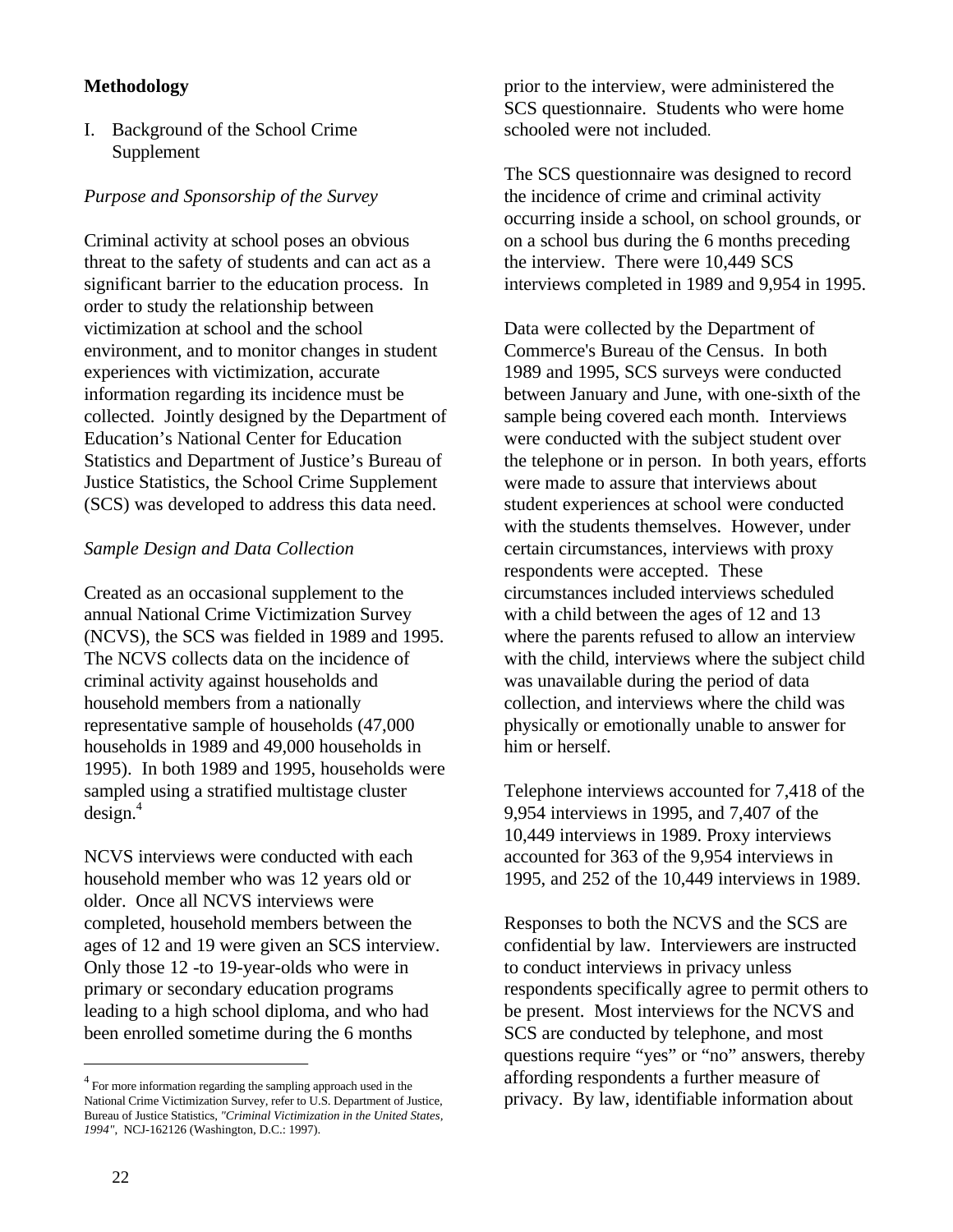respondents may not be disclosed or released to others for any purpose.

#### *Unit and Item Response Rates*

Unit response rates indicate how many sampled units have completed interviews. Because interviews with students could only be completed after households had responded to the NCVS, the unit completion rate for the SCS reflects both the household interview completion rate and the student interview completion rate. In the 1989 and 1995 SCS, the household completion rates were 96.5 percent, and 95.1 percent, respectively. The student completion rates were 86.5 percent and 77.5 percent.<sup>5</sup> Multiplying the household completion rate times the student completion rate produced an overall SCS response rate of 83.5 percent in 1989 and 73.7 percent in 1995.

The rate at which respondents provide a valid response to a given item is referred to as its item response rate. Item response rates for items used in this report were high. Most items were answered by over 95 percent of all eligible respondents. The only exception was the household income question which was answered by approximately 90 percent of all households in both years. Income and income-related questions typically have relatively low response rates due to their sensitive nature.

#### II. Notes Regarding Items Used in the Report

#### *Differences between the 1989 and 1995 NCVS Victimization Items*

Respondents to the SCS were asked two separate sets of questions regarding personal victimization. The first set of questions was asked as part of the ongoing NCVS and included data on up to six separate incidents of

 $\overline{a}$ 

victimization reported by respondents to the NCVS. These questions covered several different dimensions of victimization including the nature of each incident, where it occurred, what losses resulted, etc. Earlier research on student victimization at school has relied on NCVS items to develop incident rates.<sup>6</sup> However, changes to the basic NCVS between 1989 and 1995 make cross-year comparisons using these items difficult. The 1995 NCVS used a different screening procedure to uncover victimizations than did the 1989 NCVS.

The new screening procedure was meant to elicit a more complete tally of victimization incidents than did the one used in the 1989 NCVS. For instance, the 1995 screener specifically asked whether respondents had been raped or otherwise sexually assaulted, whereas the 1989 screener did not. Therefore, NCVS item based cross-year changes in reported victimization rates, or lack thereof, may only be the result of changes in how questions were asked and not of actual changes in the incidence of victimization. For more details on this issue, refer the BJS report, "Effects of the Redesign on Victimization Estimates". $7$ 

Because NCVS questionnaires were completed before students were given the SCS questionnaires, it is likely that changes to NCVS victimization screening procedures differentially affected responses to the 1989 and 1995 SCS victimization items. While the assumption is not possible to test, it is nonetheless reasonable to expect that by providing a more detailed victimization screening instrument in the 1995 NCVS, that 1995 SCS respondents had better victimization recall than 1989 SCS respondents.

 $\overline{a}$ 

 $<sup>5</sup>$  It is assumed that the response rate for households with students between</sup> the ages of 12 and 19 is the same as that of all households. The reported unit response rates are unweighted.

<sup>6</sup> L. Bastian and B. Taylor, *School Crime: A National Crime Victimization Survey Report*.

<sup>7</sup> C. Kindermann, J. Lynch, and D. Cantor. *Effects of the Redesign on Victimization Estimates*.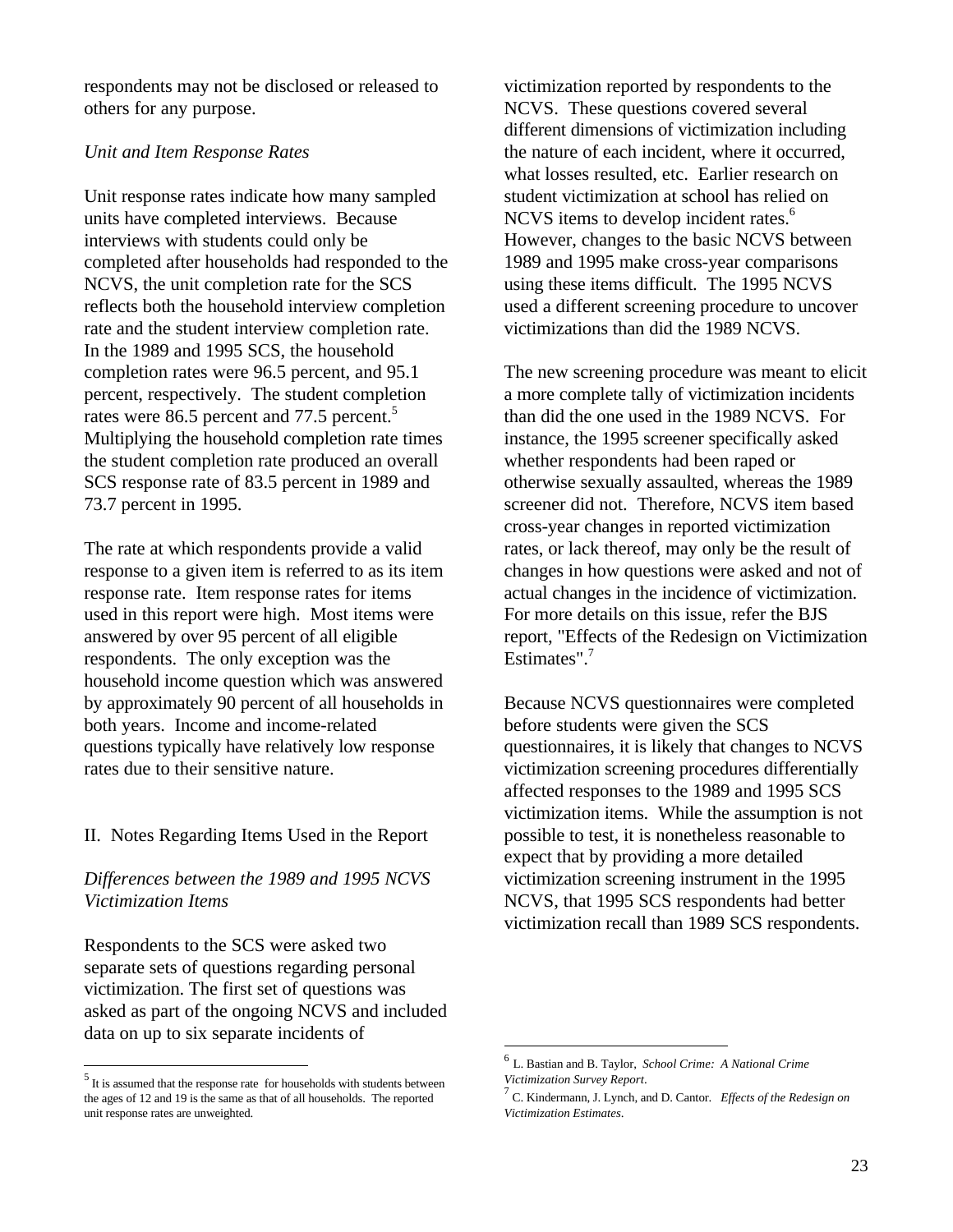#### *Differences Between NCVS and SCS Items*

A less detailed set of victimization questions, which was not modified between 1989 and 1995, was asked in the SCS. These items are more generally comparable across the two years and form the basis of the victimization section of this report. Readers should be aware that these items indicate a higher rate of victimization at school than do the six items included in the NCVS. For instance, using the NCVS items, BJS estimated that 9 percent of students experienced some form of victimization at school during the period covered by the 1989 SCS.<sup>8</sup> The 1989 SCS items, asked of the same students, indicate that 14.5 percent of them had experienced some sort of victimization at school.

One contributing factor to the difference may be the sequencing of the NCVS and SCS. Respondents were first asked the NCVS items and then asked the SCS items. Prompted by the NCVS to think about incidents of victimization, respondent recall may have improved by the time the SCS victimization questions were asked. A second contributing factor may be differences between the victimization questions asked in the NCVS and the SCS. In the NCVS, respondents were asked about an incident and where it occurred in separate questions. The SCS items asked respondents about victimization and whether or not it occurred at school in one question. This may have prompted respondents to report incidents that had occurred at school that may have been forgotten during the NCVS set of questions. Because of differences in the way the SCS and NCVS items were

asked, it is recommended that rates developed from the SCS items not be compared to rates developed from the NCVS items.

#### *Derived Variables*

Several variables used in this report were derived by combining information from two or more questions. For the most part, the derived variables and the items that went into them were the same in both the 1989 and 1995 SCS.

The variable, **violent victimization**, was derived by combining two questions dealing with incidents at school. The first asked whether or not the respondent had had anything taken directly by force (question 20a in the 1995 questionnaire and question 26b in the 1989 questionnaire). Not counting incidents where the respondent had had anything taken directly by force, the second question asked if the respondent had been physically attacked at school (questions 22a and 28a in 1995 and 1989, respectively). If the respondent said yes to either, he or she was counted as having experienced some form of violent victimization.

**Any victimization** was derived from the **violent victimization** item and a question asking whether or not the respondent had had anything stolen at school (question 21a in 1995 and 27a in 1989). The question about having something stolen excluded incidents where something had been taken by force. If the respondent said something had been stolen, or had experienced some form of violent victimization, he or she was considered a victim in the **any victimization** item. All victimization items were dichotomous. Either the respondent had experienced a given form of victimization or had not.

 $\overline{a}$ 

<sup>8</sup> L. Bastian and B. Taylor, *School Crime: A National Crime Victimization Survey Report*.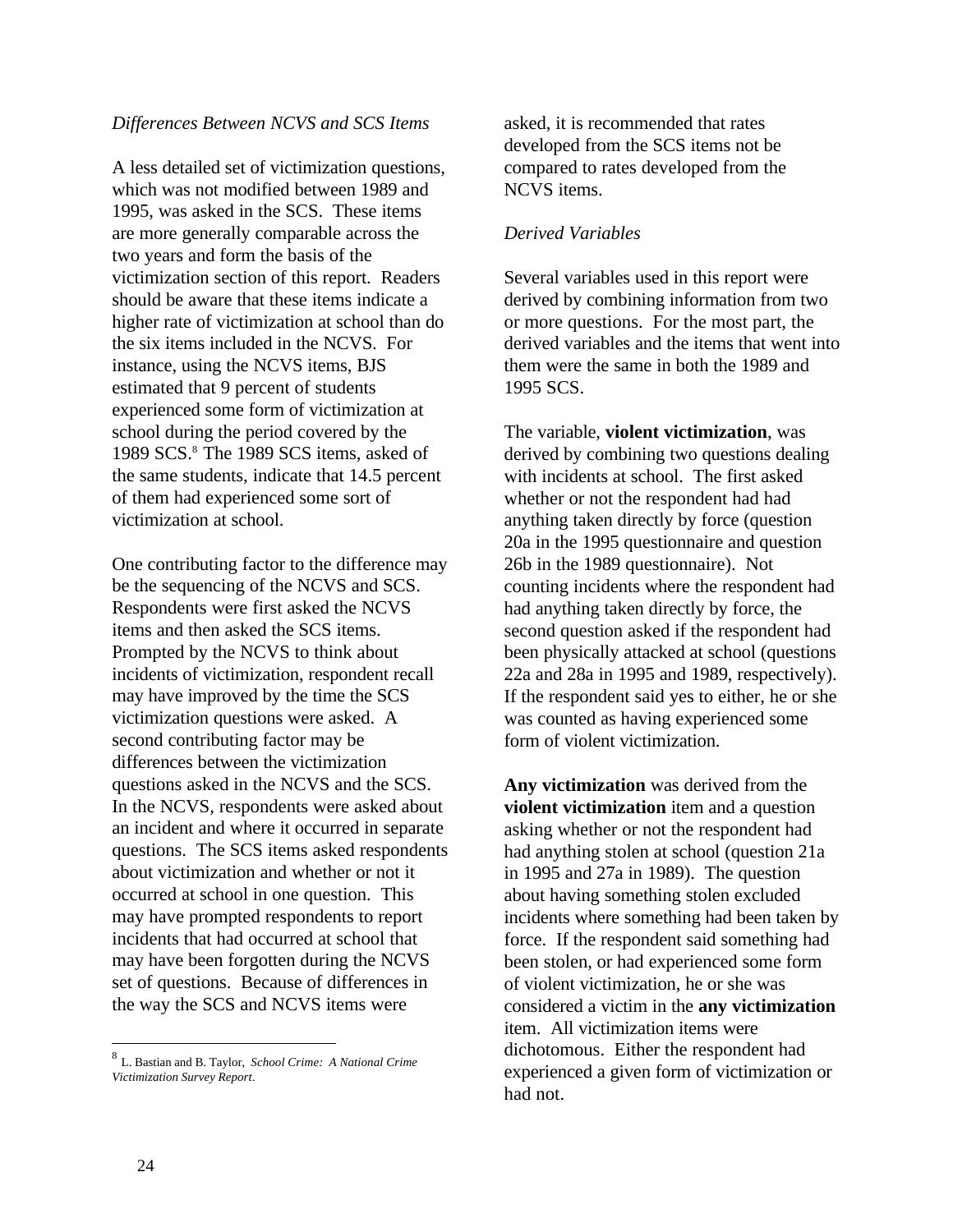The items **drug availability: 1995 definition** and **drug availability: 1989 definition** were also derived. In 1995, respondents were asked about the difficulty of obtaining marijuana, crack, cocaine, uppers/downers, LSD, PCP, heroin, or other illegal drugs at school (questions 18b through 18i in the 1995 questionnaire). If students reported any of these were easy to obtain or were hard to obtain, they were counted as believing drugs to be available in the **drug availability: 1995 definition** variable.

The same process went into constructing the **drug availability: 1989 definition** item. However, because the 1989 questionnaire (questions 22b through 22e) did not ask about the availability of LSD, PCP, or heroin, only the availability of marijuana, crack, cocaine, and uppers/downers was considered. This variable allowed comparisons to be made about perceptions of drug availability across the two SCS. For both derived drug availability variables, respondents had to say that all of the drugs covered were impossible to obtain to be counted as believing no drugs to be available.

A large number of respondents indicated that they were not sure if one or more of the listed drugs were available, or were not sure what one or more of the drugs were. These cases make up the difference in the tables between the number believing drugs to be available, believing no drugs to be available, and student population totals. The drug variables were trichotomous in form. Respondents were coded as believing drugs to be available, not available, or other.

The final derived variable, **student's race/ethnicity**, was a combination of two variables (both from the NCVS but included on the SCS files). The first question asked the race of the student and the second asked whether or not the student was of Hispanic origin. Respondents who answered yes to the second question were counted as Hispanic. Students who said they were white or black, but not of Hispanic origin were counted as white/non-Hispanic or black/non-Hispanic. Those of other races who were not Hispanic were counted as other/non-Hispanic.

#### III. Weighting and Statistical Analysis Procedures

### *Weighting*

The purpose of the SCS data is to make inferences about the 12-to 19-year-old student population (see above for a more complete description of the population). Before such inferences can be drawn, it is important to adjust or weight the sample of students to assure they are similar to the entire population of such students. The weights used in this report are a combination of household level and person level adjustment factors. In the NCVS, adjustments were made to account for both household and person non-interviews. Additional factors were then applied to reduce the variance of the estimate by correcting for differences between the sample distribution of age, race, and sex, and known population distributions of these characteristics. The resulting weights were assigned to all interviewed households and persons on the file.

A special weighting adjustment was then performed for the SCS respondents. Noninterview adjustment factors were computed to adjust for SCS interview non-response. This non-interview factor was then applied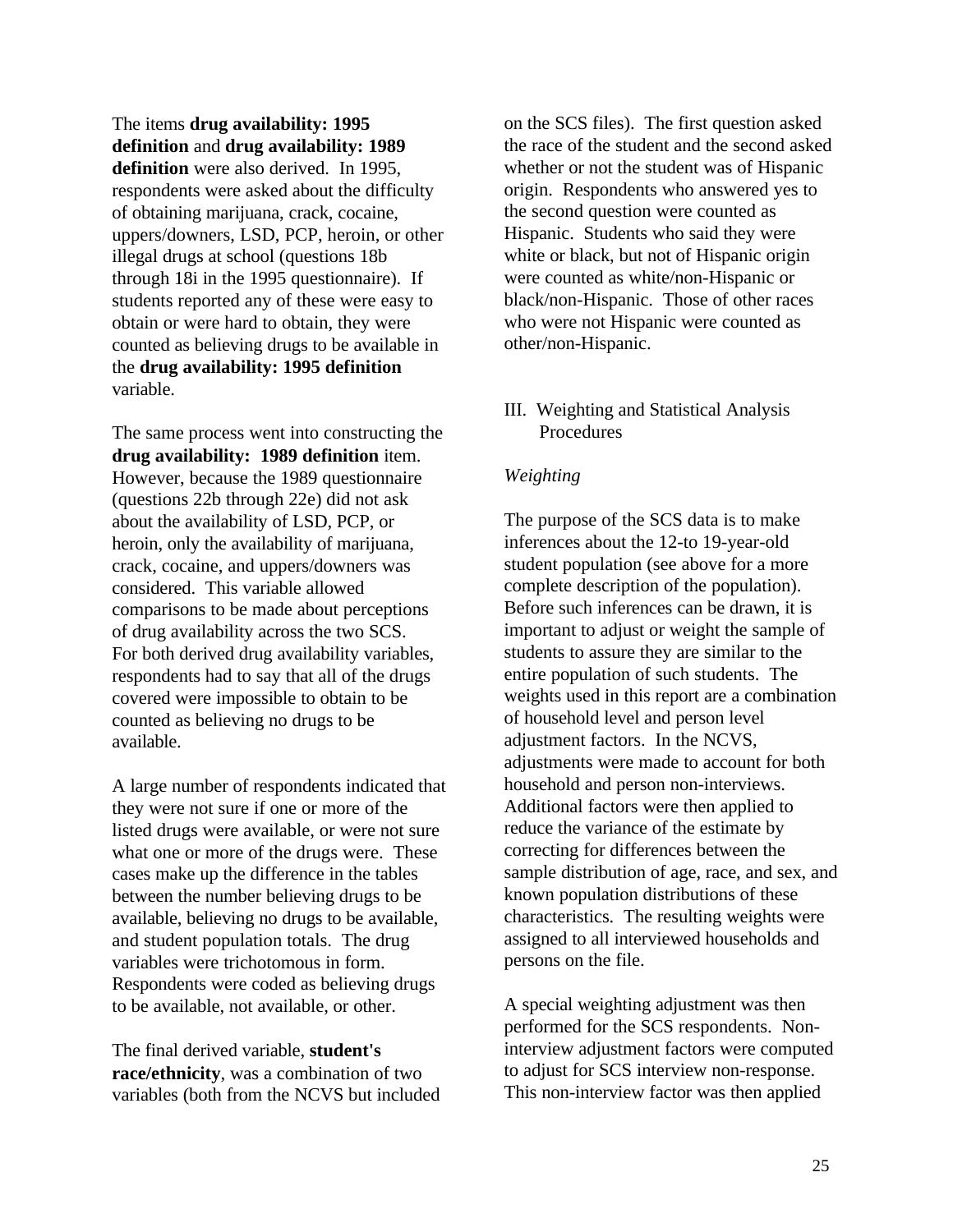to the NCVS person level weight for each SCS respondent.

#### *Standard Errors*

The sample of students selected for each SCS is just one of many possible samples that could have been selected. It is possible that estimates from a given SCS student sample may differ from estimates that would have been produced from other student samples. This type of variability is called sampling error, or the standard error, because it arises from using a sample of students rather than all students.

The standard error is a measure of the variability of a parameter estimate. It indicates how much variation there is in the population of possible estimates of a parameter for a given sample size. The probability that a complete census count would differ from the sample estimate by less than 1 standard error is about 68 percent. The chance that the difference would be less than 1.65 standard errors is about 90 percent, and that the difference would be less than 1.96 standard errors, about 95 percent. Standard errors for the percentage estimates are presented in the appendix tables.

Standard errors are typically developed assuming that a sample is drawn purely at random. The sample for the SCS was not a simple random sample, however. In order to help adjust the standard errors to account for the sample design, the Census Bureau developed three generalized variance function (gvf) constant parameters. The gvf represents the curve fitted to the individual standard errors calculated using the

Jackknife Repeated Replication technique.<sup>9</sup> The three constant parameters (a, b, and c) derived from the curve fitting process were:

| Year | ä          | b     | $\mathbf c$ |
|------|------------|-------|-------------|
| 1989 | 0.00001559 | 3,108 | 0.000       |
| 1995 | 0.00006269 | 2,278 | 1.804       |

To adjust the standard errors associated with percentages, the following formula is used:

standard error of 
$$
p = \sqrt{\frac{bp(1.0 - p)}{y} + \frac{cp(\sqrt{p} - p)}{\sqrt{y}}}
$$

where *p* is the percentage of interest expressed as a proportion and *y* is the size of the population to which the percentage applies. Once the standard error of the proportion is estimated, multiply it by 100 to make it applicable to the percentage.

To calculate the adjusted standard errors associated with population counts, the following applies:

standard error of 
$$
x = \sqrt{ax^2 + bx + cx^{3/2}}
$$

where *x* is the estimated number of students who experienced a given event (e.g., violent victimization).

#### *Statistical Tests*

 $\overline{a}$ 

For the most part, statistical tests done for this report rely on Student's *t* tests which are designed to determine if estimates are statistically different from one another. The

<sup>&</sup>lt;sup>9</sup> A more detailed description of the generalized variance function constant parameters developed for the NCVS and SCS can be found in the previously cited report "*Criminal Victimization in the United States, 1994*".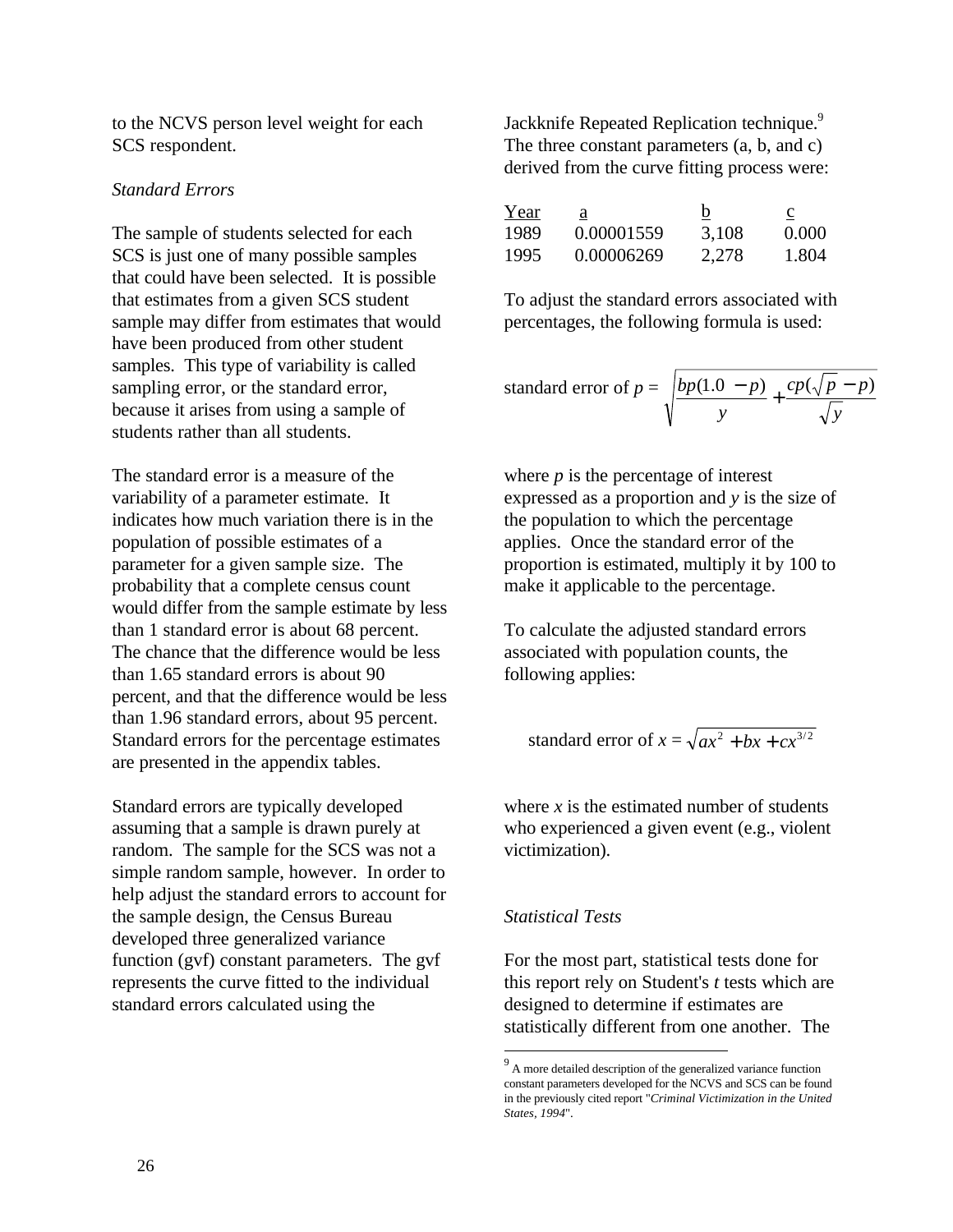only exception occurred when student characteristic variables had more than two categories and all of the categories could be rank ordered. These variables were student's age, grade, and household income. When comparing these items to indicators of crime, a different set of tests was used. Initially, to determine if a relationship existed between these demographic indicators and the crime indicators, adjusted chi-square tests were employed. If a statistically significant relationship was found, trend tests (weighted logistic regressions) were used to estimate its strength and direction.

Differences discussed in this report are significant at the 95 percent confidence level or higher. Where a lack of difference is noted, the significance of the difference is below this threshold. Differences between pairs of estimated percentages were tested using the Student's *t* statistic. This *t* statistic can be used to test the likelihood that the differences between two estimates are larger than would be expected simply due to sampling error.

To compare the difference between two independent percentage estimates, Student's *t* is calculated as:

$$
t = \frac{p_1 - p_2}{\sqrt{se_1^2 + se_2^2}}
$$

where  $p_1$  and  $p_2$  are the estimated percentages to be compared and *se*<sub>1</sub> and *se*<sub>2</sub> are their corresponding adjusted standard errors.

As the number of comparisons on the same set of data increases, the likelihood that the *t* value for one or more of the comparisons will exceed 1.96 simply due to sampling error increases. For a single comparison,

there is a 5 percent chance that the *t* value will exceed 1.96 due to sampling error. For five tests, the risk of getting at least one *t* value over 1.96 due to sampling error increases to 23 percent. To compensate for the problem when making multiple comparisons on the same set of data, Bonferroni adjustments were made.

Bonferroni adjustments essentially deflate the alpha value needed to obtain a given confidence interval. Bonferroni adjustment factors are determined by establishing the number of comparisons that could be made for a given set of data. The alpha value for a given level of confidence is then divided by the number of possible comparisons. The resulting alpha value is then compared to the table of *t* statistics to find the *t* value associated with that alpha value.

The effect of modifying comparison of estimates to account for standard errors and Bonferroni adjustments is to occasionally make apparent differences statistically not significant. This helps explain why differences of roughly the same magnitude are statistically significant in some instances while not in others.

Because of the computational complexity associated with weighted logistic regressions (used as trend tests in this report), chi-square tests were used to determine if a relationship existed between student's age, grade in school, or household income and indicators of crime at school. If a chi-square test indicated a significant relationship, a followup test was conducted using a weighted logistic regression.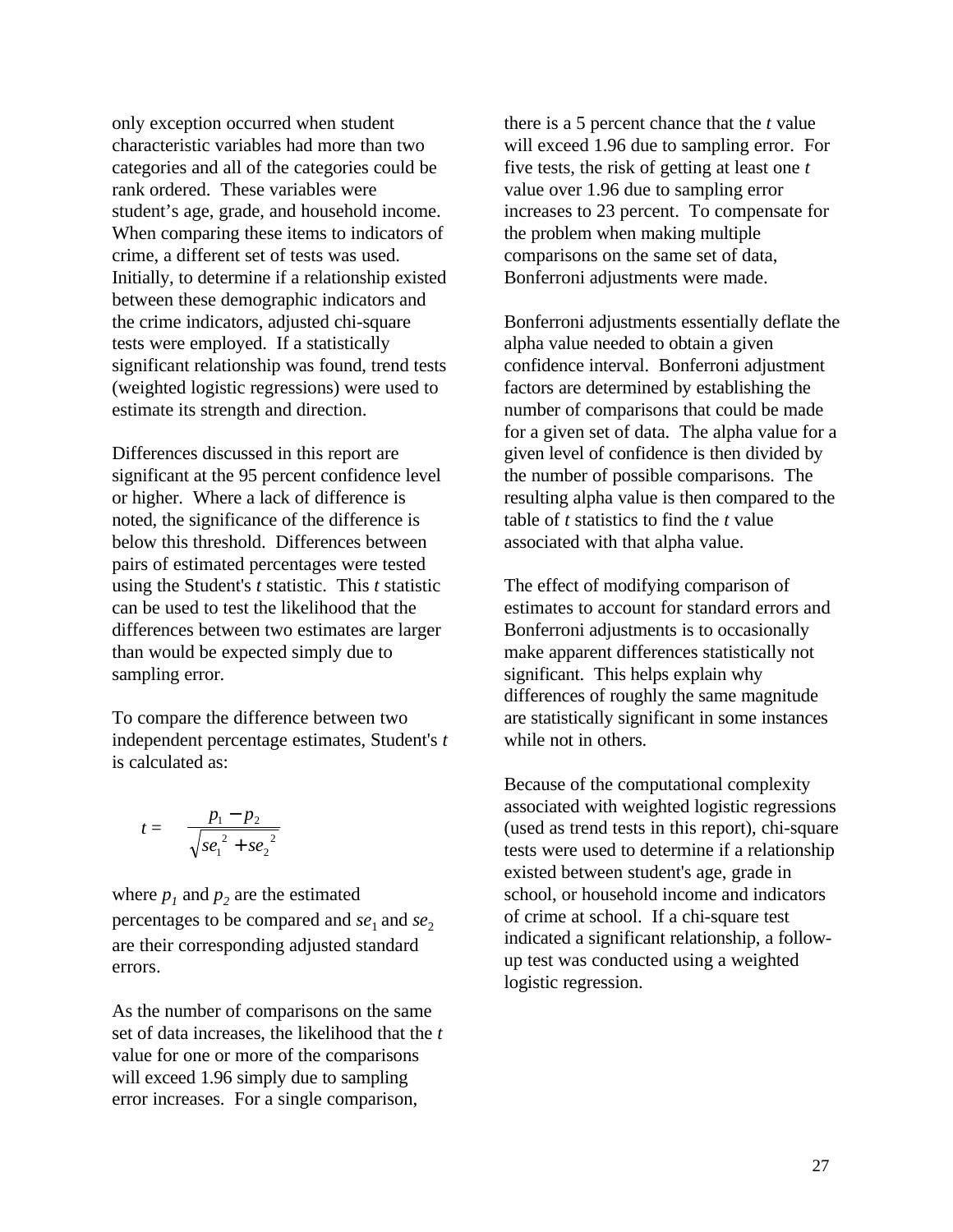Fellegi adjustments were applied to the chisquare tests to account for effects of standard errors on the estimates.<sup>10</sup> A Fellegi adjustment is typically developed in two stages. The first stage adjusts the variances associated with an estimated cell percentage as follows:

 $(p_1(100 - p_1)/N)$ var  $p_1$ (100 –  $p_1$  1 adjusted variance =  $\frac{p_1}{(p_1(100 - p_1)/N)}$ 

where  $p_1$  is the estimated weighted percent of cases in a given cell and  $var_1$  is the variance of this estimate. *N* denotes the unweighted population total. Before Fellegi adjustments were made, the cell variances were modified to account for the sample design using the gvf parameters.

Once the variances are adjusted, they are summed across all cells and the resulting sum is then divided by the number of cells. The chi-square estimate based on the weighted cell percentages is then divided by this quotient before determining if it is significant. The equation for the adjustment is:

$$
\hat{\chi}^2 = \chi^2 / D
$$
, where  $\hat{D} = \hat{\Sigma} D_i / I$  and

∧ ∧ ∧  $D_i = \frac{var(\dot{a}_i)}{\hat{a}_i}$  $\dot{\mathbf{a}}_i(1-\dot{\mathbf{a}}_i)/n$ 

where I is the number of cells in the cross tabulation and n is the unweighted sample size.

Weighted logistic regressions used in this report were also developed in several stages. The crime report indicators were dichotomized such that students who gave

an affirmative response to the indicator being tested (e.g. responding yes to knowing another student who had brought a gun to school) were coded as ones and all other students were coded as zeros. $^{11}$ 

The resulting logistic regression models took the following form:

 $Y_i = \beta_1 + \beta_2 X_i + u_i$ 

where Y is the dependent variable and X is the independent variable  $(\beta_1$  is the intercept term and  $u_i$  is the residual term). To assure that particular categories of the independent variable were not given undue weight, the entire equation was weighted by the inverse of the estimated variance of the independent variable in the model as follows:

$$
\sum_{\hat{\boldsymbol{a}}_i^2}=\beta_1+\beta_2X_i+\mu_i
$$

 <sup>∧</sup> where  $\dot{a}_i^2$  represents the estimated variance term.

 $\overline{a}$ 

 $\overline{a}$ 

<sup>10</sup> Fellegi, I.P. "Approximate Tests of Independence and Goodness of Fit Based on Stratified Multistage Samples." *Journal of the American Statistical Association*, 1980, pp. 273-279.

Note that the crime indicators in the chi-square tests were dichotomized in the same manner.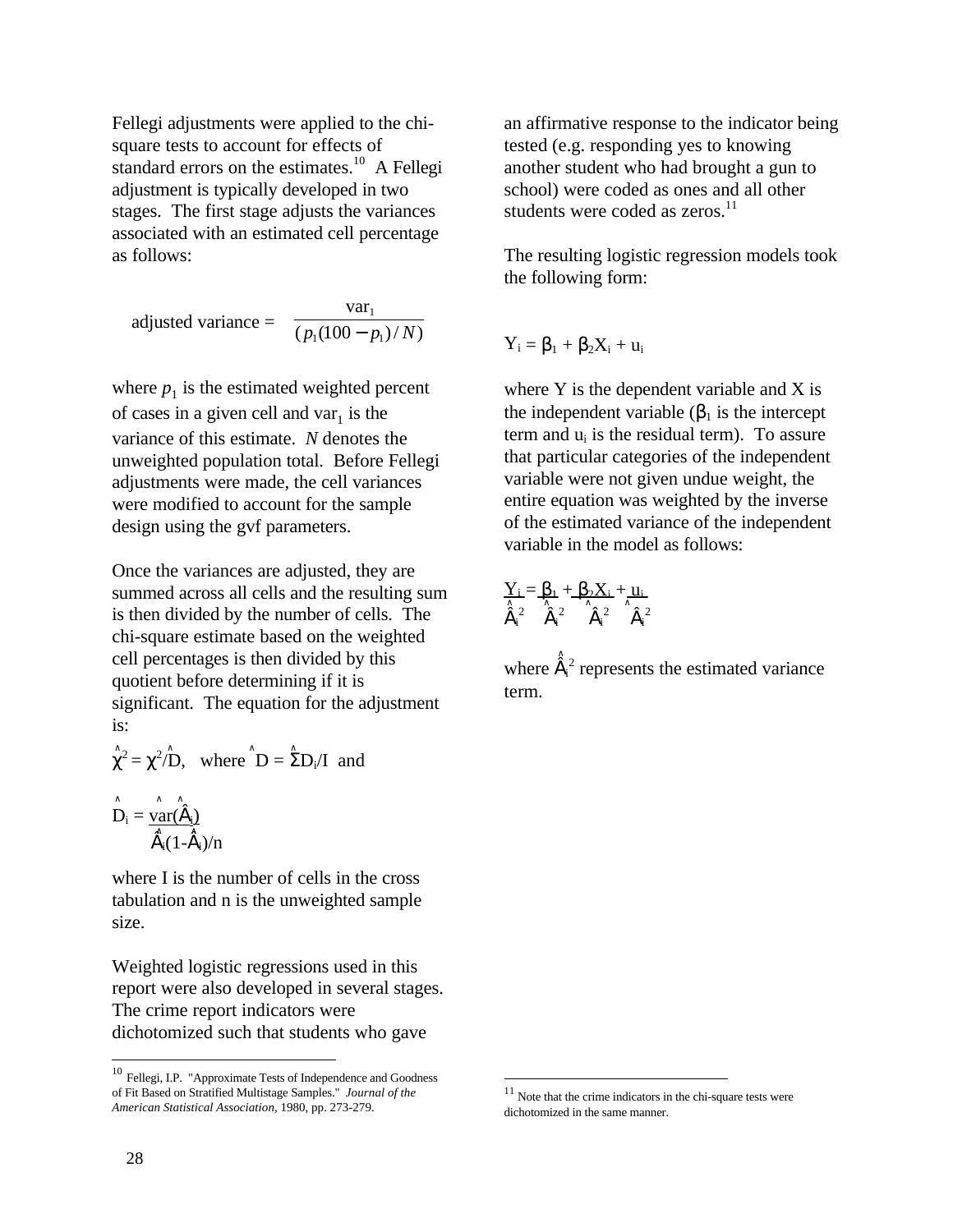**Appendix A Tables of Standard Errors**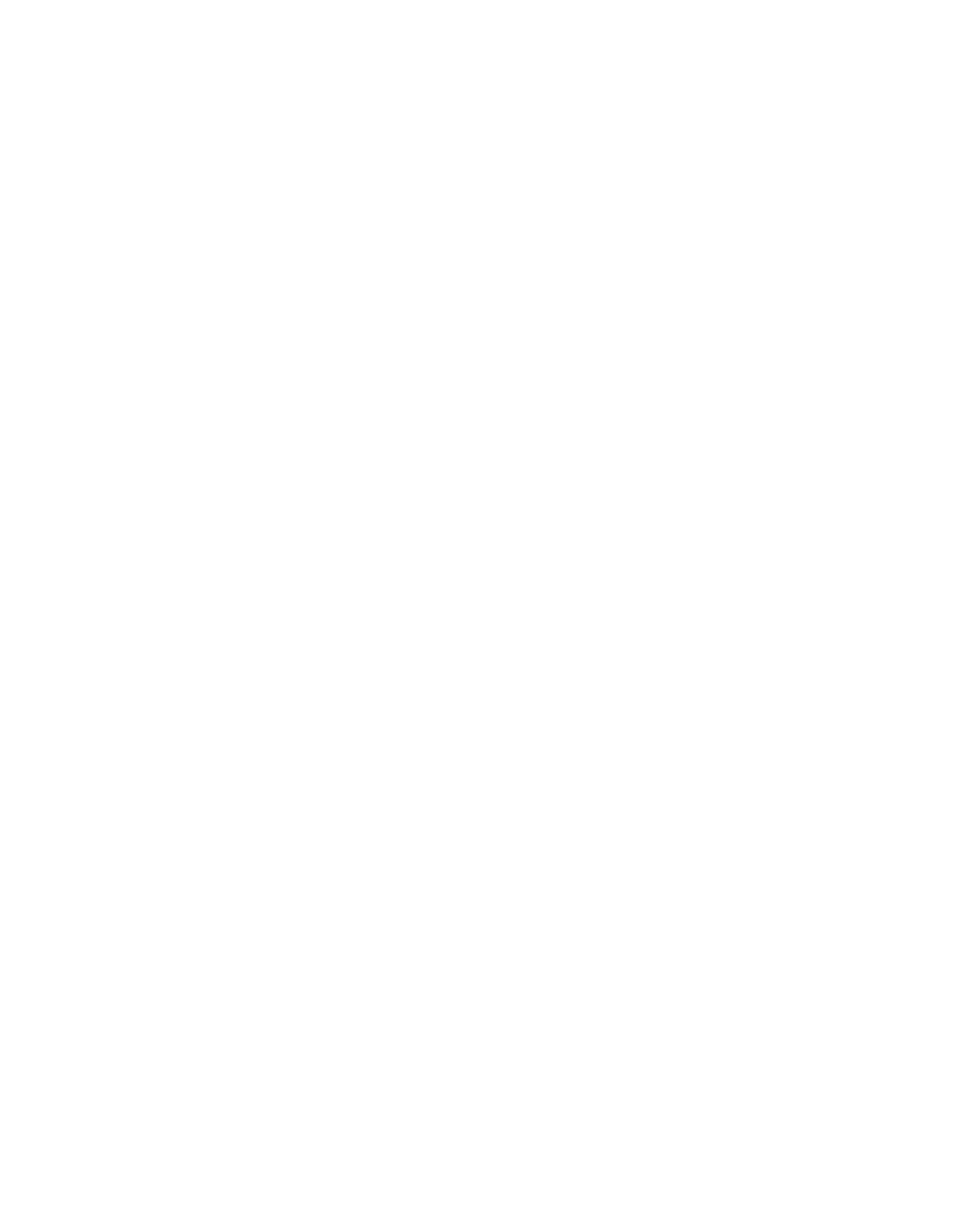|                                                                                                                                                                                      |                                                      |                                                                  | Year                                                             |                                                                    |                                                          |                                                      |  |  |
|--------------------------------------------------------------------------------------------------------------------------------------------------------------------------------------|------------------------------------------------------|------------------------------------------------------------------|------------------------------------------------------------------|--------------------------------------------------------------------|----------------------------------------------------------|------------------------------------------------------|--|--|
|                                                                                                                                                                                      |                                                      | 1989                                                             |                                                                  |                                                                    | 1995                                                     |                                                      |  |  |
| Student characteristics and<br>perceptions of conditions at                                                                                                                          |                                                      | Victimization                                                    |                                                                  |                                                                    | Victimization                                            |                                                      |  |  |
| school                                                                                                                                                                               | Any <sup>1</sup>                                     | Violent <sup>2</sup>                                             | Property <sup>3</sup>                                            | Any <sup>1</sup>                                                   | Violent <sup>2</sup>                                     | Property <sup>3</sup>                                |  |  |
|                                                                                                                                                                                      | s.e.                                                 | s.e.                                                             | s.e.                                                             | s.e.                                                               | s.e.                                                     | s.e.                                                 |  |  |
| <b>Total</b>                                                                                                                                                                         | 0.4                                                  | 0.2                                                              | 0.4                                                              | 0.5                                                                | 0.2                                                      | 0.4                                                  |  |  |
| <b>Characteristic</b>                                                                                                                                                                |                                                      |                                                                  |                                                                  |                                                                    |                                                          |                                                      |  |  |
| <b>Student Sex</b><br>Male<br>Female                                                                                                                                                 | 0.6<br>0.6                                           | 0.4<br>0.2                                                       | 0.5<br>0.6                                                       | 0.7<br>0.6                                                         | 0.4<br>0.3                                               | 0.6<br>0.6                                           |  |  |
| Student Race/ethnicity<br>White, non-Hispanic<br>Black, non-Hispanic<br>Hispanic<br>Other, non-Hispanic                                                                              | 0.5<br>1.1<br>1.4<br>2.2                             | 0.3<br>0.5<br>0.8<br>0.9                                         | 0.5<br>1.0<br>1.2<br>2.1                                         | 0.6<br>1.1<br>1.1<br>1.9                                           | 0.3<br>0.6<br>0.6<br>1.0                                 | 0.5<br>1.0<br>0.9<br>1.7                             |  |  |
| Student Age<br>12<br>13<br>14<br>15<br>16<br>17<br>18<br>19                                                                                                                          | 1.2<br>1.2<br>1.2<br>1.1<br>1.0<br>0.9<br>1.2<br>2.6 | 0.7<br>0.6<br>0.6<br>0.6<br>0.5<br>0.4<br>0.6<br>1.2             | 1.1<br>1.1<br>1.1<br>1.0<br>0.9<br>0.9<br>1.1<br>2.6             | 1.2<br>1.1<br>1.1<br>1.0<br>1.0<br>0.9<br>1.0<br>2.5               | 0.7<br>0.7<br>0.6<br>0.5<br>0.5<br>0.4<br>0.5<br>1.5     | 1.0<br>1.0<br>1.0<br>1.0<br>0.8<br>0.9<br>0.8<br>2.1 |  |  |
| <b>Student Grade</b><br>Sixth<br>Seventh<br>Eighth<br>Ninth<br>Tenth<br>Eleventh<br>Twelfth<br>Other                                                                                 | 1.6<br>1.2<br>1.1<br>1.1<br>1.1<br>0.9<br>0.9<br>2.9 | 1.0<br>0.7<br>0.6<br>0.6<br>0.5<br>0.5<br>0.3<br>2.1             | 1.5<br>1.1<br>1.0<br>1.1<br>1.0<br>0.9<br>0.8<br>2.5             | 1.4<br>1.2<br>1.1<br>1.1<br>1.0<br>0.9<br>0.9<br>2.9               | 0.9<br>0.7<br>0.6<br>0.6<br>0.5<br>0.4<br>0.4<br>1.9     | 0.5<br>1.1<br>1.0<br>1.0<br>0.9<br>0.8<br>0.8<br>2.3 |  |  |
| Student household income<br>Less than \$7,500<br>\$7,500-\$9,999<br>\$10,000-\$14,999<br>\$15,000-\$24,999<br>\$25,000-\$29,999<br>\$30,000-\$49,999<br>\$50,000+<br>Not ascertained | 1.4<br>2.2<br>1.5<br>1.0<br>1.4<br>0.8<br>1.0<br>1.3 | 0.7<br>1.4<br>0.8<br>$0.5\,$<br>0.8<br>$0.4\,$<br>$0.5\,$<br>0.6 | 1.3<br>1.9<br>1.4<br>$0.9\,$<br>1.3<br>$0.8\,$<br>$1.0\,$<br>1.2 | 1.6<br>$2.0\,$<br>1.5<br>1.1<br>1.6<br>$\rm 0.8$<br>$0.8\,$<br>1.3 | 1.0<br>1.1<br>0.9<br>0.6<br>0.9<br>0.4<br>$0.4\,$<br>0.7 | 1.4<br>1.8<br>1.3<br>1.0<br>1.4<br>0.7<br>0.7<br>1.2 |  |  |
| Student place of residence<br>Central city<br>Suburbs<br>Nonmetropolitan area                                                                                                        | $0.8\,$<br>0.6<br>0.8                                | $0.4\,$<br>0.3<br>0.4                                            | $0.8\,$<br>0.6<br>0.8                                            | $0.8\,$<br>0.6<br>0.8                                              | $0.5\,$<br>0.4<br>0.4                                    | 0.7<br>0.6<br>0.8                                    |  |  |
| Student school type<br>Public<br>Private<br>Not Ascertained                                                                                                                          | 1.4<br>1.4<br>2.8                                    | 0.7<br>0.7<br>1.5                                                | 1.3<br>1.3<br>2.5                                                | 0.5<br>1.2<br>$^{+}$                                               | 0.3<br>0.5<br>$+$                                        | 0.5<br>1.1<br>$^+$                                   |  |  |

#### Table 1a.— Standard errors for the percent of students ages 12 through 19 reporting criminal victimization at school, by selected characteristics and perceptions of conditions at school: 1989 and 1995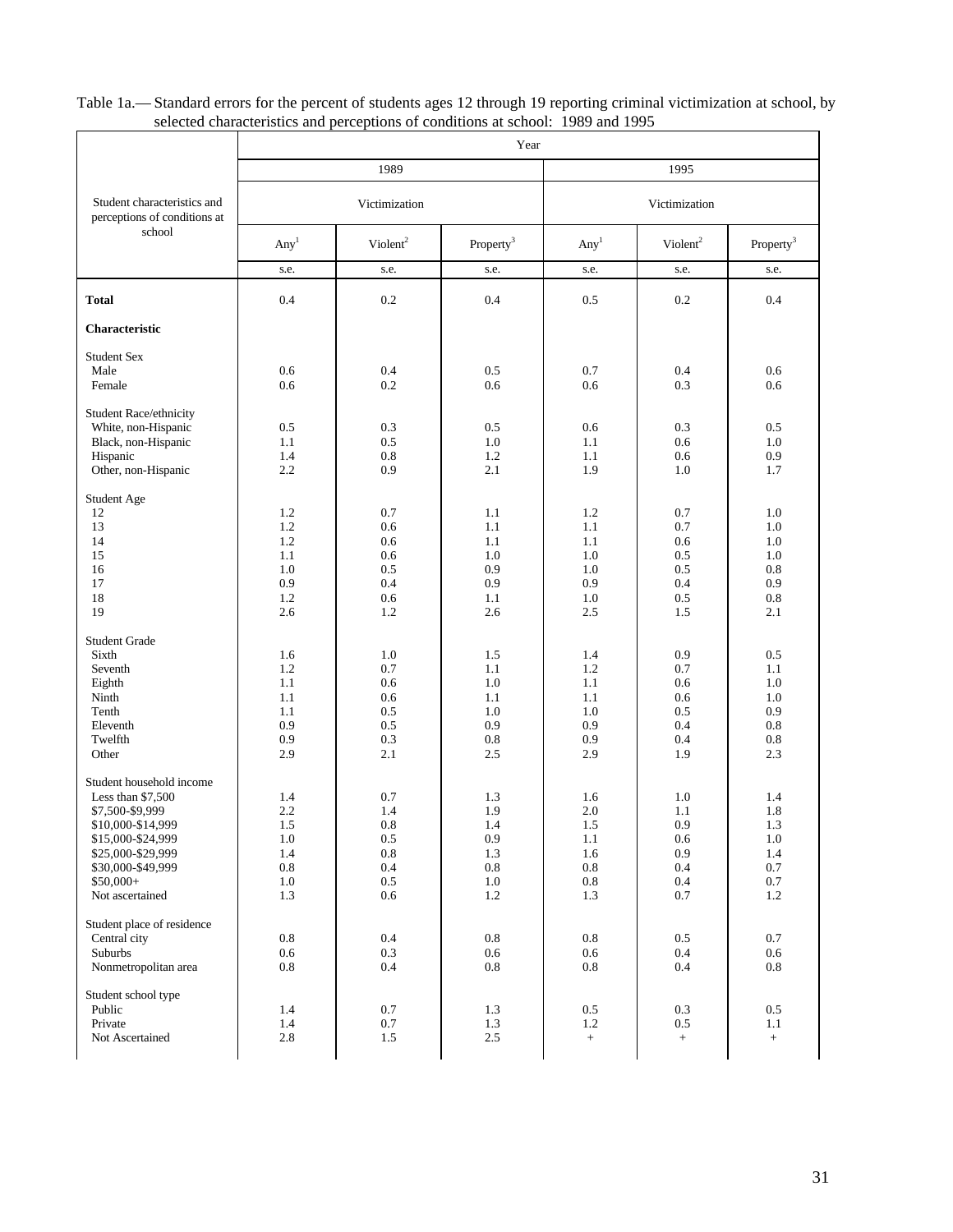Table 1a.— Standard errors for the percent of students ages 12 through 19 reporting criminal victimization at school, by selected characteristics and perceptions of conditions at school: 1989 and 1995 — Continued

|                                                                                                       |                          |                      |                       | Year              |                      |                       |  |  |
|-------------------------------------------------------------------------------------------------------|--------------------------|----------------------|-----------------------|-------------------|----------------------|-----------------------|--|--|
|                                                                                                       |                          | 1989                 |                       |                   | 1995                 |                       |  |  |
| Student characteristics and<br>perceptions of conditions at                                           |                          | Victimization        |                       |                   | Victimization        |                       |  |  |
| school                                                                                                | Any <sup>1</sup>         | Violent <sup>2</sup> | Property <sup>3</sup> | Any <sup>1</sup>  | Violent <sup>2</sup> | Property <sup>3</sup> |  |  |
|                                                                                                       | s.e.                     | s.e.                 | s.e.                  | s.e.              | s.e.                 | s.e.                  |  |  |
| <b>Perceptions of conditions</b><br>at school                                                         |                          |                      |                       |                   |                      |                       |  |  |
| Student reports of street<br>gangs in school                                                          |                          |                      |                       |                   |                      |                       |  |  |
| Yes                                                                                                   | 1.3                      | 0.8                  | 1.2                   | 1.0               | 0.6                  | 0.8                   |  |  |
| No<br>Don't know if present                                                                           | 0.5<br>1.8               | 0.2<br>0.9           | 0.4<br>1.7            | 0.6<br>1.0        | 0.2<br>0.6           | 0.5<br>0.9            |  |  |
| Not ascertained                                                                                       | 5.1                      | 2.5                  | 5.1                   | 2.9               | 2.2                  | 1.9                   |  |  |
| Student report of knowing a<br>student who brought a gun to<br>school                                 |                          |                      |                       |                   |                      |                       |  |  |
| Yes<br>N <sub>o</sub>                                                                                 |                          |                      |                       | 1.4<br>0.5        | 0.9<br>0.2           | 1.3<br>0.4            |  |  |
| Not ascertained                                                                                       |                          |                      |                       | 2.7               | 1.9                  | 2.0                   |  |  |
| Student reports of seeing a<br>student with a gun at school                                           |                          |                      |                       |                   |                      |                       |  |  |
| Yes<br>N <sub>o</sub>                                                                                 |                          |                      |                       | 2.2<br>0.5        | 1.5<br>0.2           | 2.1<br>0.4            |  |  |
| Do not know                                                                                           | $\overline{\phantom{0}}$ |                      |                       | $+$               | $\pm$                | $\pm$                 |  |  |
| Not ascertained                                                                                       |                          |                      |                       | 3.2               | 2.1                  | 2.4                   |  |  |
| Student reports of drug<br>availability: marijuana,<br>cocaine, crack,<br>uppers/downers <sup>4</sup> |                          |                      |                       |                   |                      |                       |  |  |
| Any available<br>None available<br>Do not know/Not<br>ascertained                                     | 0.6<br>1.1<br>0.7        | 0.3<br>0.5<br>0.4    | 0.5<br>1.0<br>0.7     | 0.6<br>1.0<br>0.8 | 0.3<br>0.4<br>0.5    | 0.5<br>0.9<br>0.7     |  |  |

— Question is not asked in the 1989 School Crime Supplement.

+ Fewer than 30 sample cases.

<sup>1</sup>Any victimization is a combination of reported violent and property victimization. If the student reported an incident of either, he or she is counted as having experienced any victimization. If the respondent reported having experienced both, he or she is only counted once under "Any victimization".<br><sup>2</sup>Violent victimization includes physical attacks or taking property from the st

<sup>3</sup>Property victimization includes theft of property from a student's desk, locker, or other locations.

<sup>4</sup>In both the 1989 and 1995 SCS, students were asked about the availability of marijuana, cocaine, crack, and uppers/downers. If students reported any of these to be easy or hard to obtain at school, they are included in the "Any available" category. If they said each was impossible to obtain, they are counted in the "None available" category. If students are not included in the first two categories, they are included in the "Do not know/Not ascertained" category.

NOTE: s.e. is standard error.

SOURCE: U.S. Department of Justice, Bureau of Justice Statistics, School Crime Supplement to the National Crime Victimization Survey, spring 1989 and spring 1995.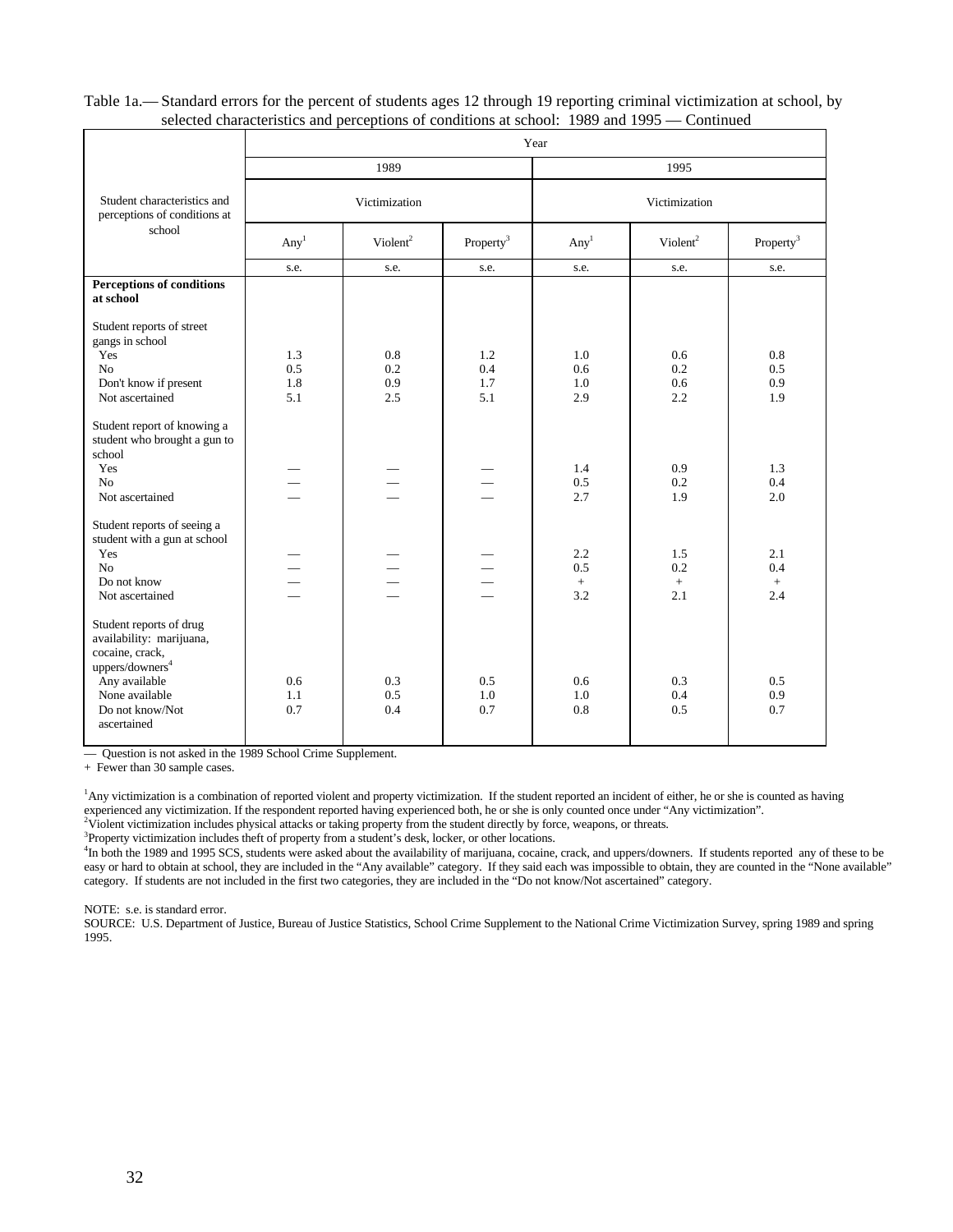| Table 2a.—Standard errors for the percent of students ages 12 through 19 reporting the availability |
|-----------------------------------------------------------------------------------------------------|
| of drugs at school, by selected characteristics and perceptions of conditions at school:            |
| 1989 and 1995                                                                                       |

|                                                                                                                                                                                       |                                                          | Year                                                 |                                                          |  |  |
|---------------------------------------------------------------------------------------------------------------------------------------------------------------------------------------|----------------------------------------------------------|------------------------------------------------------|----------------------------------------------------------|--|--|
| Student characteristics and                                                                                                                                                           | 1989                                                     | 1995                                                 | 1995                                                     |  |  |
| perceptions of conditions at<br>school                                                                                                                                                | Drug availability<br>1989 items $1$                      | Drug availability<br>1989 items $1$                  | Drug availability<br>1989 and 1995 items <sup>1</sup>    |  |  |
|                                                                                                                                                                                       | s.e.                                                     | s.e.                                                 | s.e.                                                     |  |  |
| <b>Total</b>                                                                                                                                                                          | 0.6                                                      | 0.4                                                  | 0.8                                                      |  |  |
| <b>Characteristics</b>                                                                                                                                                                |                                                          |                                                      |                                                          |  |  |
| <b>Student Sex</b>                                                                                                                                                                    |                                                          |                                                      |                                                          |  |  |
| Male<br>Female                                                                                                                                                                        | 0.8<br>0.8                                               | 1.0<br>1.0                                           | 1.0<br>1.0                                               |  |  |
| Student Race/ethnicity<br>White, non-Hispanic<br>Black, non-Hispanic<br>Hispanic<br>Other, non-Hispanic                                                                               | 0.7<br>1.5<br>1.9<br>3.1                                 | 0.9<br>1.5<br>1.7<br>2.8                             | 0.9<br>1.5<br>1.7<br>2.8                                 |  |  |
| Student Age                                                                                                                                                                           |                                                          |                                                      |                                                          |  |  |
| 12<br>13<br>14<br>15<br>16<br>17<br>18                                                                                                                                                | 1.5<br>1.5<br>1.5<br>1.5<br>1.4<br>1.3<br>1.8            | 1.5<br>1.6<br>1.5<br>1.4<br>1.4<br>1.4<br>1.8        | 1.6<br>1.6<br>1.5<br>1.4<br>1.4<br>1.4<br>1.7            |  |  |
| 19                                                                                                                                                                                    | 5.0                                                      | 4.1                                                  | 4.1                                                      |  |  |
| <b>Student Grade</b><br>Sixth<br>Seventh<br>Eighth<br>Ninth<br>Tenth<br>Eleventh<br>Twelfth<br>Other                                                                                  | 2.0<br>1.6<br>1.5<br>1.4<br>1.5<br>1.3<br>1.3<br>4.0     | 1.8<br>1.6<br>1.6<br>1.4<br>1.4<br>1.4<br>1.4<br>4.6 | 1.9<br>1.6<br>1.6<br>1.4<br>1.4<br>1.3<br>1.4<br>4.7     |  |  |
| Student household income<br>Less than \$7,500<br>\$7,500-\$9,999<br>\$10,000-\$14,999<br>\$15,000-\$24,999<br>\$25,000-\$29,999<br>\$30,000-\$49,999<br>$$50,000+$<br>Not ascertained | 1.9<br>3.0<br>2.0<br>1.4<br>$2.0\,$<br>1.1<br>1.4<br>1.9 | 2.3<br>3.0<br>2.2<br>1.6<br>2.1<br>1.2<br>1.2<br>1.9 | 2.3<br>3.0<br>2.2<br>1.6<br>$2.1\,$<br>1.2<br>1.2<br>1.8 |  |  |
| Student place of residence<br>Central city<br>Suburbs<br>Nonmetropolitan area                                                                                                         | 1.1<br>$0.8\,$<br>1.1                                    | 1.2<br>1.0<br>1.2                                    | 1.2<br>1.0<br>1.2                                        |  |  |
| Student school type<br>Public<br>Private<br>Not Ascertained                                                                                                                           | 0.6<br>$2.0\,$<br>4.1                                    | 0.8<br>2.0<br>$+$                                    | 0.8<br>2.0<br>$+$                                        |  |  |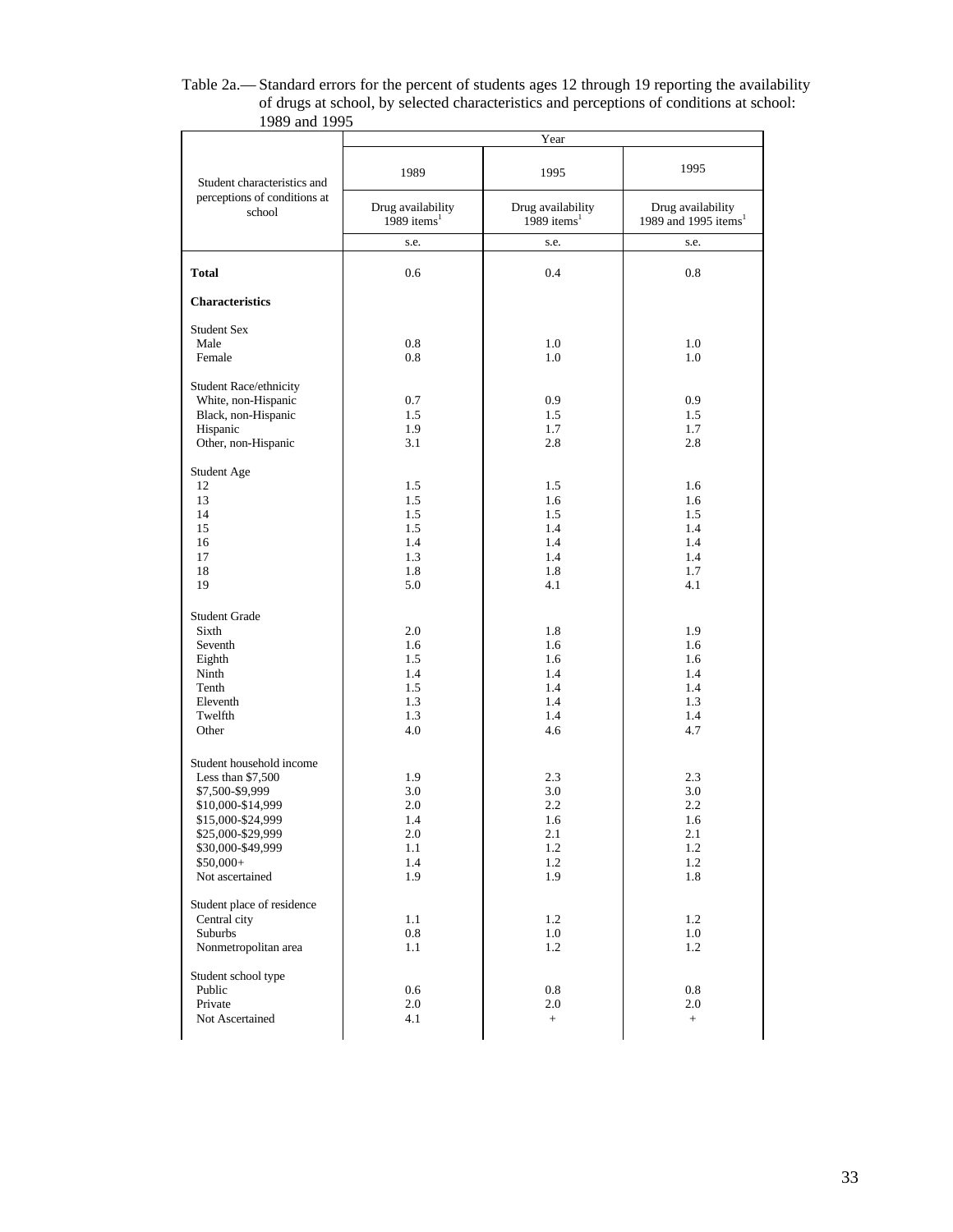| CONGRUME at SCHOOL.              | $1707$ and $1777$       | Community<br>Year |                                  |
|----------------------------------|-------------------------|-------------------|----------------------------------|
|                                  |                         |                   |                                  |
|                                  | 1989                    | 1995              | 1995                             |
| Student characteristics and      |                         |                   |                                  |
| perceptions of conditions at     |                         |                   |                                  |
| school                           | Drug availability       | Drug availability | Drug availability                |
|                                  | 1989 items <sup>1</sup> | 1989 items $1$    | 1989 and 1995 items <sup>1</sup> |
|                                  | s.e                     | s.e               | s.e.                             |
| <b>Perceptions of conditions</b> |                         |                   |                                  |
| at school                        |                         |                   |                                  |
|                                  |                         |                   |                                  |
| Student reports of street        |                         |                   |                                  |
| gangs in school                  |                         |                   |                                  |
| Yes                              | 1.4                     | 1.0               | 1.0                              |
| N <sub>0</sub>                   | 0.6                     | 1.0               | 0.9                              |
| Don't know if present            | 2.6                     | 1.7               | 1.7                              |
| Not ascertained                  | 9.4                     | 4.5               | 4.5                              |
|                                  |                         |                   |                                  |
| Student reports of knowing a     |                         |                   |                                  |
| student who brought a gun to     |                         |                   |                                  |
| school<br>Yes                    |                         | 1.2               | 1.2                              |
| No                               |                         | 0.8               | 0.8                              |
| Not ascertained                  |                         | 4.7               | 4.7                              |
|                                  |                         |                   |                                  |
| Student reports of seeing a      |                         |                   |                                  |
| student with a gun at school     |                         |                   |                                  |
| Yes                              |                         | 1.5               | 1.4                              |
| N <sub>o</sub>                   |                         | 0.8               | 0.8                              |
| Do not know                      |                         | $+$               | $^{+}$                           |
| Not ascertained                  |                         | 4.9               | 4.9                              |
|                                  |                         |                   |                                  |
| Student reports of being the     |                         |                   |                                  |
| victim of any violent or         |                         |                   |                                  |
| property crime at school         |                         |                   |                                  |
| Yes<br>N <sub>0</sub>            | 1.4<br>0.6              | 1.5<br>0.8        | 1.4<br>0.8                       |
| Not ascertained                  | $+$                     | 4.4               | 4.4                              |
|                                  |                         |                   |                                  |
| Student reports of being the     |                         |                   |                                  |
| victim of any violent crime at   |                         |                   |                                  |
| $\mathrm{school}^2$              |                         |                   |                                  |
| Yes                              | 2.8                     | 2.5               | 2.4                              |
| No                               | 0.6                     | 0.8               | 0.8                              |
| Not ascertained                  | $+$                     | 4.8               | 4.8                              |
|                                  |                         |                   |                                  |
| Student reports of being the     |                         |                   |                                  |
| victim of any property crime     |                         |                   |                                  |
| at school <sup>3</sup>           | 1.5                     | 1.6               | 1.6                              |
| Yes                              | 0.6                     | 0.8               | 0.8                              |
| N <sub>o</sub>                   | 9.6                     | 4.7               | 4.7                              |
| Not ascertained                  |                         |                   |                                  |
|                                  |                         |                   |                                  |

#### Table 2a.— Standard errors for the percent of students ages 12 through 19 reporting the availability of drugs at school, by selected characteristics and perceptions of conditions at school: 1989 and 1995 — Continued

— Question is not asked in the 1989 School Crime Supplement.

+ Fewer than 30 sample cases.

<sup>1</sup>In the 1989 School Crime Supplement, students are asked about the availability of marijuana, cocaine, crack, uppers and downers, and other illegal drugs. In the 1995 School Crime Supplement, students are asked about the availability of these drugs and are also asked about the availability of PCP, LSD, and heroin. When comparing across the two years, only those drugs that are listed on both surveys are counted (i.e. marijuana, cocaine, crack, and uppers and downers). This list of drugs is referred to as "Drug availability: 1989 definition". Other illegal drugs are excluded from the 1989 definition used in cross-year analyses. When not making comparisons across the two surveys and focusing solely on the 1995 estimates, all of the 1995 response categories counted (this

approach is referred to as "Drug availability: 1995 definition").<br><sup>2</sup>Violent victimization includes physical attacks or taking property from the student directly by force, weapons, or threats. <sup>3</sup>Property victimization includes theft of property from a student's desk, locker, or other locations.

NOTE: s.e. is standard error.

SOURCE: U.S. Department of Justice, Bureau of Justice Statistics, School Crime Supplement to the National Crime Victimization Survey, spring 1989 and spring 1995.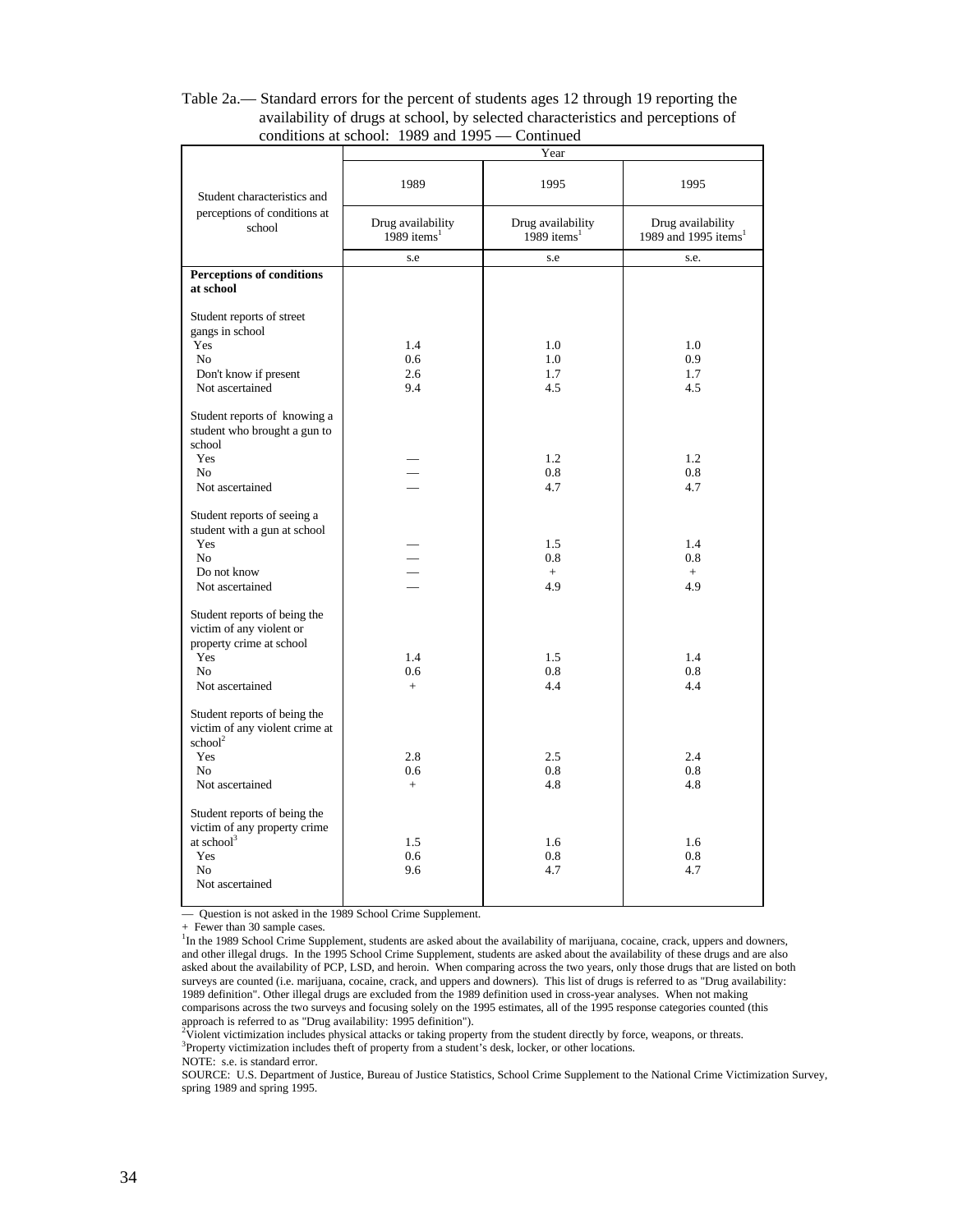#### Table 3a.— Standard errors for the percent of students ages 12 through 19 reporting the difficulty of obtaining various drugs at school: 1989 and 1995

|                |                   | Year              |                         |                            |                       |                                |                   |                   |                         |                            |                       |                |  |
|----------------|-------------------|-------------------|-------------------------|----------------------------|-----------------------|--------------------------------|-------------------|-------------------|-------------------------|----------------------------|-----------------------|----------------|--|
|                | 1989              |                   |                         |                            |                       |                                |                   |                   | 1995                    |                            |                       |                |  |
|                | Availability      |                   |                         |                            |                       |                                |                   | Availability      |                         |                            |                       |                |  |
| Drug           | Easy to<br>Obtain | Hard to<br>Obtain | Impossible<br>to Obtain | Don't know<br>if available | Don't<br>know<br>drug | Not<br>ascert.                 | Easy to<br>Obtain | Hard to<br>Obtain | Impossible<br>to Obtain | Don't know<br>if available | Don't<br>know<br>drug | Not<br>ascert. |  |
|                | s.e.              | s.e.              | s.e.                    | s.e.                       | s.e.                  | s.e.                           | s.e.              | s.e.              | s.e.                    | s.e.                       | s.e.                  | s.e.           |  |
| Marijuana      | 0.6               | 0.5               | 0.4                     | 0.5                        | 0.1                   | 0.0                            | 0.7               | 0.6               | 0.6                     | 0.5                        | 0.1                   | 0.1            |  |
| Crack          | 0.3               | 0.6               | 0.5                     | 0.6                        | 0.2                   | 0.0                            | 0.4               | 0.7               | 0.7                     | 0.6                        | 0.1                   | 0.1            |  |
| Other forms of | 0.4               | 0.6               | 0.5                     | 0.6                        | 0.1                   | 0.0                            | 0.4               | 0.7               | 0.7                     | 0.6                        | 0.1                   | 0.1            |  |
| cocaine        |                   |                   |                         |                            |                       |                                |                   |                   |                         |                            |                       |                |  |
| Uppers/downers | 0.5               | 0.5               | 0.4                     | 0.6                        | 0.3                   | 0.0                            | 0.6               | 0.6               | 0.6                     | 0.6                        | 0.4                   | 0.1            |  |
| LSD            |                   |                   |                         |                            |                       |                                | 0.4               | 0.7               | 0.7                     | 0.6                        | 0.3                   | 0.1            |  |
| <b>PCP</b>     |                   | __                |                         | $-$                        |                       | $\overbrace{\hspace{25mm}}^{}$ | 0.3               | 0.6               | 0.7                     | 0.6                        | 0.4                   | 0.1            |  |
| Heroin         |                   |                   | __                      | __                         | __                    | $\overbrace{\hspace{25mm}}^{}$ | 0.3               | 0.7               | 0.8                     | 0.6                        | 0.2                   | 0.1            |  |
| Other drugs    | 0.4               | 0.5               | 0.5                     | 0.6                        | 0.2                   | 0.1                            | 0.4               | 0.7               | 0.7                     | 0.6                        | 0.1                   | 0.1            |  |
|                |                   |                   |                         |                            |                       |                                |                   |                   |                         |                            |                       |                |  |

— Question was not asked in the 1989 School Crime Supplement.

#### NOTE: s.e. is standard error.

SOURCE: U.S. Department of Justice, Bureau of Justice Statistics, School Crime Supplement to the National Crime Victimization Survey, spring 1989 and spring 1995.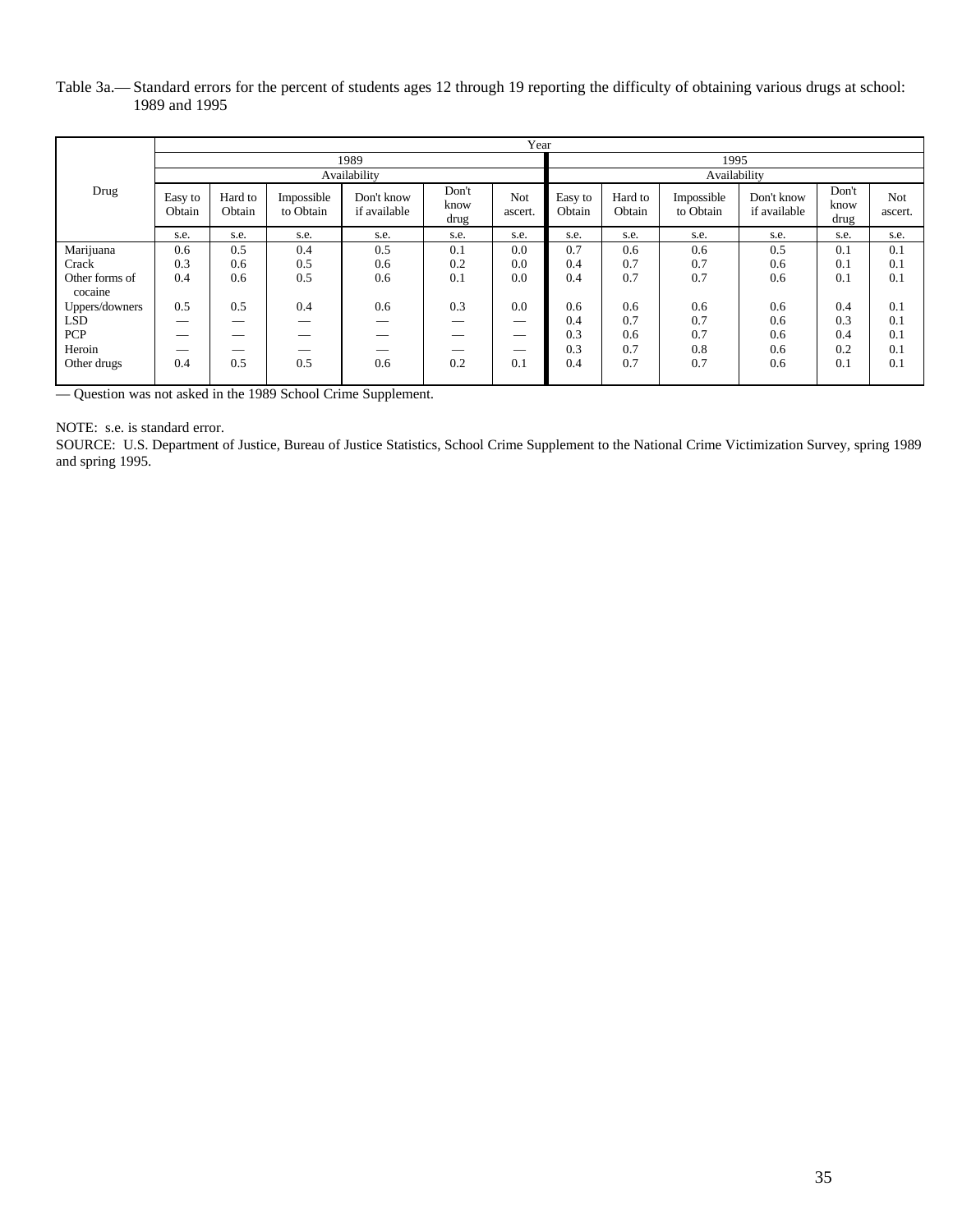Table 4a.— Standard errors for the percent of students ages 12 through 19 reporting the presence of street gangs at school, by selected characteristics and perceptions of conditions at school: 1989 and 1995

|                                                                       | Year       |            |                        |             |                   |                        |                |             |  |
|-----------------------------------------------------------------------|------------|------------|------------------------|-------------|-------------------|------------------------|----------------|-------------|--|
|                                                                       |            |            | 1989                   |             | 1995              |                        |                |             |  |
| Student characteristics and<br>perceptions of conditions at<br>school |            |            | Street Gangs in School |             |                   | Street Gangs in School |                |             |  |
|                                                                       | Yes        | No         | Do not know            | Not ascert. | Yes               | No                     | Do not<br>know | Not ascert. |  |
|                                                                       | s.e        | s.e        | s.e                    | s.e         | s.e               | s.e                    | s.e            | s.e         |  |
| <b>Total</b>                                                          | 0.4        | 0.5        | 0.3                    | 0.1         | 0.7               | 0.8                    | 0.5            | 0.1         |  |
| <b>Characteristics</b>                                                |            |            |                        |             |                   |                        |                |             |  |
| <b>Student Sex</b>                                                    |            |            |                        |             |                   |                        |                |             |  |
| Male                                                                  | 0.6        | 0.7        | 0.3                    | 0.1         | 0.9               | 1.0                    | 0.6            | 0.2         |  |
| Female                                                                | 0.6        | 0.7        | 0.4                    | 0.1         | 0.9               | 1.0                    | 0.6            | 0.1         |  |
| Student Race/ethnicity                                                |            |            |                        |             |                   |                        |                |             |  |
| White, non-Hispanic                                                   | 0.4        | 0.5        | 0.3                    | 0.1         | 0.7               | 0.9                    | 0.5            | 0.1         |  |
| Black, non-Hispanic                                                   | 1.2        | 1.3        | 0.8                    | 0.2         | 1.5               | 1.6                    | 1.0            | 0.4         |  |
| Hispanic                                                              | 1.8        | 1.9        | 0.9                    | 0.3         | 1.7               | 1.7                    | 1.1            | 0.3         |  |
| Other, non-Hispanic                                                   | 2.7        | 3.0        | 1.7                    | #           | 2.6               | 2.8                    | 2.2            | 0.6         |  |
| Student Age                                                           |            |            |                        |             |                   |                        |                |             |  |
| 12                                                                    | 1.0        | 1.2        | 0.6                    | 0.2         | 1.2               | 1.5                    | 1.0            | 0.3         |  |
| 13                                                                    | 1.1        | 1.2        | 0.7                    | 0.1         | 1.3               | 1.6                    | 1.0            | $0.2\,$     |  |
| 14                                                                    | 1.2        | 1.3        | 0.7                    | 0.2         | 1.4               | 1.6                    | 1.0            | 0.2         |  |
| 15                                                                    | 1.1        | 1.3        | 0.7                    | 0.2         | 1.4               | 1.6                    | 1.0            | 0.3         |  |
| 16                                                                    | 1.1        | 1.2        | 0.6                    | 0.1         | 1.4               | 1.6                    | 1.0            | 0.2         |  |
| 17                                                                    | 1.1        | 1.3        | 0.7                    | 0.2         | 1.5               | 1.7                    | 1.1            | 0.2         |  |
| 18<br>19                                                              | 1.5<br>4.3 | 1.7<br>5.2 | 0.9<br>3.3             | 0.5<br>1.4  | 1.9<br>4.1        | 2.1<br>4.5             | 1.3<br>3.2     | 0.4<br>#    |  |
|                                                                       |            |            |                        |             |                   |                        |                |             |  |
| <b>Student Grade</b>                                                  |            |            |                        |             |                   |                        |                |             |  |
| Sixth                                                                 | 1.2        | 1.5        | 0.9                    | 0.3         | 1.3               | 1.8                    | 1.3            | 0.4         |  |
| Seventh                                                               | $1.2\,$    | 1.3        | 0.6                    | 0.1         | 1.3               | 1.6                    | 1.1            | 0.2         |  |
| Eighth                                                                | 1.0        | 1.2        | 0.7                    | 0.2         | 1.4               | 1.6                    | 0.9            | 0.2         |  |
| Ninth                                                                 | 1.2        | 1.3        | 0.7                    | 0.2         | 1.4               | 1.6                    | 1.0            | 0.3         |  |
| Tenth                                                                 | 1.2        | 1.3        | 0.7                    | 0.1         | 1.5               | 1.6                    | 1.0            | 0.2         |  |
| Eleventh                                                              | 1.1        | 1.3        | 0.7                    | 0.2         | 1.5               | 1.6                    | 1.0            | 0.2         |  |
| Twelfth                                                               | 1.1<br>2.5 | 1.2<br>3.4 | 0.6                    | 0.3<br>1.2  | 1.5<br>3.4        | 1.7<br>4.3             | 1.1            | 0.3<br>1.4  |  |
| Other                                                                 |            |            | 2.4                    |             |                   |                        | 2.6            |             |  |
| Student household income                                              |            |            |                        |             |                   |                        |                |             |  |
| Less than \$7,500                                                     | 1.4        | 1.7        | 1.0                    | 0.3         | 2.2               | 2.3                    | 1.6            | 0.4         |  |
| \$7,500-\$9,999                                                       | 2.5        | 2.9        | 1.8                    | 0.0         | 2.8               | 3.0                    | 2.4            | 1.0         |  |
| \$10,000-\$14,999                                                     | 1.7        | 1.8        | 1.0                    | 0.3         | 2.0               | 2.2                    | 1.5            | $0.2\,$     |  |
| \$15,000-\$24,999                                                     | 1.1        | 1.2        | 0.6                    | $0.2\,$     | 1.5               | 1.7                    | 1.1            | 0.4         |  |
| \$25,000-\$29,999                                                     | 1.5        | 1.7        | 0.9                    | 0.3         | $2.0\,$           | 2.2                    | 1.3            | 0.3         |  |
| \$30,000-\$49,999                                                     | $\rm 0.8$  | 0.9        | $0.5\,$                | $0.2\,$     | 1.1               | 1.3                    | $0.8\,$        | $0.2\,$     |  |
| $$50,000+$                                                            | 0.9        | $1.1\,$    | 0.6                    | $0.1\,$     | $1.0\,$           | $1.2\,$                | 0.8            | $0.2\,$     |  |
| Not ascertained                                                       | 1.5        | 1.7        | 0.9                    | 0.9         | 1.7               | 1.9                    | 1.2            | 0.4         |  |
| Student place of residence                                            |            |            |                        |             |                   |                        |                |             |  |
| Central city                                                          | 1.0        | 1.1        | 0.6                    | $0.2\,$     | 1.2               | 1.2                    | 0.8            | $0.2\,$     |  |
| Suburbs                                                               | 0.6        | $0.7\,$    | 0.4                    | 0.1         | 0.9               | $1.0\,$                | 0.6            | 0.1         |  |
| Nonmetropolitan area                                                  | 0.6        | 0.8        | 0.5                    | 0.1         | $1.0\,$           | 1.2                    | 0.8            | 0.2         |  |
| Student school type                                                   |            |            |                        |             |                   |                        |                |             |  |
| Public                                                                | $0.5\,$    | 0.5        | 0.3                    | $0.1\,$     | 0.7               | $\rm 0.8$              | 0.5            | 0.1         |  |
| Private                                                               | 0.8        | 1.1        | 0.7                    | 0.2         | 0.9               | 1.4                    | 0.9            | $0.2\,$     |  |
| Not Ascertained                                                       | 0.8        | 3.7        | 2.4                    | 1.7         | $\qquad \qquad +$ | $^+$                   | $^+$           | $+$         |  |
|                                                                       |            |            |                        |             |                   |                        |                |             |  |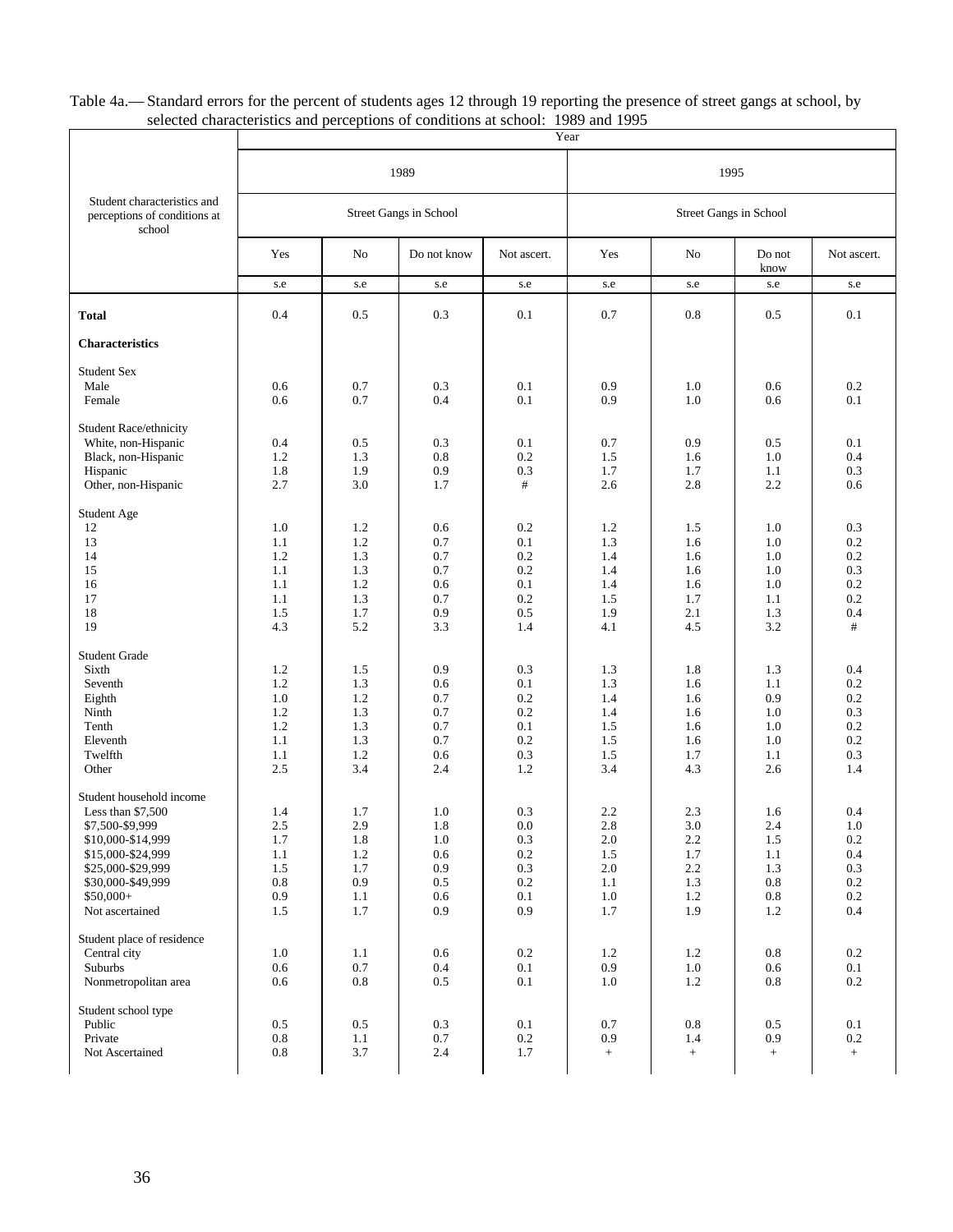Table 4a.— Standard errors for the percent of students ages 12 through 19 reporting the presence of street gangs at school, by selected characteristics and perceptions of conditions at school: 1989 and 1995 — Continued

|                                                                                                               | Year                  |                       |                           |                          |                       |                        |                           |                       |
|---------------------------------------------------------------------------------------------------------------|-----------------------|-----------------------|---------------------------|--------------------------|-----------------------|------------------------|---------------------------|-----------------------|
|                                                                                                               |                       |                       | 1989                      |                          | 1995                  |                        |                           |                       |
| Student characteristics and<br>perceptions of conditions at<br>school                                         |                       |                       | Street Gangs in School    |                          |                       | Street Gangs in School |                           |                       |
|                                                                                                               | Yes                   | No                    | Do not know               | Not ascert.              | Yes                   | No                     | Do not<br>know            | Not ascert.           |
|                                                                                                               | s.e                   | s.e                   | s.e                       | s.e                      | s.e                   | s.e                    | s.e                       | s.e                   |
| Perceptions of conditions at<br>school                                                                        |                       |                       |                           |                          |                       |                        |                           |                       |
| Student reports of being the<br>victim of any violent or<br>property crime at school<br>Yes<br>N <sub>o</sub> | 1.3<br>0.4            | 1.4<br>0.5            | 0.7<br>0.3                | 0.2<br>0.0               | 1.6<br>0.7            | 1.6<br>$0.8\,$         | 1.0<br>0.5                | 0.2<br>0.1            |
| Not ascertained                                                                                               | $+$                   | $+$                   | $+$                       | $+$                      | 2.0                   | 2.8                    | 2.5                       | 4.3                   |
| Student reports of being the<br>victim of any violent crime at<br>school <sup>1</sup>                         |                       |                       |                           |                          |                       |                        |                           |                       |
| Yes                                                                                                           | 3.0                   | 3.1                   | 1.4                       | 0.3                      | 2.7                   | 2.6                    | 1.7                       | 0.5                   |
| N <sub>0</sub>                                                                                                | 0.4                   | 0.5                   | 0.3                       | 0.0                      | 0.7                   | 0.8                    | 0.5                       | 0.1                   |
| Not ascertained                                                                                               | $+$                   | $+$                   | $+$                       | $+$                      | 1.9                   | 3.5                    | 2.9                       | 4.9                   |
| Student reports of being the<br>victim of any property crime at<br>school <sup>2</sup><br>Yes<br>No           | 1.4<br>0.4            | 1.5<br>0.5            | 0.8<br>0.3                | 0.2<br>0.0               | 1.7<br>$0.7\,$        | 1.8<br>0.8             | 1.0<br>0.5                | 0.2<br>0.1            |
| Not ascertained                                                                                               | 4.9                   | 9.7                   | 4.8                       | 9.4                      | 2.6                   | 3.6                    | 3.0                       | 5.2                   |
| Student reports of knowing a<br>students who a brought gun to<br>school<br>Yes                                |                       |                       |                           |                          | 1.7                   | 1.6                    | 0.9                       | 0.2                   |
| N <sub>0</sub>                                                                                                |                       |                       |                           |                          | 0.7                   | 0.8                    | 0.5                       | 0.1                   |
| Not ascertained                                                                                               |                       |                       |                           |                          | 3.2                   | 4.4                    | 2.9                       | 4.8                   |
| Student reports of seeing a<br>student with a gun at school<br>Yes                                            |                       |                       |                           |                          | 2.4                   | 2.2                    | 1.1                       | 0.0                   |
| No                                                                                                            |                       |                       |                           |                          | 0.7                   | 0.8                    | 0.5                       | 0.1                   |
| Do not know<br>Not ascertained                                                                                |                       |                       |                           | $\overline{\phantom{0}}$ | 10.5<br>$+$           | 11.7<br>$+$            | 11.5<br>$+$               | 5.5<br>$+$            |
| Student reports of drug<br>availability: marijuana,<br>cocaine, crack,<br>uppers/downers <sup>3</sup>         |                       |                       |                           |                          |                       |                        |                           |                       |
| Any available<br>None available<br>Do not know/Not<br>ascertained                                             | 0.6<br>1.0<br>$0.8\,$ | $0.6\,$<br>1.0<br>1.0 | 0.3<br>$0.5\,$<br>$0.5\,$ | 0.1<br>$0.2\,$<br>0.1    | $0.8\,$<br>1.0<br>1.1 | 0.9<br>1.4<br>1.5      | $0.5\,$<br>$0.9\,$<br>1.2 | 0.1<br>$0.2\,$<br>0.5 |

— Question is not asked in the 1989 School Crime Supplement.

+ Fewer than 30 sample cases.

# No cases are reported in this cell, although the event defined by this cell could have been reported by some students with these characteristics had a different sample been

drawn.<br><sup>1</sup>Violent victimization includes physical attacks or taking property from the student directly by force, weapons, or threats.

<sup>2</sup>Property victimization includes theft of property from a student's desk, locker, or other locations.

<sup>3</sup>In both the 1989 and 1995 SCS, students were asked about the availability of marijuana, cocaine, crack, and uppers/downers. If students reported any of these to be easy or hard to obtain at school, they are included in the "Any available" category. If they said each was not available, they are counted in the "None available" category. If students are not included in the first two categories, they are included in the "Do not know/Not ascertained" category. NOTE: s.e. is standard error.

SOURCE: U.S. Department of Justice, Bureau of Justice Statistics, School Crime Supplement to the National Crime Victimization Survey, spring 1989 and spring 1995.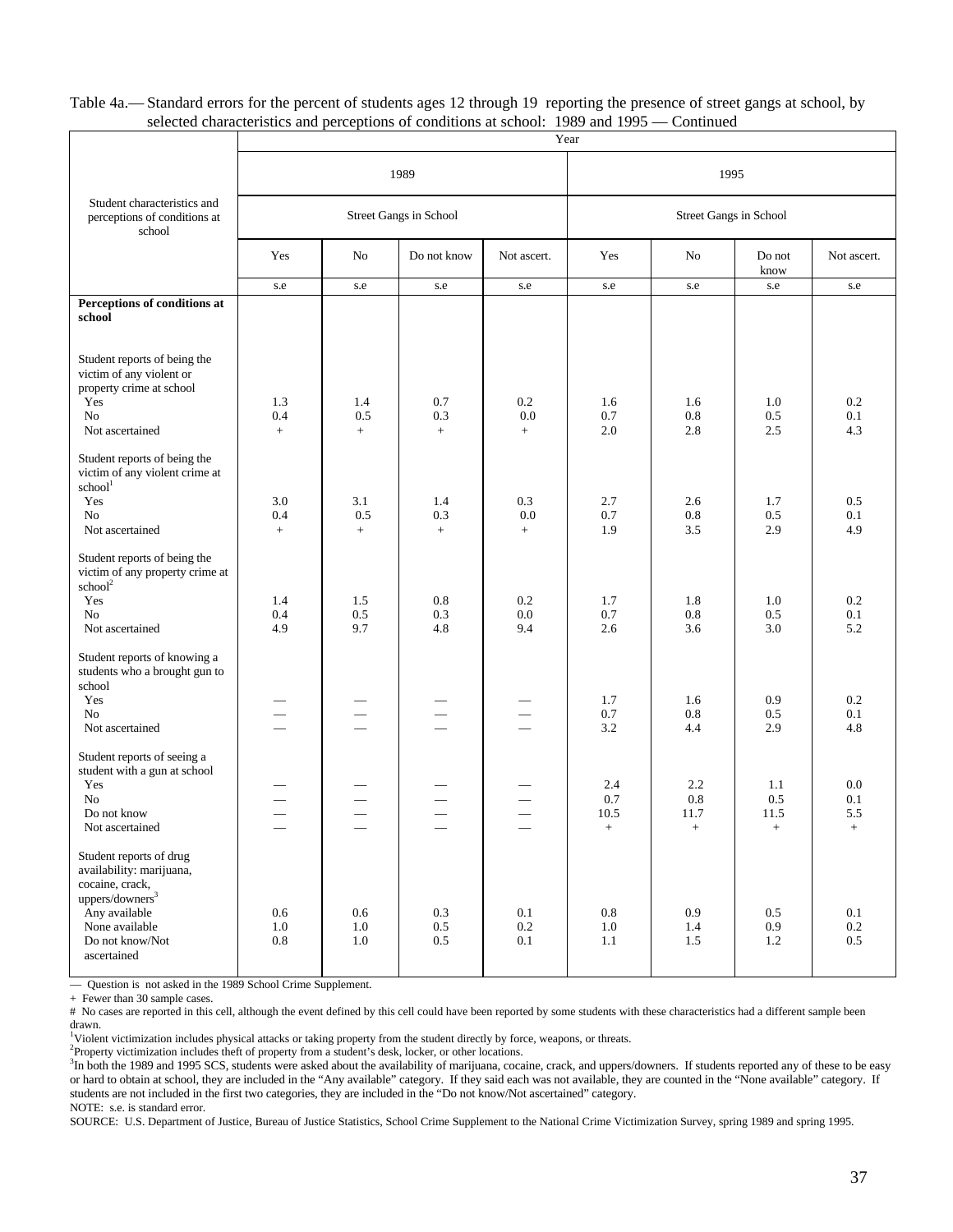|                                                                       |                    | Year                               |                                |  |  |  |  |
|-----------------------------------------------------------------------|--------------------|------------------------------------|--------------------------------|--|--|--|--|
| Student characteristics and<br>perceptions of conditions at<br>school | 1995               |                                    |                                |  |  |  |  |
|                                                                       | Took gun to school | Knew student with gun at<br>school | Saw student with gun at school |  |  |  |  |
|                                                                       | s.e.               | s.e.                               | s.e.                           |  |  |  |  |
| <b>Total</b>                                                          | $0.0\,$            | 0.5                                | 0.3                            |  |  |  |  |
| <b>Characteristics</b>                                                |                    |                                    |                                |  |  |  |  |
| <b>Student Sex</b>                                                    |                    |                                    |                                |  |  |  |  |
| Male                                                                  | 0.0                | 0.6                                | 0.4                            |  |  |  |  |
| Female                                                                | 0.0                | 0.6                                | 0.4                            |  |  |  |  |
| Student Race/ethnicity                                                |                    |                                    |                                |  |  |  |  |
| White, non-Hispanic                                                   | 0.0                | 0.5                                | 0.3                            |  |  |  |  |
| Black, non-Hispanic                                                   | 0.1                | 1.1                                | 0.8                            |  |  |  |  |
| Hispanic                                                              | 0.1                | 1.0                                | 0.8                            |  |  |  |  |
| Other, non-Hispanic                                                   | #                  | 1.7                                | 1.1                            |  |  |  |  |
| Student Age                                                           |                    |                                    |                                |  |  |  |  |
| 12                                                                    | $\#$               | 0.7                                | 0.4                            |  |  |  |  |
| 13                                                                    | 0.1                | 0.9                                | 0.5                            |  |  |  |  |
| 14                                                                    | 0.1                | 1.0                                | 0.6                            |  |  |  |  |
| 15                                                                    | 0.1                | 1.1                                | 0.7                            |  |  |  |  |
| 16                                                                    | #                  | 1.1                                | 0.7                            |  |  |  |  |
| 17                                                                    | #                  | 1.2                                | 0.8                            |  |  |  |  |
| 18                                                                    | 0.2                | 1.4                                | 0.9                            |  |  |  |  |
| 19                                                                    | #                  | 3.2                                | 2.2                            |  |  |  |  |
| <b>Student Grade</b>                                                  |                    |                                    |                                |  |  |  |  |
| Sixth                                                                 | #                  | 0.8                                | 0.5                            |  |  |  |  |
| Seventh                                                               | #                  | 0.8                                | 0.5                            |  |  |  |  |
| Eight                                                                 | 0.1                | 0.9                                | 0.2                            |  |  |  |  |
| Ninth                                                                 | 0.1                | 1.1                                | 0.7                            |  |  |  |  |
| Tenth                                                                 | 0.1                | 1.0                                | 0.7                            |  |  |  |  |
| Eleventh                                                              | #                  | 1.1                                | 0.8                            |  |  |  |  |
| Twelfth                                                               | #                  | 1.2                                | 0.8                            |  |  |  |  |
| Other                                                                 | #                  | 2.1                                | 1.9                            |  |  |  |  |
| Student household income                                              |                    |                                    |                                |  |  |  |  |
| Less than \$7,500                                                     | #                  | 1.4                                | 0.9                            |  |  |  |  |
| \$7,500-\$9,999                                                       | $\#$               | 1.9                                | 1.6                            |  |  |  |  |
| \$10,000-\$14,999                                                     | #                  | 1.4                                | 1.0                            |  |  |  |  |
| \$15,000-\$24,999                                                     | 0.2                | 1.1                                | 0.8                            |  |  |  |  |
| \$25,000-\$29,999                                                     | $\#$               | 1.4                                | 0.9                            |  |  |  |  |
| \$30,000-\$49,999                                                     | 0.1                | $0.8\,$                            | 0.5                            |  |  |  |  |
| \$50,000+                                                             | $\#$               | $0.8\,$                            | 0.4                            |  |  |  |  |
| Not ascertained                                                       | #                  | 1.2                                | 0.7                            |  |  |  |  |
| Student place of residence                                            |                    |                                    |                                |  |  |  |  |
| Central city                                                          | $\#$               | 0.8                                | 0.6                            |  |  |  |  |
| Suburbs                                                               | 0.0                | $0.6\,$                            | 0.4                            |  |  |  |  |
| Nonmetropolitan area                                                  | 0.0                | 0.7                                | 0.5                            |  |  |  |  |
| Student school type                                                   |                    |                                    |                                |  |  |  |  |
| Public                                                                | 0.0                | 0.5                                | 0.3                            |  |  |  |  |
| Private                                                               | 0.1                | $0.7\,$                            | 0.5                            |  |  |  |  |
| Not Ascertained                                                       | $\#$               | $^+$                               | $+$                            |  |  |  |  |
|                                                                       |                    |                                    |                                |  |  |  |  |

|  | Table 5a.— Standard errors for the percent of students ages 12 through 19 reporting guns at school, by selected |  |
|--|-----------------------------------------------------------------------------------------------------------------|--|
|  | characteristics and perceptions of conditions at school: 1995                                                   |  |
|  |                                                                                                                 |  |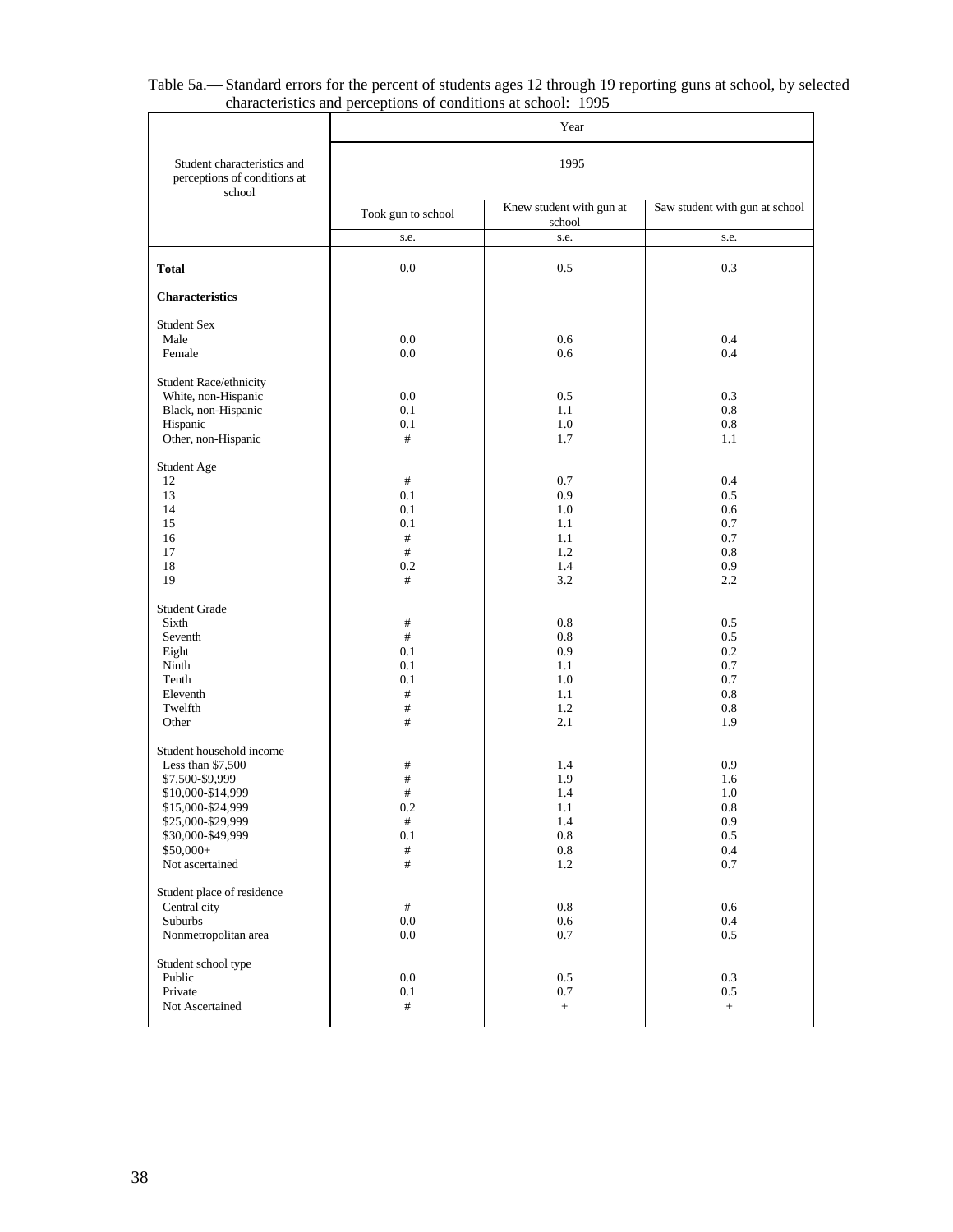| Student characteristics and<br>1995<br>perceptions of conditions at<br>school<br>Knew student with gun at<br>Saw student with gun at school<br>Took gun to school<br>school<br>s.e.<br>s.e.<br>s.e.<br>Perceptions of conditions at<br>school<br>Student reports of street gangs at<br>school<br>0.1<br>1.0<br>0.7<br>Present<br>0.0<br>0.2<br>Not present<br>0.4<br>Do not know if present<br>0.1<br>0.9<br>0.4<br>Not ascertained<br>#<br>#<br>2.3<br>Student reports of being the<br>victim of any violent or property<br>crime at school<br>0.1<br>1.3<br>Yes<br>1.0<br>0.0<br>0.5<br>0.3<br>N <sub>o</sub><br>Not ascertained<br>#<br>0.0<br>0.0<br>Student reports of being the<br>victim of any violent crime at<br>$\mathrm{school}^\mathrm{l}$ |     | Year |     |     |  |  |  |  |
|---------------------------------------------------------------------------------------------------------------------------------------------------------------------------------------------------------------------------------------------------------------------------------------------------------------------------------------------------------------------------------------------------------------------------------------------------------------------------------------------------------------------------------------------------------------------------------------------------------------------------------------------------------------------------------------------------------------------------------------------------------|-----|------|-----|-----|--|--|--|--|
|                                                                                                                                                                                                                                                                                                                                                                                                                                                                                                                                                                                                                                                                                                                                                         |     |      |     |     |  |  |  |  |
|                                                                                                                                                                                                                                                                                                                                                                                                                                                                                                                                                                                                                                                                                                                                                         |     |      |     |     |  |  |  |  |
|                                                                                                                                                                                                                                                                                                                                                                                                                                                                                                                                                                                                                                                                                                                                                         |     |      |     |     |  |  |  |  |
|                                                                                                                                                                                                                                                                                                                                                                                                                                                                                                                                                                                                                                                                                                                                                         |     |      |     |     |  |  |  |  |
|                                                                                                                                                                                                                                                                                                                                                                                                                                                                                                                                                                                                                                                                                                                                                         |     |      |     |     |  |  |  |  |
|                                                                                                                                                                                                                                                                                                                                                                                                                                                                                                                                                                                                                                                                                                                                                         |     |      |     |     |  |  |  |  |
|                                                                                                                                                                                                                                                                                                                                                                                                                                                                                                                                                                                                                                                                                                                                                         |     |      |     |     |  |  |  |  |
|                                                                                                                                                                                                                                                                                                                                                                                                                                                                                                                                                                                                                                                                                                                                                         |     |      |     |     |  |  |  |  |
|                                                                                                                                                                                                                                                                                                                                                                                                                                                                                                                                                                                                                                                                                                                                                         |     |      |     |     |  |  |  |  |
|                                                                                                                                                                                                                                                                                                                                                                                                                                                                                                                                                                                                                                                                                                                                                         |     |      |     |     |  |  |  |  |
|                                                                                                                                                                                                                                                                                                                                                                                                                                                                                                                                                                                                                                                                                                                                                         |     |      |     |     |  |  |  |  |
|                                                                                                                                                                                                                                                                                                                                                                                                                                                                                                                                                                                                                                                                                                                                                         |     |      |     |     |  |  |  |  |
|                                                                                                                                                                                                                                                                                                                                                                                                                                                                                                                                                                                                                                                                                                                                                         |     |      |     |     |  |  |  |  |
|                                                                                                                                                                                                                                                                                                                                                                                                                                                                                                                                                                                                                                                                                                                                                         |     |      |     |     |  |  |  |  |
|                                                                                                                                                                                                                                                                                                                                                                                                                                                                                                                                                                                                                                                                                                                                                         | Yes | 0.4  | 2.3 | 1.9 |  |  |  |  |
| N <sub>0</sub><br>0.0<br>0.5<br>0.3                                                                                                                                                                                                                                                                                                                                                                                                                                                                                                                                                                                                                                                                                                                     |     |      |     |     |  |  |  |  |
| Not ascertained<br>#<br>0.0<br>0.0                                                                                                                                                                                                                                                                                                                                                                                                                                                                                                                                                                                                                                                                                                                      |     |      |     |     |  |  |  |  |
| Student reports of being the<br>victim of any property crime at<br>school <sup>2</sup>                                                                                                                                                                                                                                                                                                                                                                                                                                                                                                                                                                                                                                                                  |     |      |     |     |  |  |  |  |
| Yes<br>0.1<br>1.4<br>1.0                                                                                                                                                                                                                                                                                                                                                                                                                                                                                                                                                                                                                                                                                                                                |     |      |     |     |  |  |  |  |
| N <sub>o</sub><br>0.0<br>0.5<br>0.3                                                                                                                                                                                                                                                                                                                                                                                                                                                                                                                                                                                                                                                                                                                     |     |      |     |     |  |  |  |  |
| Not ascertained<br>0.0<br>0.0<br>#                                                                                                                                                                                                                                                                                                                                                                                                                                                                                                                                                                                                                                                                                                                      |     |      |     |     |  |  |  |  |
| Student reports of the availability<br>of drugs: marijuana, cocaine,<br>crack, uppers/downers <sup>3</sup>                                                                                                                                                                                                                                                                                                                                                                                                                                                                                                                                                                                                                                              |     |      |     |     |  |  |  |  |
| Any available<br>0.0<br>0.6<br>0.4                                                                                                                                                                                                                                                                                                                                                                                                                                                                                                                                                                                                                                                                                                                      |     |      |     |     |  |  |  |  |
| None available<br>0.5<br>0.2<br>#                                                                                                                                                                                                                                                                                                                                                                                                                                                                                                                                                                                                                                                                                                                       |     |      |     |     |  |  |  |  |
| Do not know/Not ascertained<br>#<br>0.3<br>0.6                                                                                                                                                                                                                                                                                                                                                                                                                                                                                                                                                                                                                                                                                                          |     |      |     |     |  |  |  |  |

| Table 5a.— Standard errors for the percent of students ages 12 through 19 reporting guns at school, by selected |  |
|-----------------------------------------------------------------------------------------------------------------|--|
| characteristics and perceptions of conditions at school: $1995$ — Continued                                     |  |

+ Estimate not reported because the row denominator contains less than 30 cases.

# No cases are reported in this cell, although the event defined by this cell could have been reported by some students with these characteristics had a different sample been drawn.

<sup>1</sup>Violent victimization includes physical attacks or taking property from the student directly by force, weapons, or threats.

<sup>2</sup>Property victimization includes theft of property from a student's desk, locker, or other locations.

<sup>3</sup>In both the 1989 and 1995 SCS, students were asked about the availability of marijuana, cocaine, crack, and uppers/downers. If students reported any of these to be easy or hard to obtain at school, they are included in the "Any available" category. If they said each was not available, they are counted in the "None available" category. If students are not included in the first two categories, they are included in the "Do not know/Not ascertained" category. NOTE: s.e. is standard error.

SOURCE: U.S. Department of Justice, Bureau of Justice Statistics, School Crime Supplement to the National Crime Victimization Survey, spring 1995.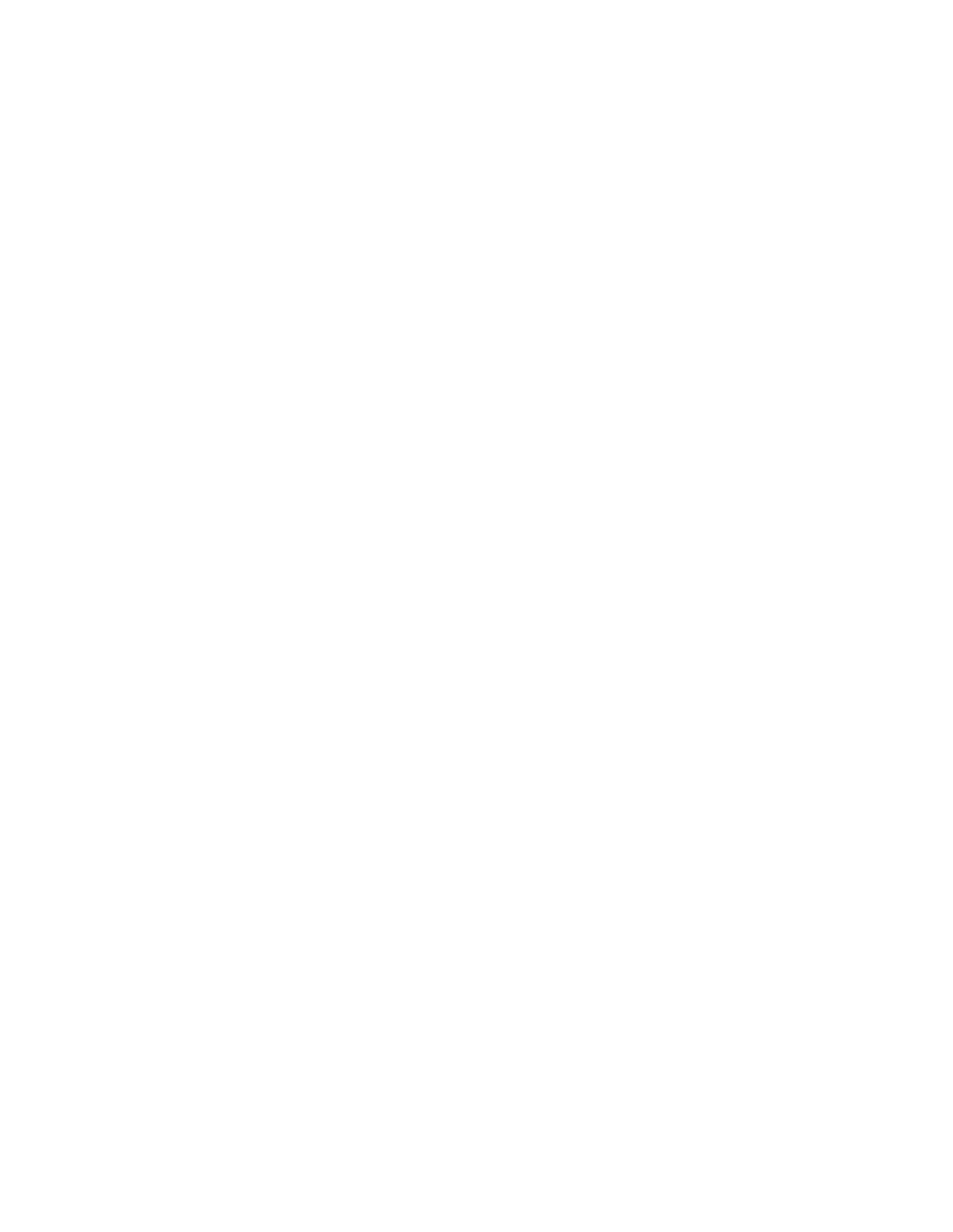**Appendix B Questionnaires for the School Crime Supplements to the National Crime Victimization Survey: 1989 and 1995**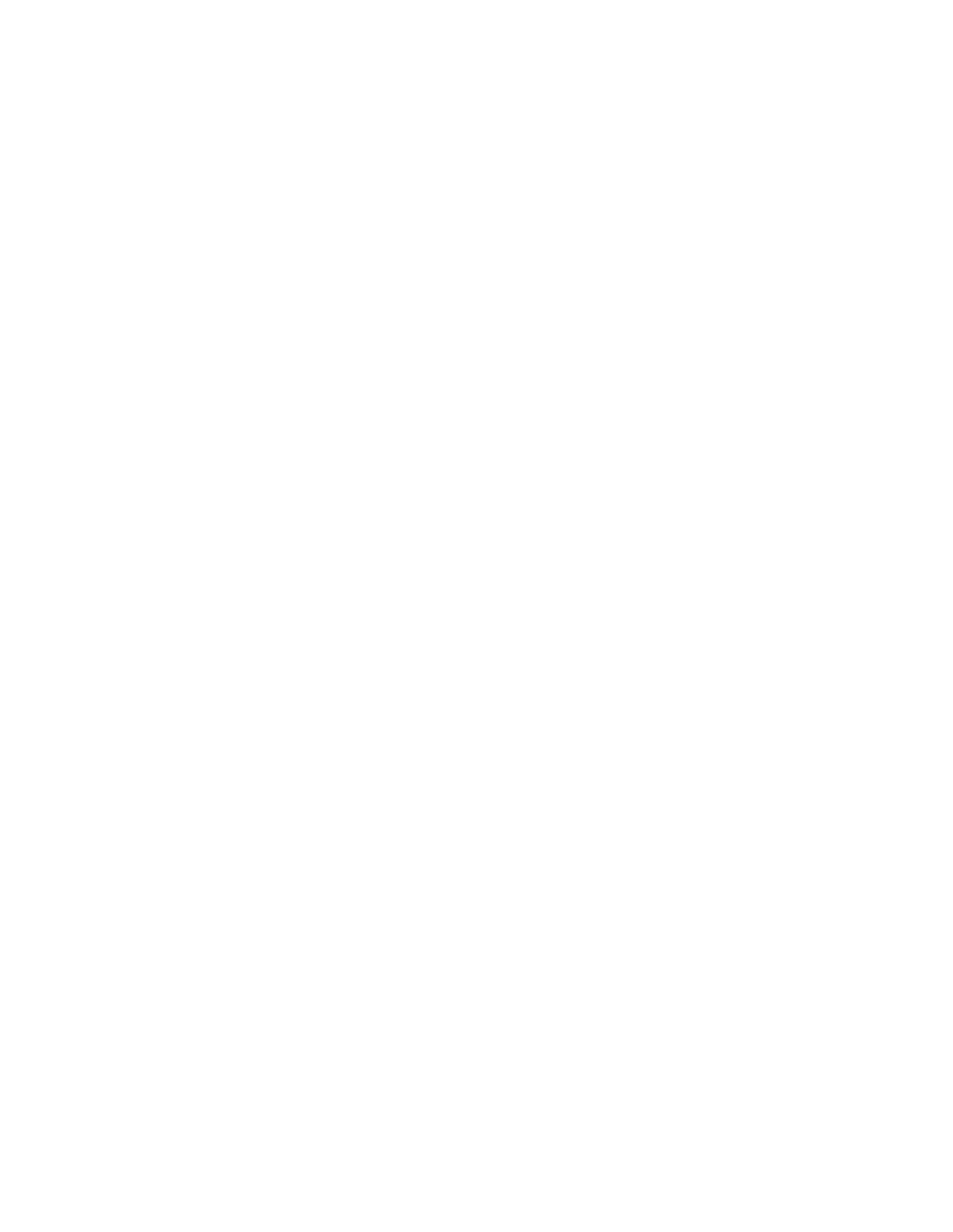|        |                                                                                                                                                                                                                                                                                                                                                                                                                                           |                       |                                   |                                                    |                  |                                           |              |                                |                                                                    | OMB No. 1121-0139: Approval Expires 12/31/89                                                                                                                                                                                                                                                                                |                                                                          |
|--------|-------------------------------------------------------------------------------------------------------------------------------------------------------------------------------------------------------------------------------------------------------------------------------------------------------------------------------------------------------------------------------------------------------------------------------------------|-----------------------|-----------------------------------|----------------------------------------------------|------------------|-------------------------------------------|--------------|--------------------------------|--------------------------------------------------------------------|-----------------------------------------------------------------------------------------------------------------------------------------------------------------------------------------------------------------------------------------------------------------------------------------------------------------------------|--------------------------------------------------------------------------|
|        | We estimate that it will take from 5 to 15 minutes to complete this<br>interview, with 10 minutes being the average time. If you have any<br>comments regarding these estimates or any other aspect of this survey,<br>Send them to the Associate Director for Management Services, Room<br>2027, Bureau of the Census, Washington, DC 20233; or to the Office of<br>Information and Regulatory Affairs, Office of Management and Budget, |                       |                                   |                                                    |                  |                                           | FORM SCS-1   |                                |                                                                    | NOTICE - Your report to the Census Bureau is confidential by law (U.S.<br>Code 42, Sections 3789g and 3735). All identifiable information will be<br>used only by persons engaged in and for the purposes of the survey, and<br>may not be disclosed or released to others for any purposes.<br>U.S. DEPARTMENT OF COMMERCE |                                                                          |
|        |                                                                                                                                                                                                                                                                                                                                                                                                                                           | Washington, DC 20503. |                                   |                                                    |                  |                                           | $(11-22-88)$ |                                |                                                                    |                                                                                                                                                                                                                                                                                                                             | <b>BUREAU OF THE CENSUS</b><br>ACTING AS COLLECTING AGENT FOR THE        |
|        | Sample                                                                                                                                                                                                                                                                                                                                                                                                                                    | <b>Control number</b> |                                   |                                                    |                  |                                           |              |                                |                                                                    |                                                                                                                                                                                                                                                                                                                             | <b>BUREAU OF JUSTICE STATISTICS</b><br><b>U.S. DEPARTMENT OF JUSTICE</b> |
| Ġ<br>M |                                                                                                                                                                                                                                                                                                                                                                                                                                           | PSU                   | Segment                           |                                                    | ¦CK              | ! Serial                                  |              |                                | <b>NATIONAL CRIME SURVEY</b>                                       |                                                                                                                                                                                                                                                                                                                             |                                                                          |
| 2      | J.                                                                                                                                                                                                                                                                                                                                                                                                                                        |                       |                                   |                                                    |                  |                                           |              |                                | <b>SCHOOL CRIME SUPPLEMENT</b>                                     |                                                                                                                                                                                                                                                                                                                             |                                                                          |
|        |                                                                                                                                                                                                                                                                                                                                                                                                                                           |                       |                                   |                                                    |                  |                                           |              |                                |                                                                    |                                                                                                                                                                                                                                                                                                                             |                                                                          |
|        | 1000                                                                                                                                                                                                                                                                                                                                                                                                                                      |                       |                                   | A. Field representative code B. Respondent<br>1001 | Line No.         | 1002<br>Age                               | Name         |                                |                                                                    |                                                                                                                                                                                                                                                                                                                             |                                                                          |
|        | <b>C.</b> Type of interview                                                                                                                                                                                                                                                                                                                                                                                                               |                       |                                   |                                                    |                  |                                           |              |                                | D. Reason for noninterview                                         |                                                                                                                                                                                                                                                                                                                             |                                                                          |
|        |                                                                                                                                                                                                                                                                                                                                                                                                                                           |                       |                                   |                                                    |                  |                                           |              |                                |                                                                    |                                                                                                                                                                                                                                                                                                                             |                                                                          |
|        | 1003                                                                                                                                                                                                                                                                                                                                                                                                                                      |                       | 1 Personal - Self                 |                                                    |                  |                                           | 1004         |                                | 1 NCS noninterview                                                 |                                                                                                                                                                                                                                                                                                                             |                                                                          |
|        |                                                                                                                                                                                                                                                                                                                                                                                                                                           |                       | 2 Telephone - Self                |                                                    | SKIP TO ITEM 1,  |                                           |              |                                | SCS noninterview<br>Refused<br>2 <sup>1</sup>                      |                                                                                                                                                                                                                                                                                                                             |                                                                          |
|        |                                                                                                                                                                                                                                                                                                                                                                                                                                           |                       | Personal - Proxy                  |                                                    | <b>SECTION E</b> |                                           |              |                                | Not available<br>3 L                                               |                                                                                                                                                                                                                                                                                                                             |                                                                          |
|        |                                                                                                                                                                                                                                                                                                                                                                                                                                           | $\overline{4}$        | ⊿Telephone – Proxy                |                                                    |                  |                                           |              |                                | 4 L                                                                | Physically or mentally unable and                                                                                                                                                                                                                                                                                           |                                                                          |
|        |                                                                                                                                                                                                                                                                                                                                                                                                                                           | 5                     | ⊿Noninterview –                   |                                                    | FILL ITEM D      |                                           |              |                                | no proxy available                                                 |                                                                                                                                                                                                                                                                                                                             |                                                                          |
|        |                                                                                                                                                                                                                                                                                                                                                                                                                                           |                       |                                   | FIELD REPRESENTATIVE - Read introduction -         |                  |                                           |              |                                |                                                                    |                                                                                                                                                                                                                                                                                                                             |                                                                          |
|        |                                                                                                                                                                                                                                                                                                                                                                                                                                           |                       |                                   |                                                    |                  |                                           |              |                                | Now I have some additional questions about your school activities. |                                                                                                                                                                                                                                                                                                                             |                                                                          |
|        |                                                                                                                                                                                                                                                                                                                                                                                                                                           |                       |                                   |                                                    |                  |                                           |              |                                |                                                                    |                                                                                                                                                                                                                                                                                                                             |                                                                          |
|        |                                                                                                                                                                                                                                                                                                                                                                                                                                           |                       |                                   |                                                    |                  | <b>E. Screen Questions For Supplement</b> |              |                                |                                                                    |                                                                                                                                                                                                                                                                                                                             |                                                                          |
|        |                                                                                                                                                                                                                                                                                                                                                                                                                                           |                       |                                   | 1. Were you attending school at any time           |                  | PGM <sub>3</sub>                          | 1005         |                                | $1 \cup Y$ es                                                      |                                                                                                                                                                                                                                                                                                                             |                                                                          |
|        |                                                                                                                                                                                                                                                                                                                                                                                                                                           |                       | during the last six months?       |                                                    |                  |                                           |              | $\mathcal{P}$                  | No - END INTERVIEW                                                 |                                                                                                                                                                                                                                                                                                                             |                                                                          |
|        |                                                                                                                                                                                                                                                                                                                                                                                                                                           |                       | 2. In what month did your current |                                                    |                  |                                           |              |                                |                                                                    |                                                                                                                                                                                                                                                                                                                             |                                                                          |
|        |                                                                                                                                                                                                                                                                                                                                                                                                                                           | school year begin?    |                                   |                                                    |                  |                                           | 1006         |                                | 1LAugust                                                           |                                                                                                                                                                                                                                                                                                                             |                                                                          |
|        |                                                                                                                                                                                                                                                                                                                                                                                                                                           |                       |                                   |                                                    |                  |                                           |              | $\overline{2}$                 | September                                                          |                                                                                                                                                                                                                                                                                                                             |                                                                          |
|        |                                                                                                                                                                                                                                                                                                                                                                                                                                           |                       |                                   |                                                    |                  |                                           |              | 3                              | Other - Specify                                                    |                                                                                                                                                                                                                                                                                                                             |                                                                          |
|        |                                                                                                                                                                                                                                                                                                                                                                                                                                           |                       |                                   |                                                    |                  |                                           |              |                                |                                                                    |                                                                                                                                                                                                                                                                                                                             |                                                                          |
|        |                                                                                                                                                                                                                                                                                                                                                                                                                                           | six months?           |                                   | 3. Did you attend school for all of the last       |                  |                                           | 1007         | $\mathbf{1}$<br>$\overline{2}$ | ⊿Yes – SKIP to question 5<br>$\overline{\mathsf{No}}$              |                                                                                                                                                                                                                                                                                                                             |                                                                          |
|        |                                                                                                                                                                                                                                                                                                                                                                                                                                           |                       |                                   |                                                    |                  |                                           |              |                                |                                                                    |                                                                                                                                                                                                                                                                                                                             |                                                                          |
|        |                                                                                                                                                                                                                                                                                                                                                                                                                                           |                       |                                   | 4. How many months were you in school              |                  |                                           | 1008         | 1                              | ⊿One month                                                         |                                                                                                                                                                                                                                                                                                                             |                                                                          |
|        |                                                                                                                                                                                                                                                                                                                                                                                                                                           |                       | during the last six months?       |                                                    |                  |                                           |              | $\mathfrak{p}$                 | Two months                                                         |                                                                                                                                                                                                                                                                                                                             |                                                                          |
|        |                                                                                                                                                                                                                                                                                                                                                                                                                                           |                       |                                   |                                                    |                  |                                           |              | 3                              | Three months                                                       |                                                                                                                                                                                                                                                                                                                             |                                                                          |
|        |                                                                                                                                                                                                                                                                                                                                                                                                                                           |                       |                                   |                                                    |                  |                                           |              | 4<br>5                         | Four months<br>⊿Five months                                        |                                                                                                                                                                                                                                                                                                                             |                                                                          |
|        |                                                                                                                                                                                                                                                                                                                                                                                                                                           |                       |                                   |                                                    |                  |                                           |              |                                |                                                                    |                                                                                                                                                                                                                                                                                                                             |                                                                          |
|        |                                                                                                                                                                                                                                                                                                                                                                                                                                           |                       | 5. What grade are you in school?  |                                                    |                  |                                           | 1009         | 1 <sup>1</sup>                 | $\Box$ Sixth                                                       |                                                                                                                                                                                                                                                                                                                             |                                                                          |
|        |                                                                                                                                                                                                                                                                                                                                                                                                                                           |                       |                                   |                                                    |                  |                                           |              | $\overline{2}$                 | Seventh                                                            |                                                                                                                                                                                                                                                                                                                             |                                                                          |
|        |                                                                                                                                                                                                                                                                                                                                                                                                                                           |                       |                                   |                                                    |                  |                                           |              | 3                              | $\sqcup$ Eighth                                                    |                                                                                                                                                                                                                                                                                                                             |                                                                          |
|        |                                                                                                                                                                                                                                                                                                                                                                                                                                           |                       |                                   |                                                    |                  |                                           |              |                                | $4 \Box$ Ninth                                                     |                                                                                                                                                                                                                                                                                                                             |                                                                          |
|        |                                                                                                                                                                                                                                                                                                                                                                                                                                           |                       |                                   |                                                    |                  |                                           |              | 5                              | $\Box$ Tenth<br>Eleventh                                           |                                                                                                                                                                                                                                                                                                                             |                                                                          |
|        |                                                                                                                                                                                                                                                                                                                                                                                                                                           |                       |                                   |                                                    |                  |                                           |              | 6<br>$\overline{7}$            | Twelfth                                                            |                                                                                                                                                                                                                                                                                                                             |                                                                          |
|        |                                                                                                                                                                                                                                                                                                                                                                                                                                           |                       |                                   |                                                    |                  |                                           |              | 8                              | $\Box$ Other – Specify –                                           |                                                                                                                                                                                                                                                                                                                             |                                                                          |
|        |                                                                                                                                                                                                                                                                                                                                                                                                                                           |                       |                                   |                                                    |                  |                                           |              | 9                              | ∟College level – END INTERVIEW                                     |                                                                                                                                                                                                                                                                                                                             |                                                                          |
|        |                                                                                                                                                                                                                                                                                                                                                                                                                                           |                       |                                   |                                                    |                  |                                           |              |                                |                                                                    |                                                                                                                                                                                                                                                                                                                             |                                                                          |
|        |                                                                                                                                                                                                                                                                                                                                                                                                                                           |                       |                                   |                                                    |                  | <b>F. Environmental Questions</b>         |              |                                |                                                                    |                                                                                                                                                                                                                                                                                                                             |                                                                          |
|        |                                                                                                                                                                                                                                                                                                                                                                                                                                           |                       |                                   | 6a. What is the name of your school?               |                  |                                           |              |                                |                                                                    |                                                                                                                                                                                                                                                                                                                             |                                                                          |
|        |                                                                                                                                                                                                                                                                                                                                                                                                                                           |                       |                                   |                                                    |                  |                                           |              |                                |                                                                    |                                                                                                                                                                                                                                                                                                                             |                                                                          |
|        |                                                                                                                                                                                                                                                                                                                                                                                                                                           |                       |                                   |                                                    |                  |                                           |              |                                |                                                                    |                                                                                                                                                                                                                                                                                                                             |                                                                          |
|        |                                                                                                                                                                                                                                                                                                                                                                                                                                           |                       |                                   |                                                    |                  |                                           | 1010         |                                |                                                                    |                                                                                                                                                                                                                                                                                                                             |                                                                          |
|        |                                                                                                                                                                                                                                                                                                                                                                                                                                           |                       |                                   |                                                    |                  |                                           |              |                                |                                                                    |                                                                                                                                                                                                                                                                                                                             |                                                                          |
|        |                                                                                                                                                                                                                                                                                                                                                                                                                                           |                       |                                   | b. In what city, county, and state is your school  |                  |                                           |              |                                |                                                                    |                                                                                                                                                                                                                                                                                                                             | City                                                                     |
|        | located?                                                                                                                                                                                                                                                                                                                                                                                                                                  |                       |                                   |                                                    |                  |                                           |              |                                |                                                                    |                                                                                                                                                                                                                                                                                                                             |                                                                          |
|        |                                                                                                                                                                                                                                                                                                                                                                                                                                           |                       |                                   |                                                    |                  |                                           | 1011         |                                |                                                                    |                                                                                                                                                                                                                                                                                                                             |                                                                          |
|        |                                                                                                                                                                                                                                                                                                                                                                                                                                           |                       |                                   |                                                    |                  |                                           |              |                                |                                                                    |                                                                                                                                                                                                                                                                                                                             | County                                                                   |
|        |                                                                                                                                                                                                                                                                                                                                                                                                                                           |                       |                                   |                                                    |                  |                                           |              |                                |                                                                    |                                                                                                                                                                                                                                                                                                                             |                                                                          |
|        |                                                                                                                                                                                                                                                                                                                                                                                                                                           |                       |                                   |                                                    |                  |                                           | 1012         |                                |                                                                    |                                                                                                                                                                                                                                                                                                                             | State                                                                    |
|        |                                                                                                                                                                                                                                                                                                                                                                                                                                           |                       |                                   | 7. Is your school public or private?               |                  |                                           |              |                                | $1$ Public                                                         |                                                                                                                                                                                                                                                                                                                             |                                                                          |
|        |                                                                                                                                                                                                                                                                                                                                                                                                                                           |                       |                                   |                                                    |                  |                                           | 1013         |                                | <sup>2</sup> Private                                               |                                                                                                                                                                                                                                                                                                                             |                                                                          |
|        |                                                                                                                                                                                                                                                                                                                                                                                                                                           |                       |                                   |                                                    |                  |                                           |              |                                |                                                                    |                                                                                                                                                                                                                                                                                                                             |                                                                          |
|        |                                                                                                                                                                                                                                                                                                                                                                                                                                           |                       |                                   | 8. What grades are taught in your school?          |                  |                                           | 1014         |                                | Grades:                                                            |                                                                                                                                                                                                                                                                                                                             |                                                                          |
|        |                                                                                                                                                                                                                                                                                                                                                                                                                                           |                       |                                   |                                                    |                  |                                           |              |                                | to                                                                 |                                                                                                                                                                                                                                                                                                                             |                                                                          |
|        |                                                                                                                                                                                                                                                                                                                                                                                                                                           |                       |                                   |                                                    |                  |                                           | 1015         |                                |                                                                    |                                                                                                                                                                                                                                                                                                                             |                                                                          |
|        |                                                                                                                                                                                                                                                                                                                                                                                                                                           |                       |                                   |                                                    |                  |                                           |              |                                |                                                                    |                                                                                                                                                                                                                                                                                                                             |                                                                          |
|        |                                                                                                                                                                                                                                                                                                                                                                                                                                           |                       |                                   | 9. How far away from your home is the school you   |                  |                                           | 1016         |                                | 1 Less than 1 mile                                                 |                                                                                                                                                                                                                                                                                                                             |                                                                          |
|        | attend?                                                                                                                                                                                                                                                                                                                                                                                                                                   |                       |                                   |                                                    |                  |                                           |              | $\overline{2}$                 | $\Box$ 1–5 miles                                                   |                                                                                                                                                                                                                                                                                                                             |                                                                          |
|        |                                                                                                                                                                                                                                                                                                                                                                                                                                           |                       | READ THE CATEGORIES.              |                                                    |                  |                                           |              | $\overline{\mathbf{a}}$        | $\Box$ 6–10 miles                                                  |                                                                                                                                                                                                                                                                                                                             |                                                                          |
|        |                                                                                                                                                                                                                                                                                                                                                                                                                                           |                       |                                   |                                                    |                  |                                           |              | $\overline{4}$                 | $\sqcup$ 11–25 miles                                               |                                                                                                                                                                                                                                                                                                                             |                                                                          |
|        |                                                                                                                                                                                                                                                                                                                                                                                                                                           |                       |                                   |                                                    |                  |                                           |              | 5 <sup>1</sup>                 | $\blacksquare$ More than 25 miles                                  |                                                                                                                                                                                                                                                                                                                             |                                                                          |
|        |                                                                                                                                                                                                                                                                                                                                                                                                                                           |                       |                                   |                                                    |                  |                                           |              |                                | 6 Don't know how far                                               |                                                                                                                                                                                                                                                                                                                             |                                                                          |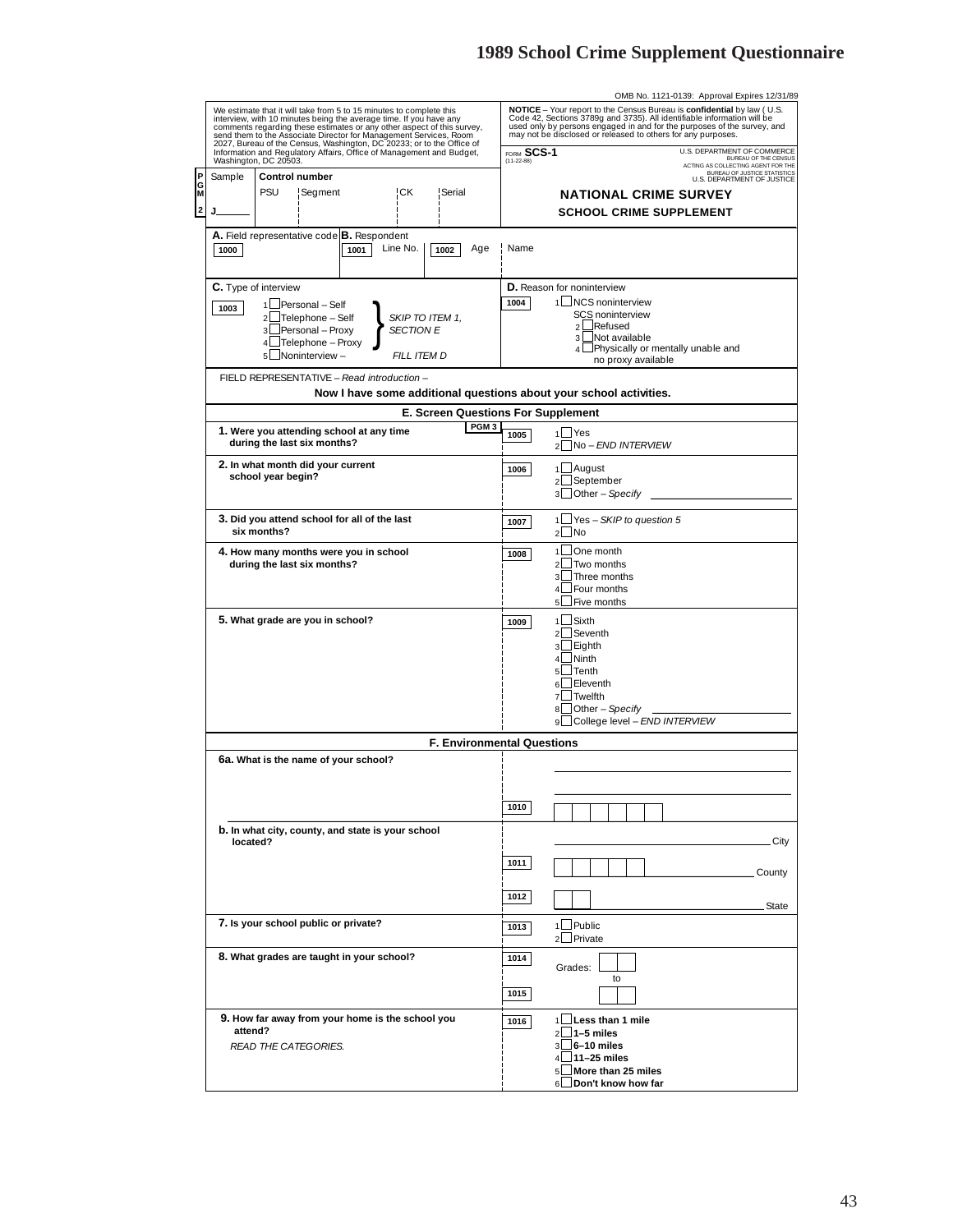| F. Environmental Questions-Continued                                                                                                                                                                       |                                                                                                                                                                                                                                                                 |  |  |  |
|------------------------------------------------------------------------------------------------------------------------------------------------------------------------------------------------------------|-----------------------------------------------------------------------------------------------------------------------------------------------------------------------------------------------------------------------------------------------------------------|--|--|--|
| 10. How do you get to school most of the time?                                                                                                                                                             | 1 Walk<br>1017<br>2LSchool bus<br>3∟Public bus, subway, train<br>4∟Car                                                                                                                                                                                          |  |  |  |
|                                                                                                                                                                                                            | 5∟Bicycle, motorbike, or motorcycle<br>6 Some other way - Specify $\rightarrow$                                                                                                                                                                                 |  |  |  |
| 11. How do you get home from school most<br>of the time?                                                                                                                                                   | 1 Walk<br>1018<br>$2 \square$ School bus<br>3 Public bus, subway, train<br>$4 \Box$ Car<br>5 Bicycle, motorbike, or motorcycle<br>$6 \square$ Some other way - Specify $\longrightarrow$                                                                        |  |  |  |
| 12. Are most students at your school allowed<br>to leave the school grounds to eat lunch?                                                                                                                  | $1$ Yes<br>1019<br>$2 \Box$ No<br>3∟Only certain grades<br>4 Don't know                                                                                                                                                                                         |  |  |  |
| 13. In the past six months, have you participated in or<br>attended any extra-curricular school activities?                                                                                                | $1$ Yes<br>1020<br>$2$ No                                                                                                                                                                                                                                       |  |  |  |
| 14. Do you spend most of the schoolday<br>in the same classroom?                                                                                                                                           | 1□ Yes - SKIP to question 16<br>1021<br>$2 \Box$ No                                                                                                                                                                                                             |  |  |  |
| 15. During class changes, do teachers stand in<br>the doorways and monitor the halls?<br>16. Does anyone (else) patrol the hallways                                                                        | $1 \square$ Yes<br>1022<br>$2 \Box$ No<br>$1$ Yes                                                                                                                                                                                                               |  |  |  |
| during school hours?                                                                                                                                                                                       | 1023<br>$2 \Box$ No<br>1 Yes                                                                                                                                                                                                                                    |  |  |  |
| 17. Are visitors to your school required to report to<br>the school office?                                                                                                                                | 1024<br>2 No<br>3LDon't know                                                                                                                                                                                                                                    |  |  |  |
| 18. Is it safe to store money or valuables in<br>your locker at school?                                                                                                                                    | $\sqcup$ Yes<br>1l<br>1025<br>2 No<br>3 <b>Don't have lockers</b><br>4□ Don't know                                                                                                                                                                              |  |  |  |
| 19. What happens to a student who gets caught<br>doing the following things in your school?<br>READ THE ANSWER CATEGORIES IF NECESSARY.<br>Mark (X) all that apply.<br>a. Being disrespectful to teachers? | 1LNothing<br>1026<br>2∟Student disciplined by teacher<br>$\star$<br>3 Student sent to the principal's office<br>4 Student's parents are notified<br>5□Detention<br>6 Suspension<br>7 Other - Specify $\rightarrow$<br>8 Don't know                              |  |  |  |
| b. Fighting with other students?<br>Mark (X) all that apply.                                                                                                                                               | 1027<br>1□ Nothing<br>2 Student disciplined by teacher<br>3∟Student sent to the principal's office<br>4 Student's parents are notified<br>5L Detention<br>6 Suspension<br>7 Other - Specify $\rightarrow$<br>Don't know                                         |  |  |  |
| c. Drinking or being drunk at school?<br>Mark (X) all that apply.                                                                                                                                          | 1028<br>1L Nothing<br>2LStudent disciplined by teacher<br>Student sent to the principal's office<br>3 <sup>l</sup><br>4 Student's parents are notified<br>5L Detention<br>6 Suspension<br>$\Box$ Other - Specify $\rightarrow$<br>7<br>Don't know<br>8l         |  |  |  |
| d. Cutting classes?<br>Mark (X) all that apply.<br>Page 2                                                                                                                                                  | 1029<br>1LNothing<br>$\star$<br>2 Student disciplined by teacher<br>3 Student sent to the principal's office<br>4 Student's parents are notified<br>5LDetention<br>6 Suspension<br>7 Other - Specify $\rightarrow$<br>Don't know<br>8l<br>FORM SCS-1 (11-22-88) |  |  |  |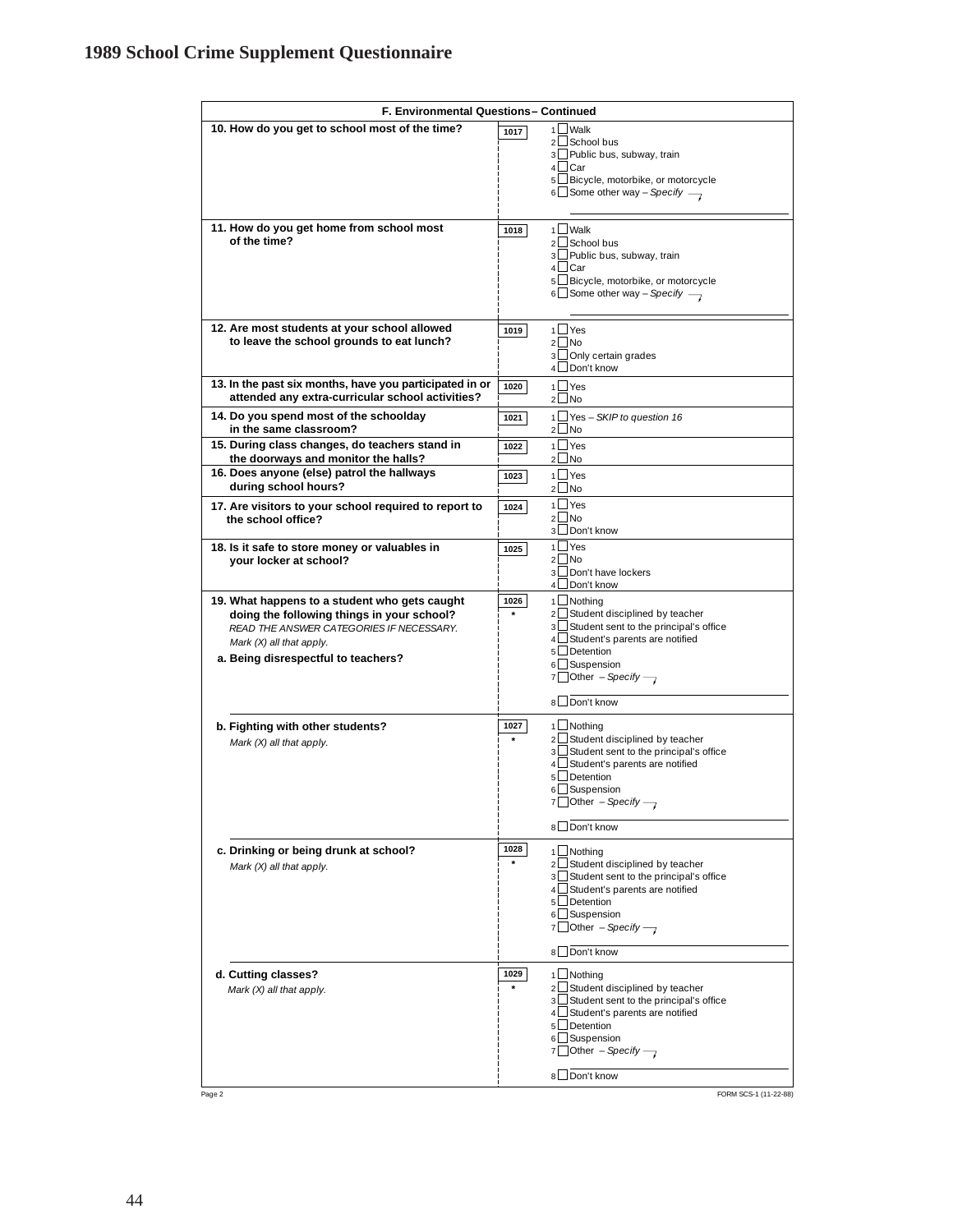| F. Environmental Questions-Continued                                                                                                                                                                                                                                                          |                  |                |                                                                                                                                        |                                                                   |         |                    |
|-----------------------------------------------------------------------------------------------------------------------------------------------------------------------------------------------------------------------------------------------------------------------------------------------|------------------|----------------|----------------------------------------------------------------------------------------------------------------------------------------|-------------------------------------------------------------------|---------|--------------------|
| 20. Have you attended any drug education classes in<br>your school during the last six months?                                                                                                                                                                                                | 1030             |                | $1 \cup Y$ es<br>$2 \Box$ No                                                                                                           |                                                                   |         |                    |
|                                                                                                                                                                                                                                                                                               |                  | $\overline{3}$ | Don't know                                                                                                                             |                                                                   |         |                    |
| 21. Does your school try to prevent students from<br>having drugs or alcohol in school in any of the<br>following ways?                                                                                                                                                                       | 1031<br>$\star$  |                | 1LILocker searches<br>$2 \Box$ Security guards                                                                                         | 3 Teachers or principal patrolling                                |         |                    |
| READ THE CATEGORIES.                                                                                                                                                                                                                                                                          |                  |                | halls and school ground                                                                                                                |                                                                   |         |                    |
| Mark (X) all that apply.                                                                                                                                                                                                                                                                      |                  | 5L<br>6L       | $\Box$ Other – Specify $\Box$                                                                                                          | 4 Surprise restroom checks<br>School takes no preventative action |         |                    |
| 22. The following question refers to the availability<br>of drugs and alcohol in school.                                                                                                                                                                                                      |                  |                |                                                                                                                                        |                                                                   |         |                    |
| Tell me if you don't know what any of<br>these items are.                                                                                                                                                                                                                                     |                  |                |                                                                                                                                        |                                                                   |         |                    |
| How easy or hard is it for someone to get the<br>following things at your school?<br>READ THE CATEGORIES.                                                                                                                                                                                     |                  | Easy           | Hard                                                                                                                                   | Impossible                                                        | D K     | Don't<br>know drug |
|                                                                                                                                                                                                                                                                                               | 1032             | $1 \mid$       | $2 \mid$                                                                                                                               | 3                                                                 | 4 I     | $5$                |
|                                                                                                                                                                                                                                                                                               | 1033             | 1              | $2$                                                                                                                                    | 3                                                                 | 4 I     | 5                  |
|                                                                                                                                                                                                                                                                                               | 1034             | 1   I          | $2^{\square}$                                                                                                                          | $3\Box$                                                           | 4 I     | $5$                |
|                                                                                                                                                                                                                                                                                               | 1035             | 1              | $2 \mid$                                                                                                                               | 3                                                                 | 4 I     | 5                  |
|                                                                                                                                                                                                                                                                                               | 1036             | 1              | $\overline{2}$                                                                                                                         | 3                                                                 | 4 I     | 5 <sup>1</sup>     |
|                                                                                                                                                                                                                                                                                               | 1037             | 1              | $\sqrt{ }$                                                                                                                             | $3\Box$                                                           | $4\Box$ | $5$                |
| 23. Are there any street gangs at your school?                                                                                                                                                                                                                                                | 1038             |                | $1$ $\sqrt{1}$ Yes<br>2 <u>No</u> - SKIP to question 25<br>3 Don't know                                                                |                                                                   |         |                    |
| 24. How often do street gang members fight with<br>each other at school?                                                                                                                                                                                                                      | 1039             |                | 1∟Never or almost never<br>2 Once or twice a year<br>3□ Once or twice a month<br>4 <u>□</u> Once or twice a week<br>5 Almost every day |                                                                   |         |                    |
| 25. In the last six months, did a student attack or<br>threaten to attack a teacher in your school?                                                                                                                                                                                           | 1040             | 3 <sup>1</sup> | $1 \cup Y$ es<br>$2 \Box$ No<br>Don't know                                                                                             |                                                                   |         |                    |
| <b>G. Victimization</b>                                                                                                                                                                                                                                                                       |                  |                |                                                                                                                                        |                                                                   |         |                    |
| READ THE FOLLOWING -<br>The following questions are about crimes that may<br>have happened to you at school. By"at school"<br>we mean in the school building, on the school<br>grounds, or on a school bus. Be sure to include<br>crimes you have told me about earlier in this<br>interview. | PGM <sub>4</sub> |                |                                                                                                                                        |                                                                   |         |                    |
| 26a. During the past six months, did anyone take<br>money or things DIRECTLY FROM YOU by force,<br>weapons, or threats at school?                                                                                                                                                             | 1041             |                | $1 \cup Y$ es<br>2∟No - SKIP to question 27a                                                                                           |                                                                   |         |                    |
| b. How many times did this happen during the last<br>six month?                                                                                                                                                                                                                               | 1042             |                |                                                                                                                                        | Number of times                                                   |         |                    |
| c. How many of these times was your total loss<br>worth more than \$10?                                                                                                                                                                                                                       | 1043             |                |                                                                                                                                        | Number of times                                                   |         |                    |
| 27a. During the last six months, did anyone steal<br>something from your desk, locker, or some other<br>place at school, (other than any incidents just<br>mentioned)?                                                                                                                        | 1044             |                | $1 \cup Y$ es<br>2∟No - SKIP to question 28a                                                                                           |                                                                   |         |                    |
| b. How many times did this happen during the last<br>six month?                                                                                                                                                                                                                               | 1045             |                |                                                                                                                                        | Number of times                                                   |         |                    |
| c. How many of these times was your total loss<br>worth more than \$10?                                                                                                                                                                                                                       | 1046             |                |                                                                                                                                        | Number of times                                                   |         |                    |
| FORM SCS-1 (11-22-88)                                                                                                                                                                                                                                                                         |                  |                |                                                                                                                                        |                                                                   |         | Page 3             |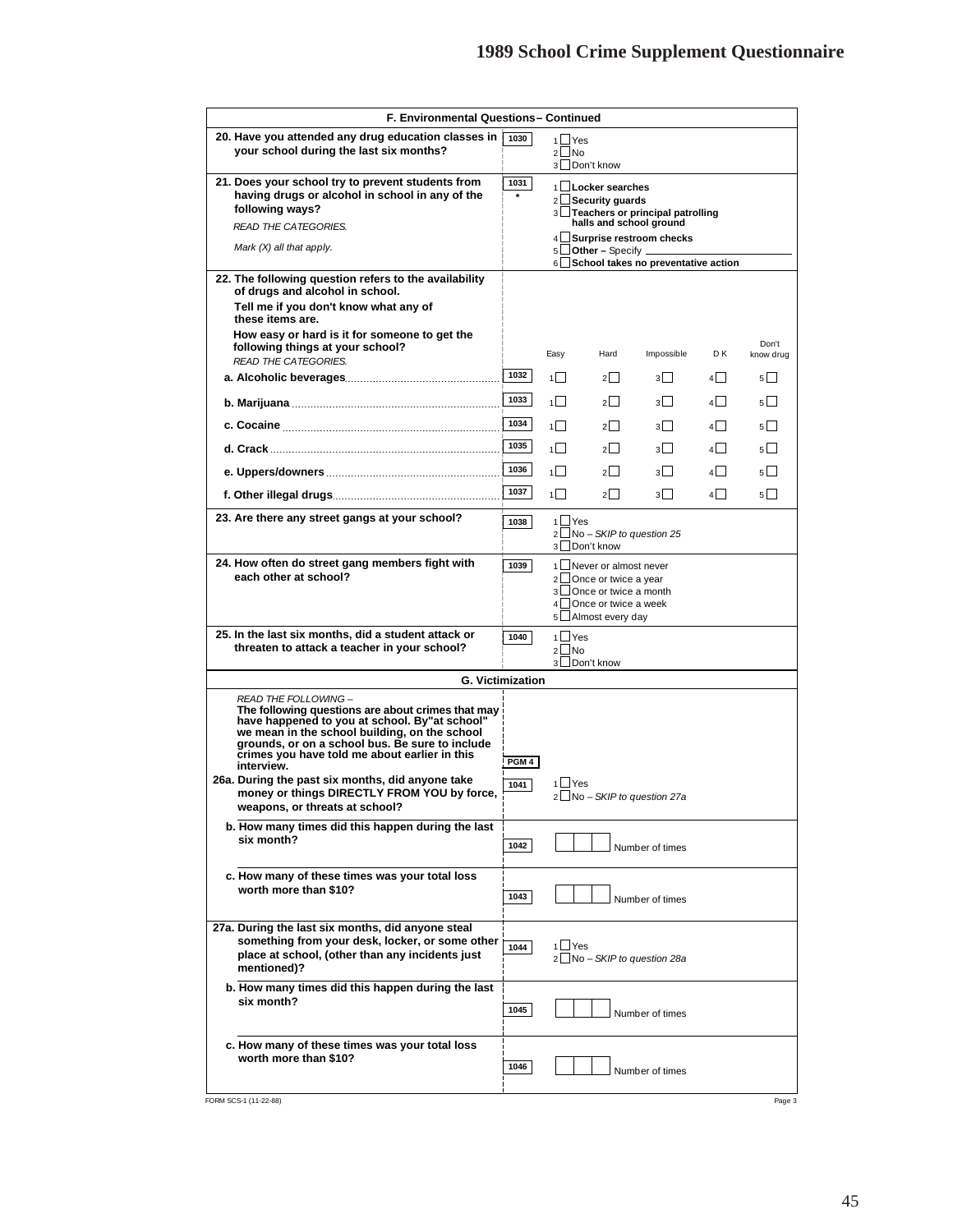| G. Victimization - Continued                                                                                                                                                                     |                                                                                                                                                                                         |  |  |  |
|--------------------------------------------------------------------------------------------------------------------------------------------------------------------------------------------------|-----------------------------------------------------------------------------------------------------------------------------------------------------------------------------------------|--|--|--|
| 28a. (Other than the incidents just mentioned), did<br>anyone physically attack you at school during<br>the last six months?                                                                     | 1047<br>$1 \square$ Yes<br>2□No - SKIP to question 29                                                                                                                                   |  |  |  |
| b. How many times did this happen?                                                                                                                                                               | 1048<br>Number of times                                                                                                                                                                 |  |  |  |
| c. Did you go to a doctor as a result of (this/any of<br>these) attacks?                                                                                                                         | 1⊿Yes<br>1049<br>2 No - SKIP to question 28e                                                                                                                                            |  |  |  |
| <b>CHECK ITEM A</b><br>If attacked only once, SKIP to question 28e.                                                                                                                              |                                                                                                                                                                                         |  |  |  |
| d. How many times did you receive injuries in any<br>of these attacks at school that led to a visit to the<br>doctor?                                                                            | 1050<br>Number of times                                                                                                                                                                 |  |  |  |
| e. 1) If 28b is one time, ASK - Was that incident an<br>attack or just a fight?<br>2) If 28b is more than one, ASK - How many of<br>these (fill in number from 28b) attacks were<br>just fights. | 1051<br>Number of times<br>n□Incident was an attack                                                                                                                                     |  |  |  |
|                                                                                                                                                                                                  | H. Avoidance                                                                                                                                                                            |  |  |  |
| 29a. Did you stay at home any time during the last six<br>months because you thought someone might<br>attack or harm you at school?                                                              | 1⊥Yes<br>1052<br>2∟No - SKIP to question 30                                                                                                                                             |  |  |  |
| b. How many times did you stay at home because<br>you thought someone might attack or harm you<br>at school?                                                                                     | 1053<br>Number of times                                                                                                                                                                 |  |  |  |
| 30. Did you STAY AWAY from any of the following<br>places because you thought someone might<br>attack or harm you there? READ THE CATEGORIES                                                     |                                                                                                                                                                                         |  |  |  |
| a. The shortest route to school?                                                                                                                                                                 | 1054<br>$1$ Yes<br>$2$ No                                                                                                                                                               |  |  |  |
| b. The entrances into the school?                                                                                                                                                                | 1055<br>$1$ Yes<br>$2$ No                                                                                                                                                               |  |  |  |
|                                                                                                                                                                                                  | 1056<br>$1$ Yes<br>$2$ No                                                                                                                                                               |  |  |  |
|                                                                                                                                                                                                  | 1057<br>1 Yes<br>$2$ No                                                                                                                                                                 |  |  |  |
|                                                                                                                                                                                                  | 1058<br>$2$ No<br>1 Yes                                                                                                                                                                 |  |  |  |
|                                                                                                                                                                                                  | 1059<br>$2$ No<br>1 Yes                                                                                                                                                                 |  |  |  |
| f. Other places inside the school building?                                                                                                                                                      |                                                                                                                                                                                         |  |  |  |
|                                                                                                                                                                                                  | 1060<br>$2$ No<br>$1 \cup$ Yes                                                                                                                                                          |  |  |  |
|                                                                                                                                                                                                  | 1061<br>$2$ No<br>$1 \cup Y$ es                                                                                                                                                         |  |  |  |
| i. Extra-curricular school activities?                                                                                                                                                           | 1062<br>1 Yes<br>$2$ No                                                                                                                                                                 |  |  |  |
| 31. How often are you afraid that someone will<br>attack or harm you at school?                                                                                                                  | 1l<br>$\Box$ Never<br>1063<br>2 Almost never<br>$\overline{3}$<br>Sometimes<br>4 <sup>1</sup><br>Most of the time                                                                       |  |  |  |
| 32. How often are you afraid that someone will<br>attack or harm you on the way to and from<br>school?                                                                                           | 1 Never<br>1064<br>Almost never<br>$\overline{\mathcal{L}}$<br>3 Sometimes<br>4 Most of the time                                                                                        |  |  |  |
| 33. During the last six months how often did you<br>bring something to school to protect yourself<br>from being attacked or harmed?                                                              | 1 Never - SKIP to Check Item B<br>1065<br>$\mathcal{P}$<br>Almost never<br>ASK question 34<br>3 <sup>L</sup><br>Sometimes<br>Most of the time<br>4 <sup>1</sup>                         |  |  |  |
| 34. What did you bring to school to protect yourself<br>from being attacked or harmed?                                                                                                           | $1 \square$ Gun<br>1066<br>2 Knife                                                                                                                                                      |  |  |  |
| Mark (X) all that apply.                                                                                                                                                                         | Brass knuckles<br>3<br>Razor blade<br>$\mathbf{A}$<br>Spiked jewelry<br>5<br><b>Mace</b><br>6 <sup>1</sup><br>Nunchucks<br>$\overline{7}$<br>$8$ Something else – Specify $\rightarrow$ |  |  |  |
| 35. Did bringing the weapon to school make you feel<br>any safer?                                                                                                                                | 1⊿Yes<br>1067<br>$2$ No                                                                                                                                                                 |  |  |  |
| <b>CHECK ITEM B</b>                                                                                                                                                                              | 1□ Yes - END SUPPLEMENT                                                                                                                                                                 |  |  |  |
| Is this the last household member to be interviewed?                                                                                                                                             | JNo – Interview next household member                                                                                                                                                   |  |  |  |
| Page 4                                                                                                                                                                                           | FORM SCS-1 (11-22-88)                                                                                                                                                                   |  |  |  |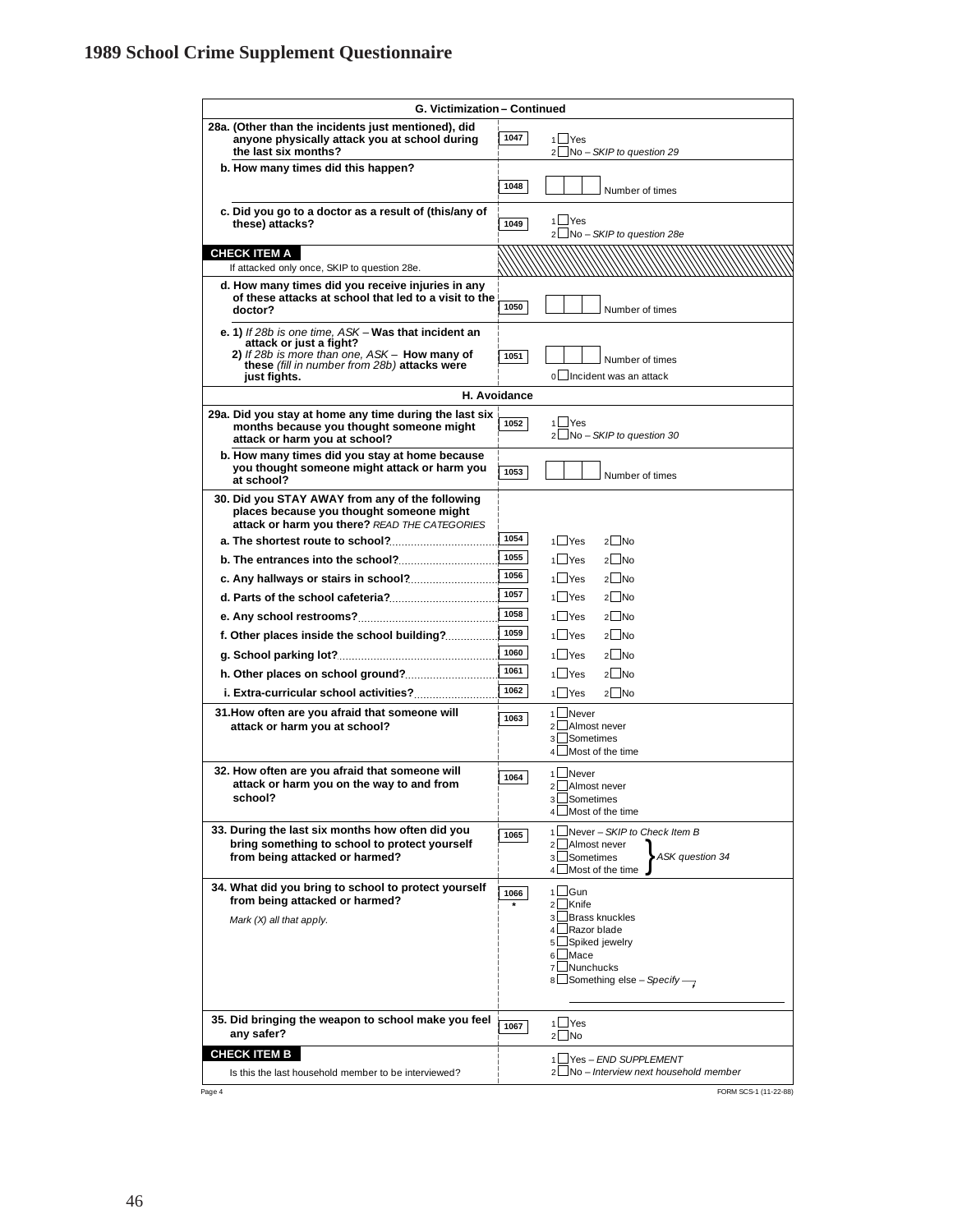|                                                                                                                                                                                                                                                                                                                                                                                                   | OMB No. 1121-0184: Approval Expires 12/31/95                                                                                                                                                                                                                                                                                                                                                                                                                       |
|---------------------------------------------------------------------------------------------------------------------------------------------------------------------------------------------------------------------------------------------------------------------------------------------------------------------------------------------------------------------------------------------------|--------------------------------------------------------------------------------------------------------------------------------------------------------------------------------------------------------------------------------------------------------------------------------------------------------------------------------------------------------------------------------------------------------------------------------------------------------------------|
| We estimate that it will take from 5 to 15 minutes to<br>complete this interview with 10 minutes being the<br>average time. If you have any comments regarding these<br>estimates or any other aspect of this survey, send them<br>to the Associate Director for Management Services,<br>Room 2027, Bureau of the Census, Washington, DC<br>20233, or to the Office of Information and Regulatory | NOTICE ± Your report to the Census Bureau is confidential by law<br>(U.S. Code 42, Sections 3789g and 3735). All identifiable information will be used only by persons engaged in and for the purposes of the survey,<br>and may not be disclosed or released to others for any purposes.<br>U.S. DEPARTMENT OF COMMERCE<br>FORM SCS-1<br>BUREAU OF THE CENSUS<br>ACTING AS COLLECTING AGENT FOR THE<br>BUREAU OF JUSTICE STATISTICS<br>U.S. DEPARTMENT OF JUSTICE |
| Affairs, Office of Management and Budget, Washington,<br>DC 20503.                                                                                                                                                                                                                                                                                                                                | SCHOOL CRIME SUPPLEMENT                                                                                                                                                                                                                                                                                                                                                                                                                                            |
| Control number<br>Sample<br>CK <sup>I</sup> Serial<br>PSU<br>Segment                                                                                                                                                                                                                                                                                                                              | TO THE NATIONAL CRIME<br><b>VICTIMIZATION SURVEY</b>                                                                                                                                                                                                                                                                                                                                                                                                               |
|                                                                                                                                                                                                                                                                                                                                                                                                   |                                                                                                                                                                                                                                                                                                                                                                                                                                                                    |
| A. Field<br><b>B.</b> Respondent<br>representative<br>Line No.<br>Age<br>code                                                                                                                                                                                                                                                                                                                     | Name                                                                                                                                                                                                                                                                                                                                                                                                                                                               |
| 001<br>002<br>003                                                                                                                                                                                                                                                                                                                                                                                 |                                                                                                                                                                                                                                                                                                                                                                                                                                                                    |
| C. Type of SCS Interview                                                                                                                                                                                                                                                                                                                                                                          | D. Reason for SCS noninterview                                                                                                                                                                                                                                                                                                                                                                                                                                     |
| $\frac{1}{2}$ Personal $\pm$ Self<br>004                                                                                                                                                                                                                                                                                                                                                          | 1□ NCVS noninterview<br>005                                                                                                                                                                                                                                                                                                                                                                                                                                        |
| $2 \Box$ Telephone $\pm$ Self<br>SKIP to INTRO 1<br>$\sqrt{3}$ Personal $\pm$ Proxy                                                                                                                                                                                                                                                                                                               | <b>SCS</b> noninterview                                                                                                                                                                                                                                                                                                                                                                                                                                            |
| $4\Box$ Telephone $\pm$ Proxy                                                                                                                                                                                                                                                                                                                                                                     | $2$ Refused                                                                                                                                                                                                                                                                                                                                                                                                                                                        |
| $5$ Noninterview $\pm$ FILL ITEM D                                                                                                                                                                                                                                                                                                                                                                | $3$ Not available<br>4 Physically or mentally unable and no proxy                                                                                                                                                                                                                                                                                                                                                                                                  |
|                                                                                                                                                                                                                                                                                                                                                                                                   | available                                                                                                                                                                                                                                                                                                                                                                                                                                                          |
| FIELD REPRESENTATIVE ± Read introduction<br>INTRO 1 $\pm$ Now I have some additional questions about things you experienced at school.<br>These answers will be kept confidential, by law.                                                                                                                                                                                                        |                                                                                                                                                                                                                                                                                                                                                                                                                                                                    |
|                                                                                                                                                                                                                                                                                                                                                                                                   | E. SCREEN QUESTIONS FOR SUPPLEMENT                                                                                                                                                                                                                                                                                                                                                                                                                                 |
| 1.<br>Did you attend school at any time during the<br>last six months, that is, any time since                                                                                                                                                                                                                                                                                                    | $1$ <sup><math>Y</math>es</sup><br>006<br>$2$ No $\pm$ END INTERVIEW                                                                                                                                                                                                                                                                                                                                                                                               |
| _______ 1st?                                                                                                                                                                                                                                                                                                                                                                                      |                                                                                                                                                                                                                                                                                                                                                                                                                                                                    |
| 2. What grade are you in school?                                                                                                                                                                                                                                                                                                                                                                  | <sub>1</sub> ∟Sixth<br>007<br>$2$ Seventh<br>$3 \Box$ Eighth<br>$4$ Ninth<br>$5$ Tenth<br>$6$ Eleventh<br><sub>7</sub> Twelfth<br>$8$ Other $\pm$ Specify<br>∘ College/GED/Other noneligible ± END INTERVIEW                                                                                                                                                                                                                                                       |
| In what month did your current school year<br>3.<br>begin?                                                                                                                                                                                                                                                                                                                                        | $1$ August<br>008<br>$2$ September<br>$\frac{1}{3}$ Other $\pm$ Specify _______                                                                                                                                                                                                                                                                                                                                                                                    |
| Did you attend school for all of the last six<br>4.<br>months?                                                                                                                                                                                                                                                                                                                                    | $1$ Yes $\pm$ SKIP to 6a<br>009<br>$2 \Box$ No                                                                                                                                                                                                                                                                                                                                                                                                                     |
| 5.<br>How many months were you in school during<br>the last six months?                                                                                                                                                                                                                                                                                                                           | $\Box$ One month<br>010<br>$2$ Two months<br>$\frac{1}{3}$ Three months<br>$4\Box$ Four months<br>$5\Box$ Five months                                                                                                                                                                                                                                                                                                                                              |
|                                                                                                                                                                                                                                                                                                                                                                                                   | F. ENVIRONMENTAL QUESTIONS                                                                                                                                                                                                                                                                                                                                                                                                                                         |
| 6a. What is the name of your school? Please<br>provide the complete name of the school.                                                                                                                                                                                                                                                                                                           |                                                                                                                                                                                                                                                                                                                                                                                                                                                                    |
|                                                                                                                                                                                                                                                                                                                                                                                                   | 011                                                                                                                                                                                                                                                                                                                                                                                                                                                                |
| 6b. In what city, county, and state is your school<br>located?                                                                                                                                                                                                                                                                                                                                    | City                                                                                                                                                                                                                                                                                                                                                                                                                                                               |
| FIELD REPRESENTATIVE ±                                                                                                                                                                                                                                                                                                                                                                            | 012                                                                                                                                                                                                                                                                                                                                                                                                                                                                |
| Probe, if necessary                                                                                                                                                                                                                                                                                                                                                                               | County                                                                                                                                                                                                                                                                                                                                                                                                                                                             |
|                                                                                                                                                                                                                                                                                                                                                                                                   | 013<br>State                                                                                                                                                                                                                                                                                                                                                                                                                                                       |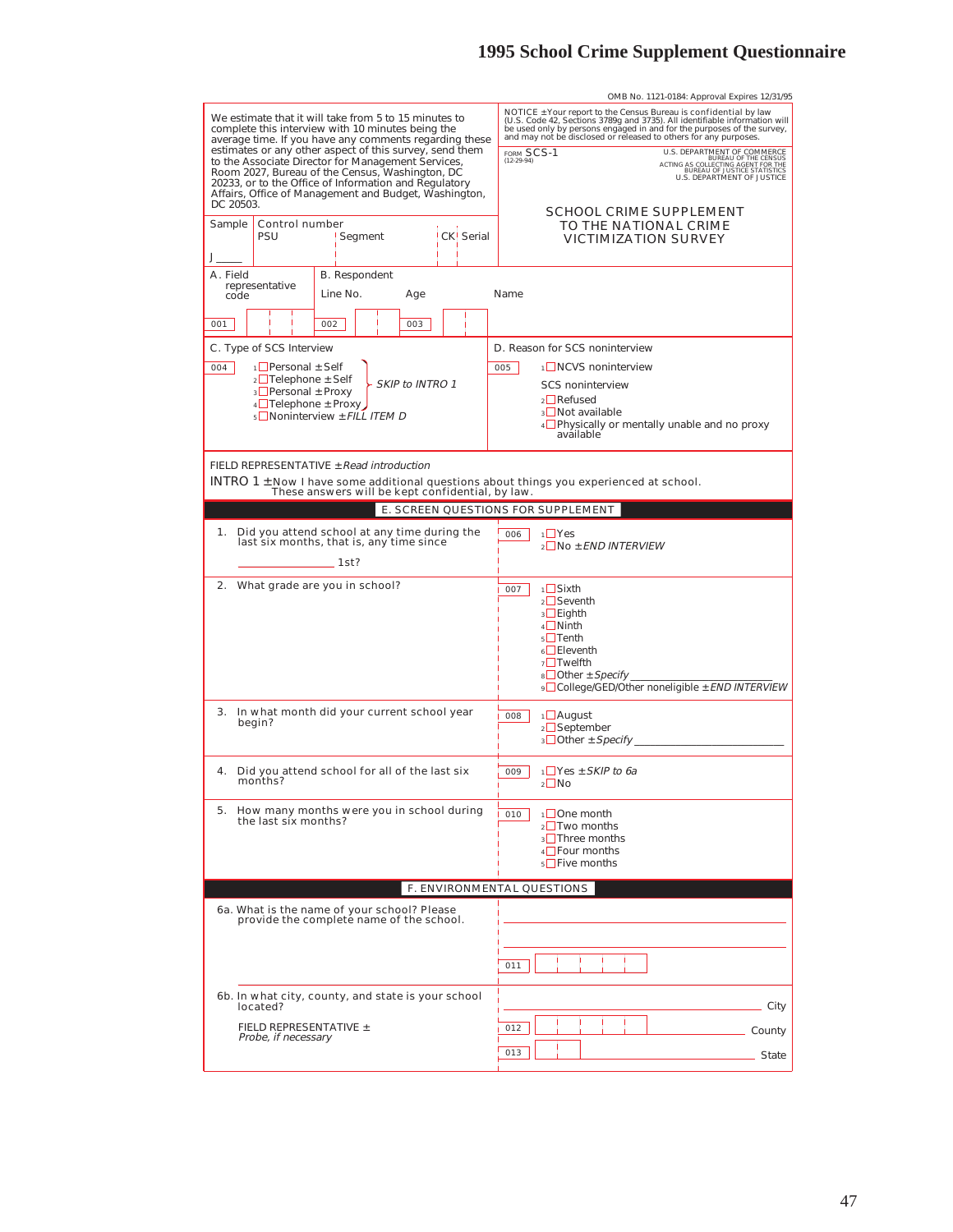|     | F. ENVIRONMENTAL QUESTIONS ± Continued                                                                                                                                                                                                                                                                                                                                |            |                                                                                                                                                                                         |  |  |  |
|-----|-----------------------------------------------------------------------------------------------------------------------------------------------------------------------------------------------------------------------------------------------------------------------------------------------------------------------------------------------------------------------|------------|-----------------------------------------------------------------------------------------------------------------------------------------------------------------------------------------|--|--|--|
|     | 7a. Is your school public or private?                                                                                                                                                                                                                                                                                                                                 | 014        | $1$ Public<br>$2$ Private ± SKIP to 7c                                                                                                                                                  |  |  |  |
|     | 7b. Is this your regularly assigned school or a<br>school that you or your family chose?                                                                                                                                                                                                                                                                              | 015        | $1$ Assigned<br>$2$ Chosen<br>SKIP to 8<br>3 Assigned school is school of choice                                                                                                        |  |  |  |
|     | 7c. Is the school church-related?                                                                                                                                                                                                                                                                                                                                     | 016        | $1 \square$ Yes<br>$2$ No $\pm$ SKIP to 8<br>3□Don't know                                                                                                                               |  |  |  |
|     | 7d. Is the school Catholic?                                                                                                                                                                                                                                                                                                                                           | 017        | 1□ Yes, Catholic<br>$2$ No, other religion                                                                                                                                              |  |  |  |
|     | 8. What grades are taught in your school?<br>Pre-K or Kindergarten<br>00<br>01<br>02<br>03<br>04<br>05<br>06<br>07<br>08<br>09<br>10<br>11<br>H.S. Senior<br>12<br>Post-graduate<br>13<br>All unqraded<br>20<br>All Special Education<br>30                                                                                                                           | 018<br>019 | Grades:<br>(lowest)<br>TO<br>(highest)                                                                                                                                                  |  |  |  |
|     | 9. How do you get to school most of the time?<br>FIELD REPRESENTATIVE $\pm$ If multiple modes are<br>used, code the mode in which the student spends<br>the most time.                                                                                                                                                                                                | 020        | $1$ Walk<br>$2$ School bus<br>3 <sup>D</sup> Public bus, subway, train<br>$4$ Car<br>5 <sup>□</sup> Bicycle, motorbike, or motorcycle<br>$\text{6}$ Some other way ± Specify $\text{z}$ |  |  |  |
|     | 10. How long does it take you to get from your<br>home to school most of the time?                                                                                                                                                                                                                                                                                    | 021        | $1$ Less than 15 minutes<br>$2 \square$ 15 ± 29 minutes<br>$3\overline{\square}30 \pm 44$ minutes<br>$4\overline{\square}$ 45 ± 59 minutes<br>$5\Box 60$ minutes or longer              |  |  |  |
| 11. | How do you get home from school most of<br>the time?<br>FIELD REPRESENTATIVE $\pm$ If multiple modes are<br>used, code the mode in which the student spends<br>the most time.<br>If the student volunteers that he or she does not go<br>directly home after school, record the mode that<br>the student uses to get to his or her first<br>destination after school. | 022        | $1$ Walk<br>$2$ School bus<br>3□ Public bus, subway, train<br>$4 \Box$ Car<br>5 <sup>□</sup> Bicycle, motorbike, or motorcycle<br>6 Some other way ± Specify $\bar{z}$                  |  |  |  |
|     | 12a. Are most students at your school allowed to<br>leave the school grounds to eat lunch?                                                                                                                                                                                                                                                                            | 023        | $1$ Yes<br>$2$ No<br><sub>3</sub> □Don't know                                                                                                                                           |  |  |  |
|     | 12b. How often do you leave school grounds to eat<br>lunch?<br>(READ CATEGORIES)                                                                                                                                                                                                                                                                                      | 024        | 1 <b>□</b> Never<br>2□ Once or twice a year<br>3□ Once or twice a month<br>$4\Box$ Once or twice a week<br>5 Almost every day                                                           |  |  |  |
| 13. | In the past six months, have you participated<br>in any extra-curricular school activities?                                                                                                                                                                                                                                                                           | 025        | $\sqrt{1 + Y}$<br>$2 \Box$ No                                                                                                                                                           |  |  |  |
| 14. | Do you spend most of the school day in the<br>same classroom?                                                                                                                                                                                                                                                                                                         | 026        | $1$ Yes<br>$2 \Box$ No                                                                                                                                                                  |  |  |  |
|     | FORM SCS-1 (12-29-94)                                                                                                                                                                                                                                                                                                                                                 |            | Page 2                                                                                                                                                                                  |  |  |  |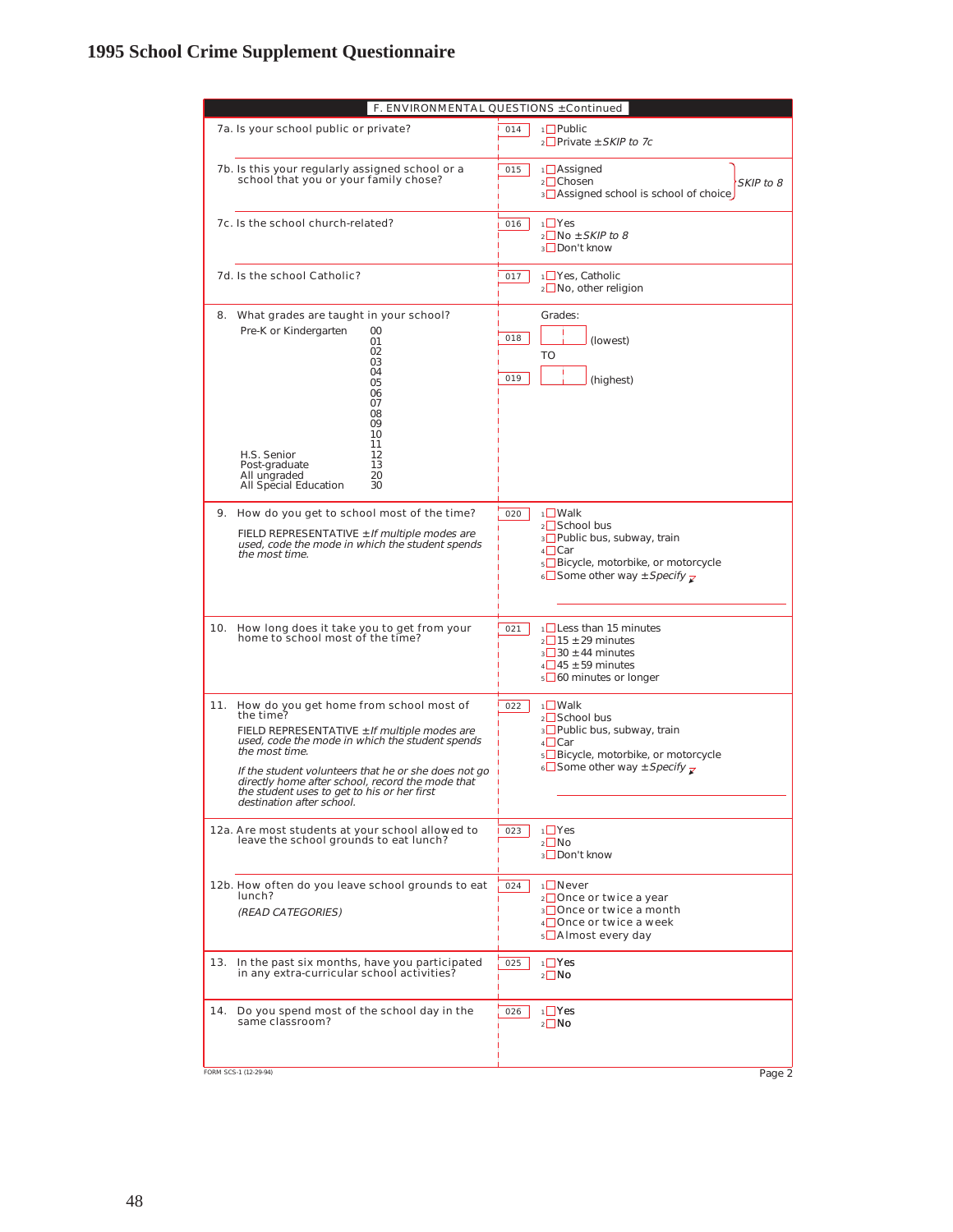|        | F. ENVIRONMENTAL QUESTIONS ± Continued                                                                                                                                                                                                                                             |     |                   |                                                |                                  |                 |                      |                       |
|--------|------------------------------------------------------------------------------------------------------------------------------------------------------------------------------------------------------------------------------------------------------------------------------------|-----|-------------------|------------------------------------------------|----------------------------------|-----------------|----------------------|-----------------------|
| 15.    | Does your school take any particular<br>measures to ensure the safety of students?                                                                                                                                                                                                 |     |                   |                                                |                                  |                 |                      |                       |
|        | For example, does the school have:                                                                                                                                                                                                                                                 |     | Yes               |                                                | No                               |                 |                      |                       |
|        |                                                                                                                                                                                                                                                                                    | 027 | $\overline{1}$    |                                                | $\overline{2}$                   |                 |                      |                       |
|        | b. Other school staff supervising the hallway?                                                                                                                                                                                                                                     | 028 | 1                 |                                                | $2$                              |                 |                      |                       |
|        | c. Metal detectors?<br>والمتحاد والمتحالة والمتحالة والمتحاد                                                                                                                                                                                                                       | 029 | 1                 |                                                | $2\Box$                          |                 |                      |                       |
|        | d. Locked doors during the day?                                                                                                                                                                                                                                                    | 030 | ıП                |                                                | $\overline{2}$                   |                 |                      |                       |
|        | e. A requirement that visitors sign in?                                                                                                                                                                                                                                            | 031 | $\overline{1}$    |                                                | $\overline{2}$                   |                 |                      |                       |
|        | f. Locker checks?                                                                                                                                                                                                                                                                  | 032 | 1∐                |                                                | $2\Box$                          |                 |                      |                       |
|        |                                                                                                                                                                                                                                                                                    |     |                   |                                                |                                  |                 |                      |                       |
| 16.    | I am going to read a list of statements that<br>could describe a school. Thinking about your<br>school over the past six months, would you<br>strongly agree, agree, disagree, or strongly<br>disagree with the following                                                          |     | Strongly<br>Agree |                                                | Agree                            | Disagree        | Strongly<br>Disagree |                       |
|        | a. Everyone knows what the school rules are                                                                                                                                                                                                                                        | 033 | ıП                |                                                | $2\Box$                          | $3\Box$         | $4\Box$              |                       |
|        | b. The school rules are fair                                                                                                                                                                                                                                                       | 034 | 1                 |                                                | $2\Box$                          | 3               | 4                    |                       |
|        | c. The punishment for breaking school rules is                                                                                                                                                                                                                                     |     |                   |                                                |                                  |                 |                      |                       |
|        | the same no matter who you are manuscript                                                                                                                                                                                                                                          | 035 | 1                 |                                                | 2                                | $3 \Box$        | 4                    |                       |
|        | d. The school rules are strictly enforced.                                                                                                                                                                                                                                         | 036 | 1Ш                |                                                | $2\Box$                          | $3\Box$         | 4                    |                       |
|        | e. If a school rule is broken, students know                                                                                                                                                                                                                                       |     |                   |                                                |                                  |                 |                      |                       |
|        | what kind of punishment will follow                                                                                                                                                                                                                                                | 037 | 1                 |                                                | $\overline{2}$                   | 3 L             | $4\Box$              |                       |
| 17.    | Have you attended any drug education<br>classes in your school during the last six                                                                                                                                                                                                 | 038 |                   | $1$ <sup><math>\Box</math></sup> Yes<br>$2$ No | 3□Don't know                     |                 |                      |                       |
| 18.    |                                                                                                                                                                                                                                                                                    |     |                   |                                                |                                  |                 |                      |                       |
|        | The following question refers to the<br>availability of drugs and alcohol in school.<br>Tell me if you don't know what any of these<br>items are.                                                                                                                                  |     |                   |                                                |                                  |                 |                      |                       |
|        | How easy or hard is it for someone to get the<br>following things at your school?                                                                                                                                                                                                  |     |                   |                                                |                                  |                 |                      |                       |
|        |                                                                                                                                                                                                                                                                                    |     |                   |                                                |                                  |                 |                      |                       |
|        | FIELD REPRESENTATIVE $\pm$ For each item ask,                                                                                                                                                                                                                                      |     |                   |                                                |                                  |                 |                      |                       |
|        | Is it easy, hard, or impossible to get<br>at your school?                                                                                                                                                                                                                          |     |                   |                                                |                                  |                 |                      |                       |
|        |                                                                                                                                                                                                                                                                                    |     | Easy              |                                                | Hard                             | Impossible      | DK                   | DK drug               |
|        |                                                                                                                                                                                                                                                                                    | 039 | 1                 |                                                | $2\Box$                          | 3 Ш             | $\overline{4}$       | $5\Box$               |
|        |                                                                                                                                                                                                                                                                                    | 040 | $\mathbf{1}$      |                                                | $\overline{2}$                   | 3               | $4\Box$              | $5\Box$               |
|        | c. Crack                                                                                                                                                                                                                                                                           | 041 | $1 \Box$          |                                                | $2\Box$                          | $3 \mid$        | 4                    | 5                     |
|        | d. Other forms of cocaine                                                                                                                                                                                                                                                          | 042 | 1                 |                                                | 2                                | 3 L I           | 4                    | $5$ $\Box$            |
|        |                                                                                                                                                                                                                                                                                    | 043 | 1                 |                                                | $2\Box$                          | 3 Ш             | $\overline{4}$       | $5\Box$               |
|        |                                                                                                                                                                                                                                                                                    | 044 | 1                 |                                                | 2                                | $3\Box$         | $4\Box$              | 5                     |
|        | g. PCP                                                                                                                                                                                                                                                                             | 045 | 1                 |                                                | $2\Box$                          | ا _ا 3          | $4 \Box$             | $5\Box$               |
|        |                                                                                                                                                                                                                                                                                    | 046 | $\mathbf{1}$      |                                                | $\overline{2}$                   | 3               | $4\Box$              | 5                     |
|        |                                                                                                                                                                                                                                                                                    | 047 | 1                 |                                                | $2\Box$                          | 3               | $4\Box$              | $5\Box$               |
|        |                                                                                                                                                                                                                                                                                    |     |                   |                                                |                                  |                 |                      |                       |
|        | 19. Are there any street gangs at your school?                                                                                                                                                                                                                                     | 048 |                   | $1$ <sup>Ves</sup><br>$2$ No                   |                                  |                 |                      |                       |
|        |                                                                                                                                                                                                                                                                                    |     |                   |                                                | 3□Don't know                     |                 |                      |                       |
|        | <b>G. VICTIMIZATION</b>                                                                                                                                                                                                                                                            |     |                   |                                                |                                  |                 |                      |                       |
|        | FIELD REPRESENTATIVE ± Read Introduction                                                                                                                                                                                                                                           |     |                   |                                                |                                  |                 |                      |                       |
|        | INTRO 2 $\pm$ The following questions are about crimes that may have happened to you at school. By "at<br>school"we mean in the school building, on the school grounds, or on a school bus. Be sure<br>to include any crimes you may have told me about earlier in this interview. |     |                   |                                                |                                  |                 |                      |                       |
|        |                                                                                                                                                                                                                                                                                    |     |                   |                                                |                                  |                 |                      |                       |
|        | 20a. During the past six months, that is, since<br>1st, did anyone take money                                                                                                                                                                                                      | 049 |                   | $1$ <sup>Ves</sup>                             | $_2\square$ No $\pm$ SKIP to 21a |                 |                      |                       |
|        | or things DIRECTLY FROM YOU by force,                                                                                                                                                                                                                                              |     |                   |                                                |                                  |                 |                      |                       |
|        | weapons, or threats at school?                                                                                                                                                                                                                                                     |     |                   |                                                |                                  |                 |                      |                       |
|        |                                                                                                                                                                                                                                                                                    |     |                   |                                                |                                  |                 |                      |                       |
|        | 20b. How many times did this happen during the<br>last six months?                                                                                                                                                                                                                 | 050 |                   |                                                |                                  | Number of times |                      |                       |
|        |                                                                                                                                                                                                                                                                                    |     |                   |                                                |                                  |                 |                      |                       |
|        | 20c. How many of these times was your total loss<br>worth more than \$10?                                                                                                                                                                                                          | 051 |                   |                                                |                                  |                 |                      |                       |
|        |                                                                                                                                                                                                                                                                                    |     |                   |                                                |                                  | Number of times |                      |                       |
|        |                                                                                                                                                                                                                                                                                    |     |                   | o <b>□</b> None                                |                                  |                 |                      |                       |
| Page 3 |                                                                                                                                                                                                                                                                                    |     |                   |                                                |                                  |                 |                      | FORM SCS-1 (12-29-94) |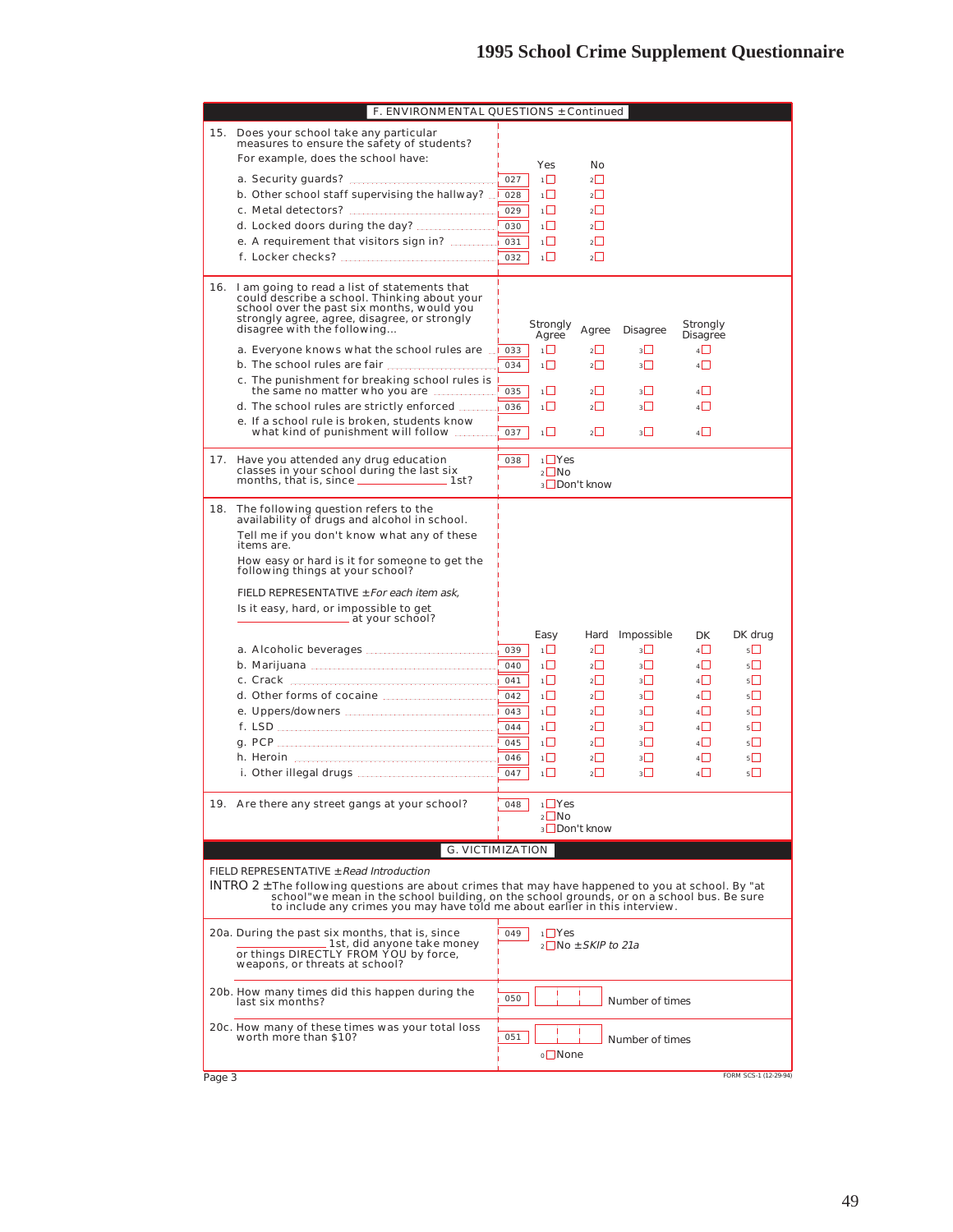| 21a. During the last six months, did anyone steal<br>052<br>$1$ Yes<br>something from your desk, locker, or some<br>$2$ No $\pm$ SKIP to 22a<br>other place at school, (other than any<br>incidents just mentioned)?<br>21b. How many times did this happen during the<br>last six months?<br>053<br>Number of times<br>21c. How many of these times was your total loss<br>worth more than \$10?<br>054<br>Number of times<br>$\circ$ None<br>$1$ Yes<br>22a. (Other than the incidents just mentioned,) did<br>055<br>anyone physically attack you at school during<br>$_2\Box$ No $\pm$ SKIP to 23a<br>the last six months?<br>22b. How many times did this happen?<br>056<br>Number of times<br>22c. Did you go to a doctor as a result of (this/any<br>$1 \square$ Yes<br>057<br>of these) attack(s)?<br>$2$ No $\pm$ SKIP to 22e<br>If attacked only once in 22b, SKIP to question 22e.<br>22d. How many times did you receive injuries in<br>any of these attacks at school that led to a<br>058<br>Number of times<br>visit to the doctor?<br>22e. (1) If 22b is one time, $ASK \pm$ Was that incident an<br>attack or just a fight?<br>059<br>Number of fights<br>o□ Incident(s) was/were an attack<br>FIELD REPRESENTATIVE $\pm$ If just a fight, enter 001<br>in the box for number of fights. If an attack, mark<br>box 0.<br>(2) If 22b is more than one, ASK $\pm$ How many of<br>these (fill in number from 22b) attacks were<br>just fights?<br>H. AVOIDANCE<br>23a. Did you STAY AWAY from any of the<br>following places because you thought<br>someone might attack or harm you there?<br>(READ CATEGORIES)<br>Yes<br>Nο<br>1. The shortest route to school?<br>$1\Box$<br>$2\Box$<br>060<br>2. The entrance into the school?<br>$\overline{1}$<br>$\overline{2}$<br>061<br>3. Any hallways or stairs in school?<br>$1\Box$<br>$2^{\Box}$<br>062<br>4. Parts of the school cafeteria?<br>$\overline{1}$<br>2<br>063<br>$\overline{1}$<br>$\overline{2}$<br>5. Any school restrooms?<br>064<br>6. Other places inside the school building?<br>$2\Box$<br>1 L.J<br>065<br>7. School parking lot?<br>1 I<br>$\mathcal{P}$<br>066<br>ıП<br>$\overline{2}$<br>8. Other places on school grounds?<br>067<br>$1 \cup Y$ es<br>23b. Did you AVOID extra-curricular activities at<br>068<br>your school because you thought someone<br>$2 \Box$ No<br>might attack or harm you?<br><sub>1</sub> ∟Never<br>24.<br>How often are you afraid that someone will<br>069<br>attack or harm you at school?<br>2 <b>□</b> Almost never<br><sub>3</sub> □Sometimes<br>(READ CATEGORIES)<br>$4 \Box$ Most of the time<br>$1$ Never<br>25.<br>How often are you afraid that someone will<br>070<br>attack or harm you on the way to and from<br>$2$ <b>Almost never</b><br>school?<br>3 <b>□Sometimes</b><br>4□Most of the time<br>(READ CATEGORIES)<br>FORM SCS-1 (12-29-94)<br>Page 4 | G. VICTIMIZATION ± Continued |  |  |  |  |
|----------------------------------------------------------------------------------------------------------------------------------------------------------------------------------------------------------------------------------------------------------------------------------------------------------------------------------------------------------------------------------------------------------------------------------------------------------------------------------------------------------------------------------------------------------------------------------------------------------------------------------------------------------------------------------------------------------------------------------------------------------------------------------------------------------------------------------------------------------------------------------------------------------------------------------------------------------------------------------------------------------------------------------------------------------------------------------------------------------------------------------------------------------------------------------------------------------------------------------------------------------------------------------------------------------------------------------------------------------------------------------------------------------------------------------------------------------------------------------------------------------------------------------------------------------------------------------------------------------------------------------------------------------------------------------------------------------------------------------------------------------------------------------------------------------------------------------------------------------------------------------------------------------------------------------------------------------------------------------------------------------------------------------------------------------------------------------------------------------------------------------------------------------------------------------------------------------------------------------------------------------------------------------------------------------------------------------------------------------------------------------------------------------------------------------------------------------------------------------------------------------------------------------------------------------------------------------------------------------------------------------------------------------------------------------------------------------------------------------------------------------------------------------------------------------------------------------------------------------------------------------------|------------------------------|--|--|--|--|
|                                                                                                                                                                                                                                                                                                                                                                                                                                                                                                                                                                                                                                                                                                                                                                                                                                                                                                                                                                                                                                                                                                                                                                                                                                                                                                                                                                                                                                                                                                                                                                                                                                                                                                                                                                                                                                                                                                                                                                                                                                                                                                                                                                                                                                                                                                                                                                                                                                                                                                                                                                                                                                                                                                                                                                                                                                                                                        |                              |  |  |  |  |
|                                                                                                                                                                                                                                                                                                                                                                                                                                                                                                                                                                                                                                                                                                                                                                                                                                                                                                                                                                                                                                                                                                                                                                                                                                                                                                                                                                                                                                                                                                                                                                                                                                                                                                                                                                                                                                                                                                                                                                                                                                                                                                                                                                                                                                                                                                                                                                                                                                                                                                                                                                                                                                                                                                                                                                                                                                                                                        |                              |  |  |  |  |
|                                                                                                                                                                                                                                                                                                                                                                                                                                                                                                                                                                                                                                                                                                                                                                                                                                                                                                                                                                                                                                                                                                                                                                                                                                                                                                                                                                                                                                                                                                                                                                                                                                                                                                                                                                                                                                                                                                                                                                                                                                                                                                                                                                                                                                                                                                                                                                                                                                                                                                                                                                                                                                                                                                                                                                                                                                                                                        |                              |  |  |  |  |
|                                                                                                                                                                                                                                                                                                                                                                                                                                                                                                                                                                                                                                                                                                                                                                                                                                                                                                                                                                                                                                                                                                                                                                                                                                                                                                                                                                                                                                                                                                                                                                                                                                                                                                                                                                                                                                                                                                                                                                                                                                                                                                                                                                                                                                                                                                                                                                                                                                                                                                                                                                                                                                                                                                                                                                                                                                                                                        |                              |  |  |  |  |
|                                                                                                                                                                                                                                                                                                                                                                                                                                                                                                                                                                                                                                                                                                                                                                                                                                                                                                                                                                                                                                                                                                                                                                                                                                                                                                                                                                                                                                                                                                                                                                                                                                                                                                                                                                                                                                                                                                                                                                                                                                                                                                                                                                                                                                                                                                                                                                                                                                                                                                                                                                                                                                                                                                                                                                                                                                                                                        |                              |  |  |  |  |
|                                                                                                                                                                                                                                                                                                                                                                                                                                                                                                                                                                                                                                                                                                                                                                                                                                                                                                                                                                                                                                                                                                                                                                                                                                                                                                                                                                                                                                                                                                                                                                                                                                                                                                                                                                                                                                                                                                                                                                                                                                                                                                                                                                                                                                                                                                                                                                                                                                                                                                                                                                                                                                                                                                                                                                                                                                                                                        |                              |  |  |  |  |
|                                                                                                                                                                                                                                                                                                                                                                                                                                                                                                                                                                                                                                                                                                                                                                                                                                                                                                                                                                                                                                                                                                                                                                                                                                                                                                                                                                                                                                                                                                                                                                                                                                                                                                                                                                                                                                                                                                                                                                                                                                                                                                                                                                                                                                                                                                                                                                                                                                                                                                                                                                                                                                                                                                                                                                                                                                                                                        |                              |  |  |  |  |
|                                                                                                                                                                                                                                                                                                                                                                                                                                                                                                                                                                                                                                                                                                                                                                                                                                                                                                                                                                                                                                                                                                                                                                                                                                                                                                                                                                                                                                                                                                                                                                                                                                                                                                                                                                                                                                                                                                                                                                                                                                                                                                                                                                                                                                                                                                                                                                                                                                                                                                                                                                                                                                                                                                                                                                                                                                                                                        |                              |  |  |  |  |
|                                                                                                                                                                                                                                                                                                                                                                                                                                                                                                                                                                                                                                                                                                                                                                                                                                                                                                                                                                                                                                                                                                                                                                                                                                                                                                                                                                                                                                                                                                                                                                                                                                                                                                                                                                                                                                                                                                                                                                                                                                                                                                                                                                                                                                                                                                                                                                                                                                                                                                                                                                                                                                                                                                                                                                                                                                                                                        |                              |  |  |  |  |
|                                                                                                                                                                                                                                                                                                                                                                                                                                                                                                                                                                                                                                                                                                                                                                                                                                                                                                                                                                                                                                                                                                                                                                                                                                                                                                                                                                                                                                                                                                                                                                                                                                                                                                                                                                                                                                                                                                                                                                                                                                                                                                                                                                                                                                                                                                                                                                                                                                                                                                                                                                                                                                                                                                                                                                                                                                                                                        |                              |  |  |  |  |
|                                                                                                                                                                                                                                                                                                                                                                                                                                                                                                                                                                                                                                                                                                                                                                                                                                                                                                                                                                                                                                                                                                                                                                                                                                                                                                                                                                                                                                                                                                                                                                                                                                                                                                                                                                                                                                                                                                                                                                                                                                                                                                                                                                                                                                                                                                                                                                                                                                                                                                                                                                                                                                                                                                                                                                                                                                                                                        |                              |  |  |  |  |
|                                                                                                                                                                                                                                                                                                                                                                                                                                                                                                                                                                                                                                                                                                                                                                                                                                                                                                                                                                                                                                                                                                                                                                                                                                                                                                                                                                                                                                                                                                                                                                                                                                                                                                                                                                                                                                                                                                                                                                                                                                                                                                                                                                                                                                                                                                                                                                                                                                                                                                                                                                                                                                                                                                                                                                                                                                                                                        |                              |  |  |  |  |
|                                                                                                                                                                                                                                                                                                                                                                                                                                                                                                                                                                                                                                                                                                                                                                                                                                                                                                                                                                                                                                                                                                                                                                                                                                                                                                                                                                                                                                                                                                                                                                                                                                                                                                                                                                                                                                                                                                                                                                                                                                                                                                                                                                                                                                                                                                                                                                                                                                                                                                                                                                                                                                                                                                                                                                                                                                                                                        |                              |  |  |  |  |
|                                                                                                                                                                                                                                                                                                                                                                                                                                                                                                                                                                                                                                                                                                                                                                                                                                                                                                                                                                                                                                                                                                                                                                                                                                                                                                                                                                                                                                                                                                                                                                                                                                                                                                                                                                                                                                                                                                                                                                                                                                                                                                                                                                                                                                                                                                                                                                                                                                                                                                                                                                                                                                                                                                                                                                                                                                                                                        |                              |  |  |  |  |
|                                                                                                                                                                                                                                                                                                                                                                                                                                                                                                                                                                                                                                                                                                                                                                                                                                                                                                                                                                                                                                                                                                                                                                                                                                                                                                                                                                                                                                                                                                                                                                                                                                                                                                                                                                                                                                                                                                                                                                                                                                                                                                                                                                                                                                                                                                                                                                                                                                                                                                                                                                                                                                                                                                                                                                                                                                                                                        |                              |  |  |  |  |
|                                                                                                                                                                                                                                                                                                                                                                                                                                                                                                                                                                                                                                                                                                                                                                                                                                                                                                                                                                                                                                                                                                                                                                                                                                                                                                                                                                                                                                                                                                                                                                                                                                                                                                                                                                                                                                                                                                                                                                                                                                                                                                                                                                                                                                                                                                                                                                                                                                                                                                                                                                                                                                                                                                                                                                                                                                                                                        |                              |  |  |  |  |
|                                                                                                                                                                                                                                                                                                                                                                                                                                                                                                                                                                                                                                                                                                                                                                                                                                                                                                                                                                                                                                                                                                                                                                                                                                                                                                                                                                                                                                                                                                                                                                                                                                                                                                                                                                                                                                                                                                                                                                                                                                                                                                                                                                                                                                                                                                                                                                                                                                                                                                                                                                                                                                                                                                                                                                                                                                                                                        |                              |  |  |  |  |
|                                                                                                                                                                                                                                                                                                                                                                                                                                                                                                                                                                                                                                                                                                                                                                                                                                                                                                                                                                                                                                                                                                                                                                                                                                                                                                                                                                                                                                                                                                                                                                                                                                                                                                                                                                                                                                                                                                                                                                                                                                                                                                                                                                                                                                                                                                                                                                                                                                                                                                                                                                                                                                                                                                                                                                                                                                                                                        |                              |  |  |  |  |
|                                                                                                                                                                                                                                                                                                                                                                                                                                                                                                                                                                                                                                                                                                                                                                                                                                                                                                                                                                                                                                                                                                                                                                                                                                                                                                                                                                                                                                                                                                                                                                                                                                                                                                                                                                                                                                                                                                                                                                                                                                                                                                                                                                                                                                                                                                                                                                                                                                                                                                                                                                                                                                                                                                                                                                                                                                                                                        |                              |  |  |  |  |
|                                                                                                                                                                                                                                                                                                                                                                                                                                                                                                                                                                                                                                                                                                                                                                                                                                                                                                                                                                                                                                                                                                                                                                                                                                                                                                                                                                                                                                                                                                                                                                                                                                                                                                                                                                                                                                                                                                                                                                                                                                                                                                                                                                                                                                                                                                                                                                                                                                                                                                                                                                                                                                                                                                                                                                                                                                                                                        |                              |  |  |  |  |
|                                                                                                                                                                                                                                                                                                                                                                                                                                                                                                                                                                                                                                                                                                                                                                                                                                                                                                                                                                                                                                                                                                                                                                                                                                                                                                                                                                                                                                                                                                                                                                                                                                                                                                                                                                                                                                                                                                                                                                                                                                                                                                                                                                                                                                                                                                                                                                                                                                                                                                                                                                                                                                                                                                                                                                                                                                                                                        |                              |  |  |  |  |
|                                                                                                                                                                                                                                                                                                                                                                                                                                                                                                                                                                                                                                                                                                                                                                                                                                                                                                                                                                                                                                                                                                                                                                                                                                                                                                                                                                                                                                                                                                                                                                                                                                                                                                                                                                                                                                                                                                                                                                                                                                                                                                                                                                                                                                                                                                                                                                                                                                                                                                                                                                                                                                                                                                                                                                                                                                                                                        |                              |  |  |  |  |
|                                                                                                                                                                                                                                                                                                                                                                                                                                                                                                                                                                                                                                                                                                                                                                                                                                                                                                                                                                                                                                                                                                                                                                                                                                                                                                                                                                                                                                                                                                                                                                                                                                                                                                                                                                                                                                                                                                                                                                                                                                                                                                                                                                                                                                                                                                                                                                                                                                                                                                                                                                                                                                                                                                                                                                                                                                                                                        |                              |  |  |  |  |
|                                                                                                                                                                                                                                                                                                                                                                                                                                                                                                                                                                                                                                                                                                                                                                                                                                                                                                                                                                                                                                                                                                                                                                                                                                                                                                                                                                                                                                                                                                                                                                                                                                                                                                                                                                                                                                                                                                                                                                                                                                                                                                                                                                                                                                                                                                                                                                                                                                                                                                                                                                                                                                                                                                                                                                                                                                                                                        |                              |  |  |  |  |
|                                                                                                                                                                                                                                                                                                                                                                                                                                                                                                                                                                                                                                                                                                                                                                                                                                                                                                                                                                                                                                                                                                                                                                                                                                                                                                                                                                                                                                                                                                                                                                                                                                                                                                                                                                                                                                                                                                                                                                                                                                                                                                                                                                                                                                                                                                                                                                                                                                                                                                                                                                                                                                                                                                                                                                                                                                                                                        |                              |  |  |  |  |
|                                                                                                                                                                                                                                                                                                                                                                                                                                                                                                                                                                                                                                                                                                                                                                                                                                                                                                                                                                                                                                                                                                                                                                                                                                                                                                                                                                                                                                                                                                                                                                                                                                                                                                                                                                                                                                                                                                                                                                                                                                                                                                                                                                                                                                                                                                                                                                                                                                                                                                                                                                                                                                                                                                                                                                                                                                                                                        |                              |  |  |  |  |
|                                                                                                                                                                                                                                                                                                                                                                                                                                                                                                                                                                                                                                                                                                                                                                                                                                                                                                                                                                                                                                                                                                                                                                                                                                                                                                                                                                                                                                                                                                                                                                                                                                                                                                                                                                                                                                                                                                                                                                                                                                                                                                                                                                                                                                                                                                                                                                                                                                                                                                                                                                                                                                                                                                                                                                                                                                                                                        |                              |  |  |  |  |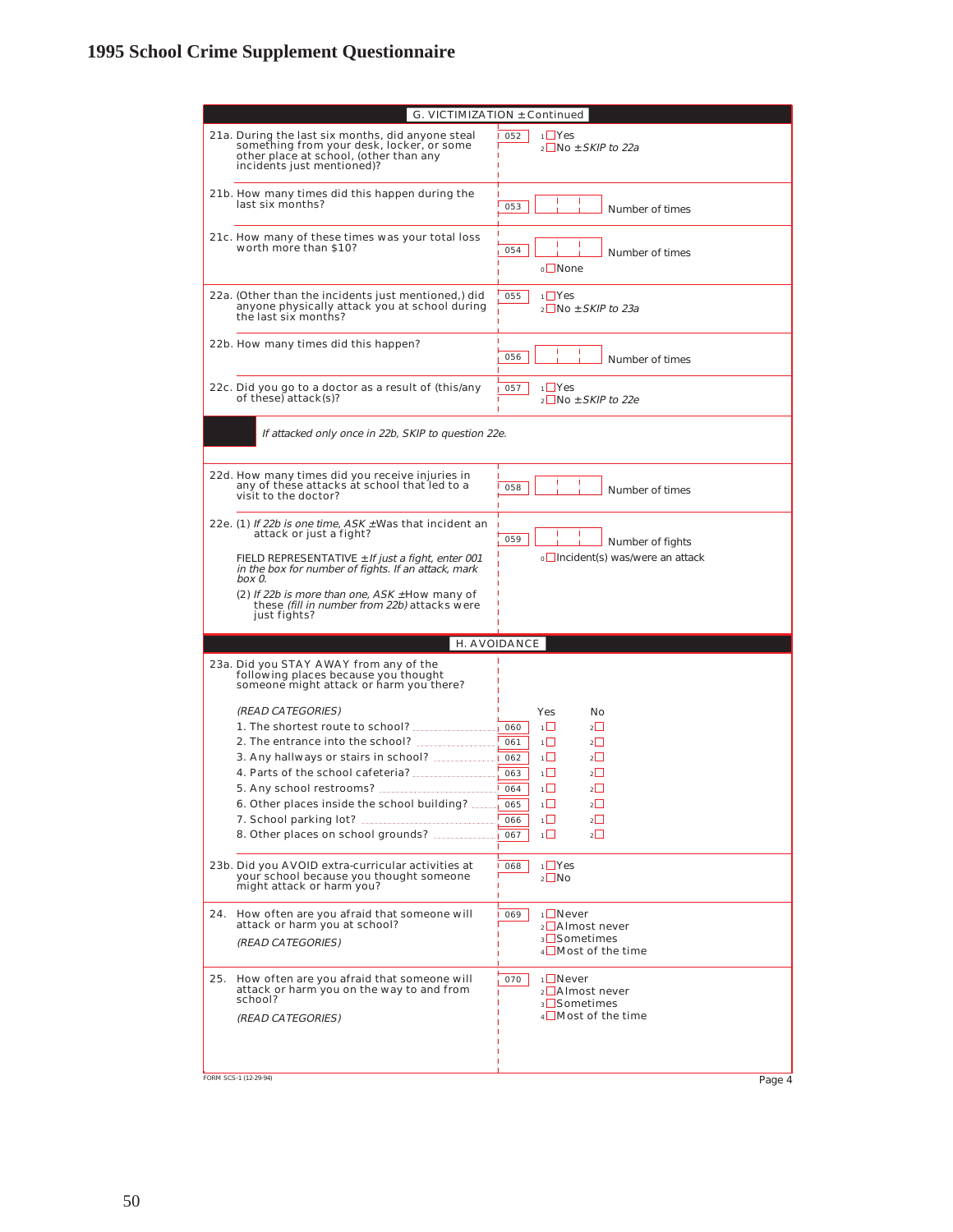|        |                                                                                                                                                                                                                                                                                                                              | I. WEAPONS                      |                                                                                                                                                        |
|--------|------------------------------------------------------------------------------------------------------------------------------------------------------------------------------------------------------------------------------------------------------------------------------------------------------------------------------|---------------------------------|--------------------------------------------------------------------------------------------------------------------------------------------------------|
| 26.    | During the last six months how often did you<br>bring something to school to protect yourself<br>from being attacked or harmed?<br>(READ CATEGORIES)                                                                                                                                                                         | 071                             | $1$ Never $\pm$ SKIP to 27b<br>$2$ Almost never<br><sub>3</sub> ⊔Sometimes<br>4□ Most of the time                                                      |
|        | 27a. Did you bring any of the following to school<br>to protect yourself from being attacked?                                                                                                                                                                                                                                |                                 | Yes<br>No                                                                                                                                              |
|        | 1. Mace or pepper spray manufacturers and the Mace or pepper spray manufacturers                                                                                                                                                                                                                                             | 072<br>073<br>074<br>075<br>076 | 1□<br>$2\Box$<br>$\overline{1}$<br>$2\Box$<br>ıП<br>$2\Box$<br>$\overline{1}$<br>$\overline{2}$<br>ıП<br>$2\Box$                                       |
|        | 27b. Do you know any other students who have<br>brought a gun to your school in the last six<br>months?                                                                                                                                                                                                                      | 077                             | $1 \cup Y$ es<br>$2$ No $\pm$ SKIP to Intro 3                                                                                                          |
|        | 27c. Have you actually seen another student with<br>a gun at school in the last six months?                                                                                                                                                                                                                                  | 078                             | $1$ <sup>Ves</sup><br>$2 \square$ No<br>3 Don't know                                                                                                   |
|        |                                                                                                                                                                                                                                                                                                                              | J. GANGS                        |                                                                                                                                                        |
|        | FIELD REPRESENTATIVE ± Read Introduction<br>INTRO 3 ± We'd like to know a little more about any gangs at or around your school. You may know these as street gangs, fighting gangs, crews, or something else. For this survey, we are<br>interested in gangs that may or may not be involved in violent or illegal activity. |                                 |                                                                                                                                                        |
| 28.    | Do any of the students at your school belong<br>to a street gang?                                                                                                                                                                                                                                                            | 079                             | $1 \square$ Yes<br>$\sqrt{2}$ No<br>3 Don't know                                                                                                       |
| 29.    | What about gangs that don't have members<br>attending your school  have any of those<br>gangs come around your school in the past<br>six months?                                                                                                                                                                             | 080                             | $1 \square$ Yes<br>$2 \Box$ No<br>3□ Don't know                                                                                                        |
|        | Is Item 28 or Item 29 marked "Yes?"                                                                                                                                                                                                                                                                                          |                                 | $\Box$ Yes<br>$\Box$ No $\pm$ SKIP to Check Item C                                                                                                     |
| 30.    | How do you know street gangs exist? Do<br>gangs or gang members:<br>(READ CATEGORIES)                                                                                                                                                                                                                                        |                                 | Yes<br>No.<br>Don't know                                                                                                                               |
|        |                                                                                                                                                                                                                                                                                                                              | 081                             | 1<br>$2\Box$<br>$3\Box$                                                                                                                                |
|        | b. Have a recognized leader?                                                                                                                                                                                                                                                                                                 | 082                             | ⊤Ш<br>$2 \Box$<br>$3+$                                                                                                                                 |
|        | c. Have their own territory or turf?                                                                                                                                                                                                                                                                                         | 083                             | 1∐<br>$2\Box$<br>$3\Box$                                                                                                                               |
|        | d. Tag or mark turf with graffiti?                                                                                                                                                                                                                                                                                           | 084                             | $1\Box$<br>$2\Box$<br>3                                                                                                                                |
|        | e. Commit violent acts?                                                                                                                                                                                                                                                                                                      | 085                             | ⊣⊔<br>$2 \Box$<br>$\overline{3}\overline{1}$                                                                                                           |
|        | f. Spend time with other members of the gang?                                                                                                                                                                                                                                                                                | 086                             | ıШ<br>$2\Box$<br>$3\Box$                                                                                                                               |
|        | g. Wear clothing or other items to identify their                                                                                                                                                                                                                                                                            | 087                             | $\overline{2}$<br>$3\Box$<br>1 L                                                                                                                       |
|        | h. Have tatoos? <b>Authorities</b>                                                                                                                                                                                                                                                                                           | 088                             | $2\Box$<br>$3\Box$<br>1                                                                                                                                |
| 31.    | How often have street gangs been involved in<br>fights, attacks or violence at your school in<br>the past six months?<br>(READ CATEGORIES 1±5)                                                                                                                                                                               | 089                             | 1□Never<br>$_2\Box$ Once or twice in the six months<br>3 □ Once or twice a month<br>4□ Once or twice a week, or<br>5 Almost every day?<br>6□Don't know |
| 32.    | Have street gangs been involved in the sale of<br>drugs at your school in the past six months?                                                                                                                                                                                                                               | 090                             | $1$ <sup>Yes</sup><br>$2$ No<br>3□Don't know                                                                                                           |
| 33.    | Have any street gang members brought guns<br>to your school in the past six months?                                                                                                                                                                                                                                          | 091                             | $1$ <sup>Ves</sup><br>$2 \Box$ No<br><sub>3</sub> □Don't know                                                                                          |
| Page 5 |                                                                                                                                                                                                                                                                                                                              |                                 | FORM SCS-1 (12-29-94)                                                                                                                                  |